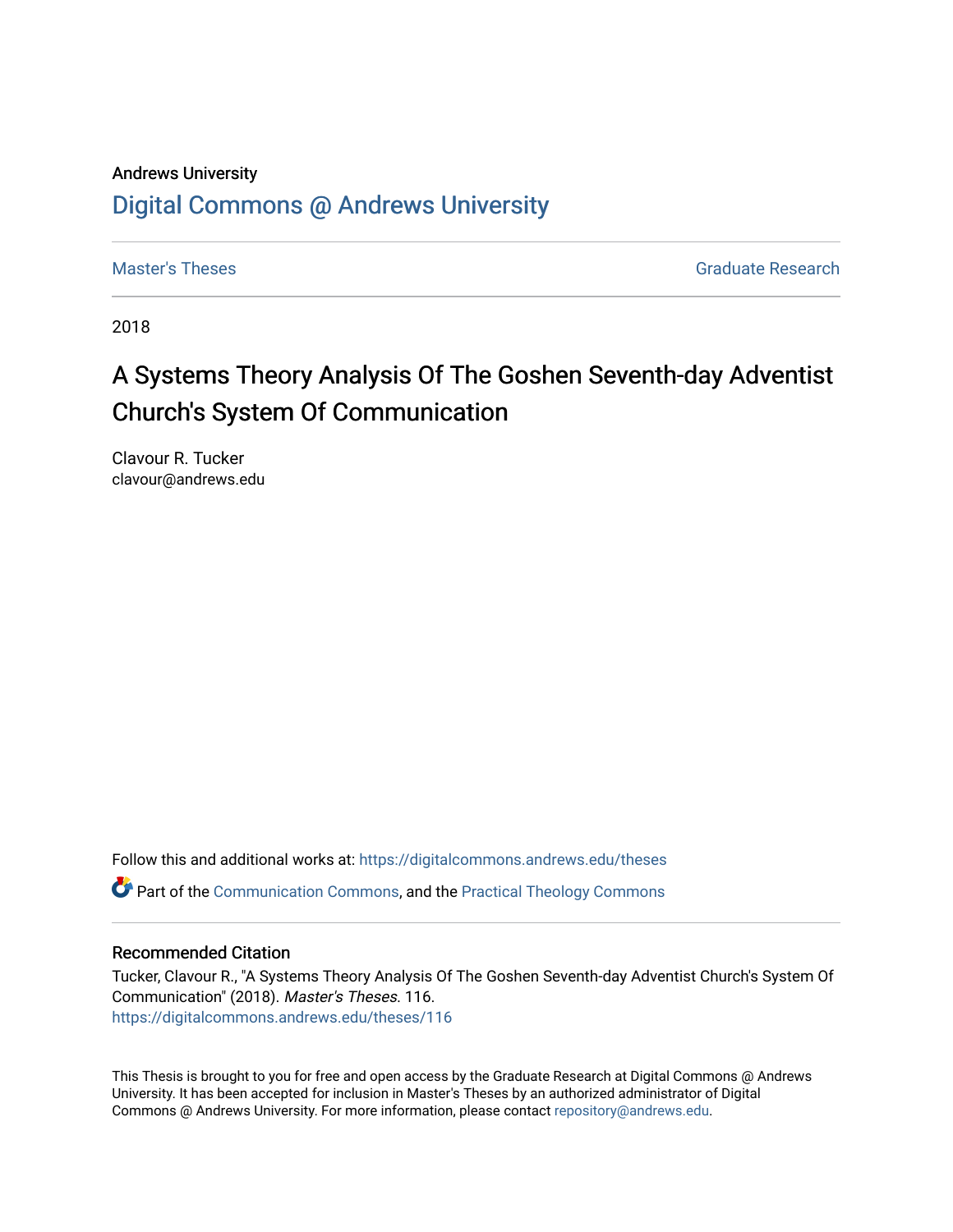# ABSTRACT

### A SYSTEMS THEORY ANALYSIS OF THE GOSHEN SEVENTH-DAY ADVENTIST CHURCH'S SYSTEM OF COMMUNICATION

by

Clavour R. Tucker

Chair: Desrene Vernon-Brebnor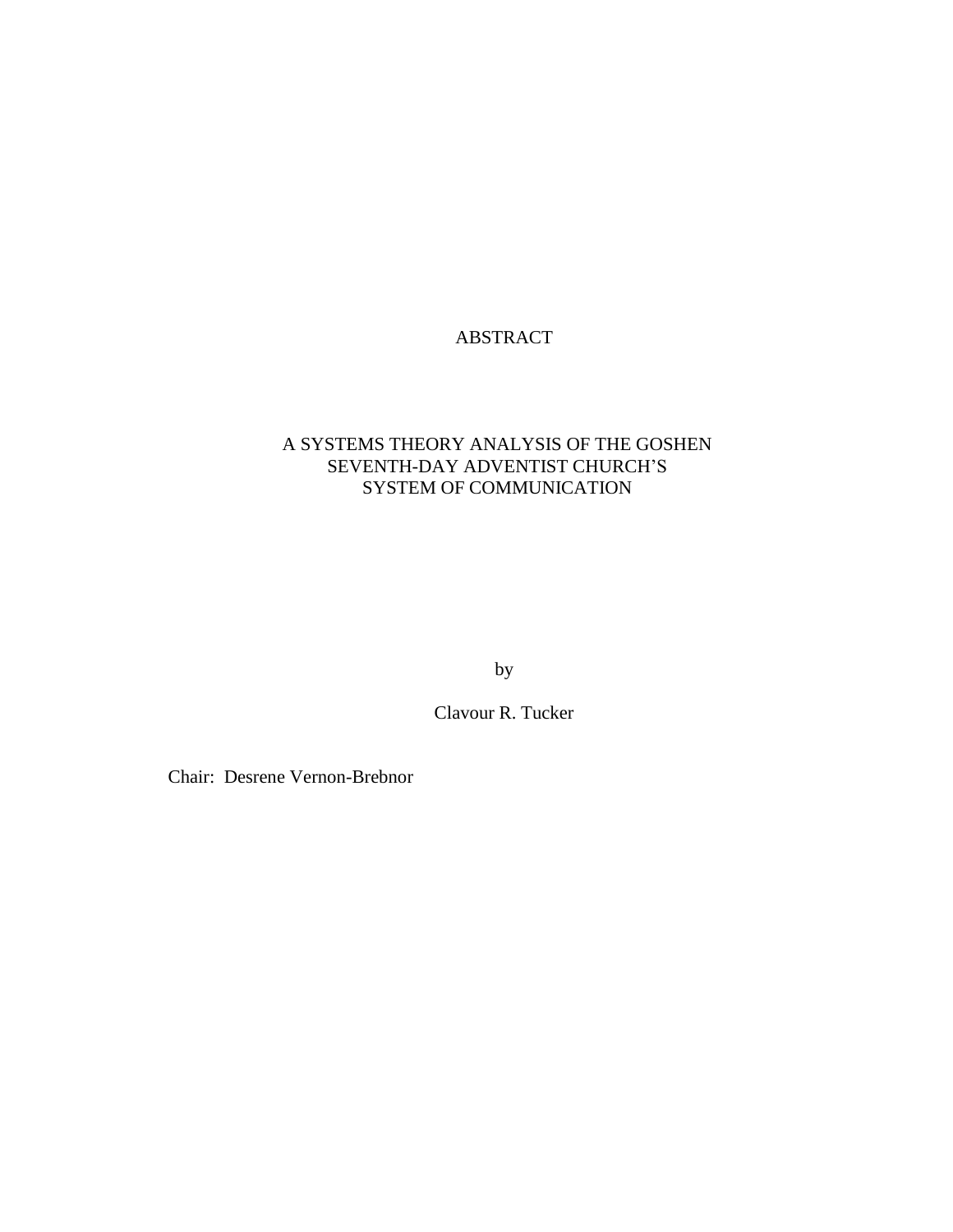### ABSTRACT OF GRADUATE STUDENT RESEARCH

Thesis

Andrews University

College of Arts and Sciences

### Title: A SYSTEMS THEORY ANALYSIS OF THE GOSHEN SEVENTH-DAY ADVENTIST CHURCH'S SYSTEM OF COMMUNICATION

Name of the researcher: Clavour R. Tucker

Name and degree of faculty adviser: Desrene Vernon-Brebnor, Ph.D.

Date completed: April 2018

### Problem

The Seventh-day Adventist Church (SDA) is a complex and multilayered nonprofit organization (NPO), with carefully outlined policies and guidelines for almost every aspect of the organization. However, the philosophical or structural framework that guides communication within the organization is not clear. It is my hypothesis, having been a member and employee of the organization for almost 30 years, that not having such a structure has led to the creation of a fragmented culture of communication, which is observable in local congregations. This research assesses this phenomenon at the Goshen SDA Church, in Chicago, IL, and seeks to answer the following question: What is the system of communication at the Goshen SDA Church as perceived by the ministry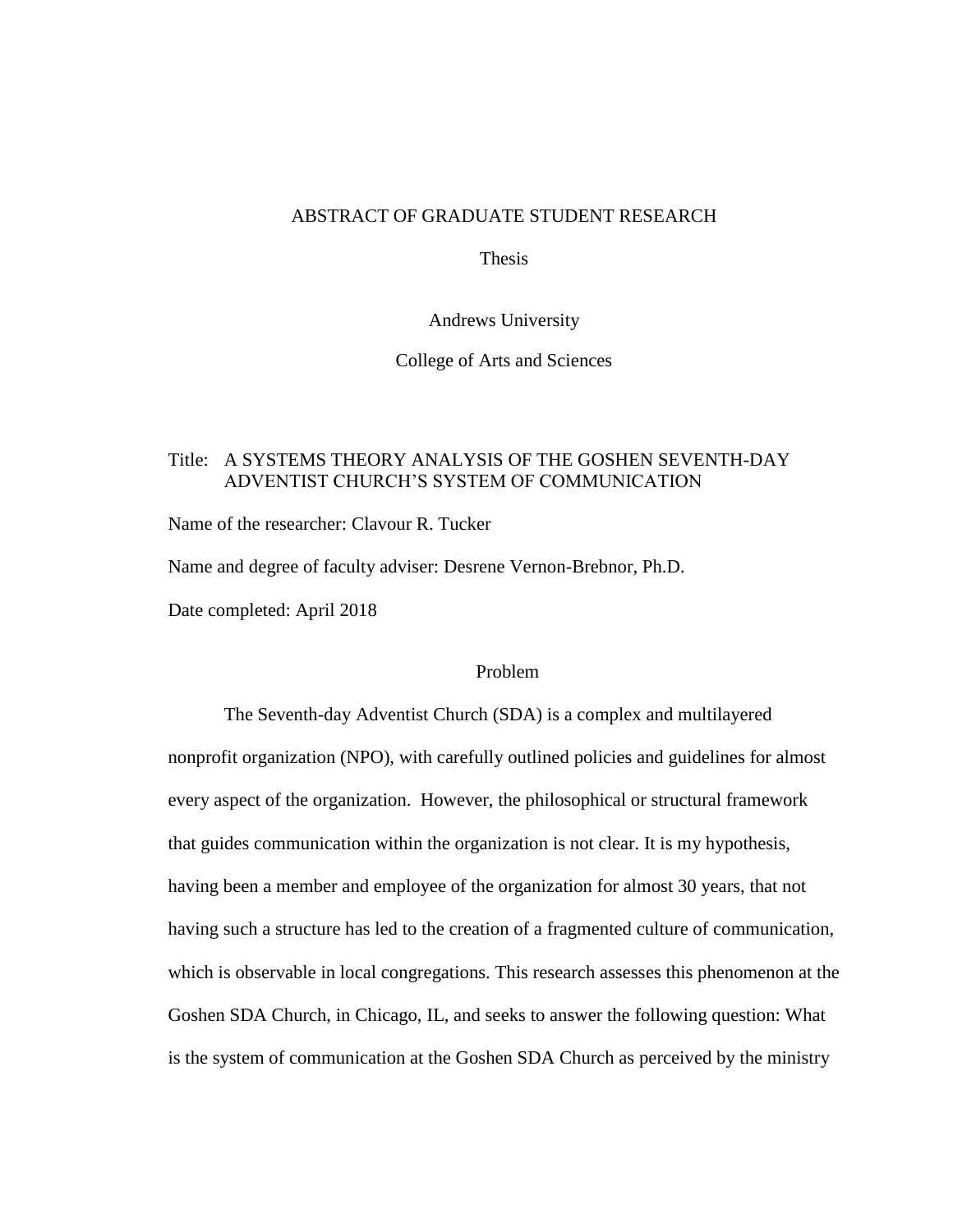and department leaders, based on the systems perspective of organizational communication?

#### Purpose

The purpose of this correlation study is to assess the current system of interdepartmental communication at the Goshen SDA Church, in light of the major tenets of the systems theory of organizational communication. The survey was designed to cover and collect data across five major sections, these are: (1) general information of the participants, (2) the independent nature of the ministries and departments, (3) the living or non-living nature of the churches' system of communication, (4) the open or closed nature of the system of communication, and (5) the interdependence and connectedness of the ministries and departments.

### Method

The data was collected using a self-administered, web-based survey hosted on SurveryMonkey.com, which also provided a detailed analysis of the collected responses. The data was then imported into SPSS, for further analysis with the aid of a data analyst, Laura Carrol, where association and regression tests were conducted. Descriptive statistics were then used to interpret the perceived reality of the leaders based on the recommendations of the theory.

### **Conclusion**

The study confirmed my assumptions and revealed a significant breakdown in the system of communication, among the heads of departments, at the Goshen SDA Church. The data also revealed that though by nature the Goshen SDA Church is a living and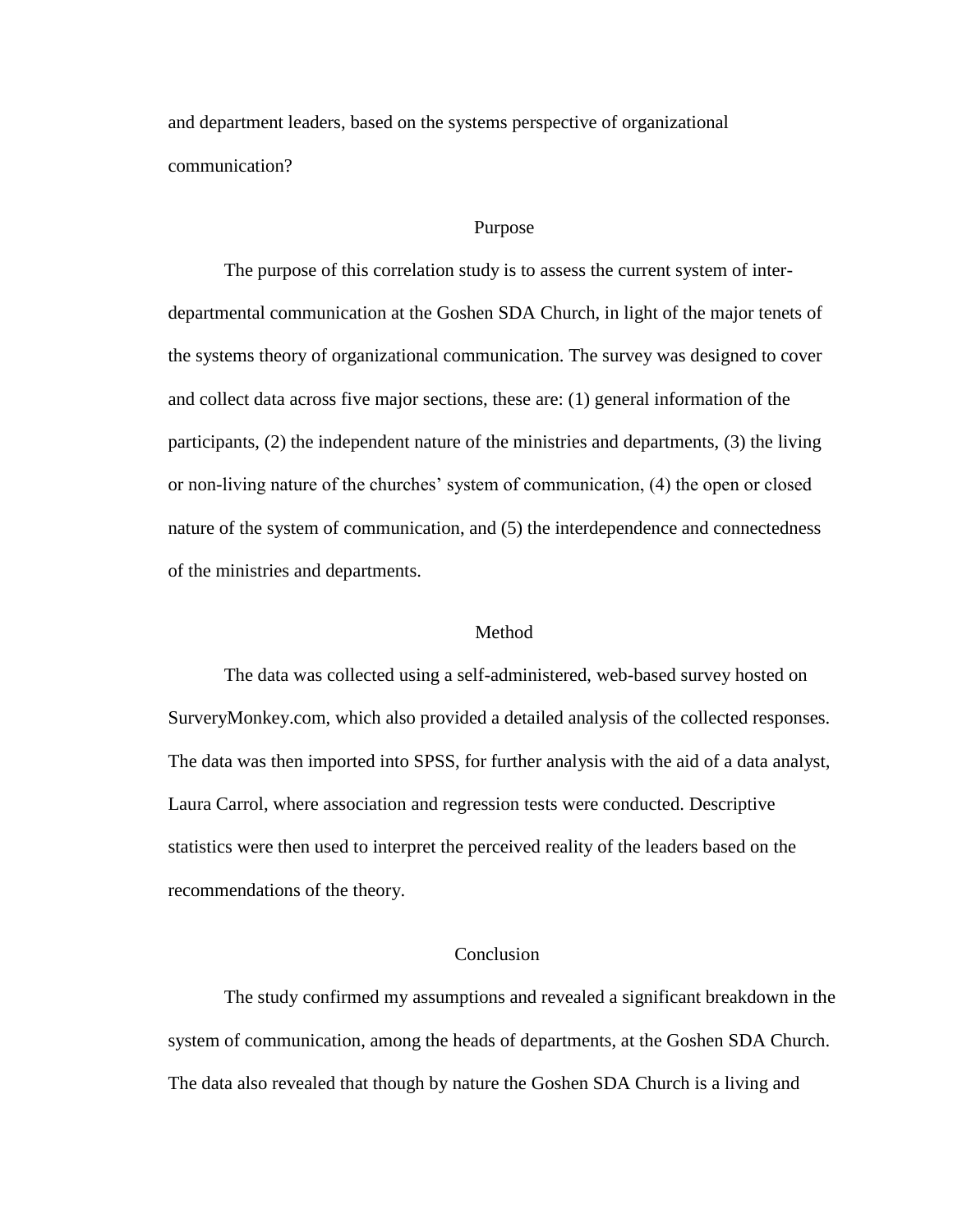open organism, the system of communication is more readily identifiable to that of nonliving and closed systems. Other critical areas, such as interdependence, and connectedness were also perceived as poor among departments.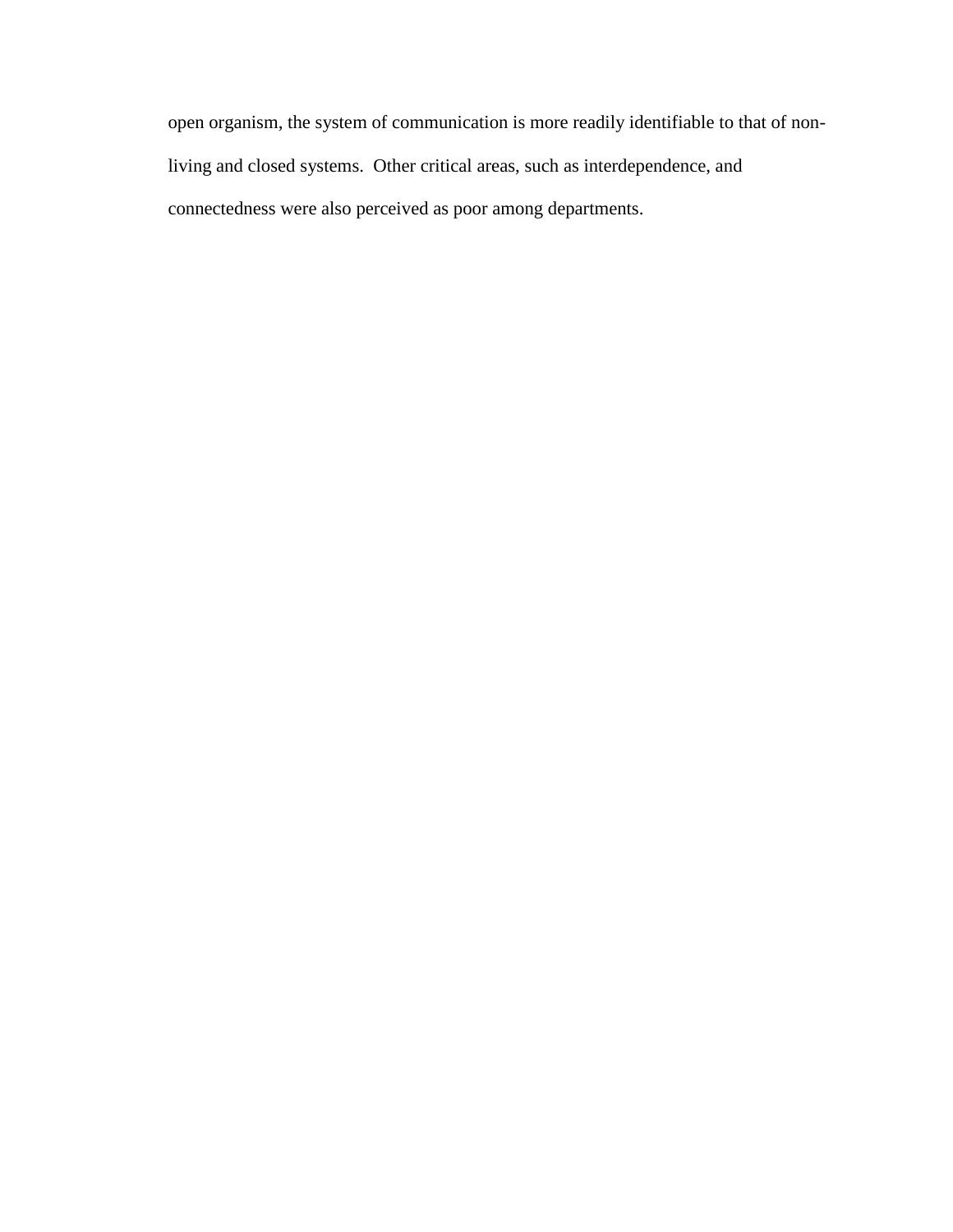Andrews University

College of Arts and Sciences

### A SYSTEMS THEORY ANALYSIS OF THE GOSHEN SEVENTH-DAY ADVENTIST CHURCH'S SYSTEM OF COMMUNICATION

A Thesis

Presented in Partial Fulfillment

of the Requirements for the Degree

Master of Arts

by

Clavour R. Tucker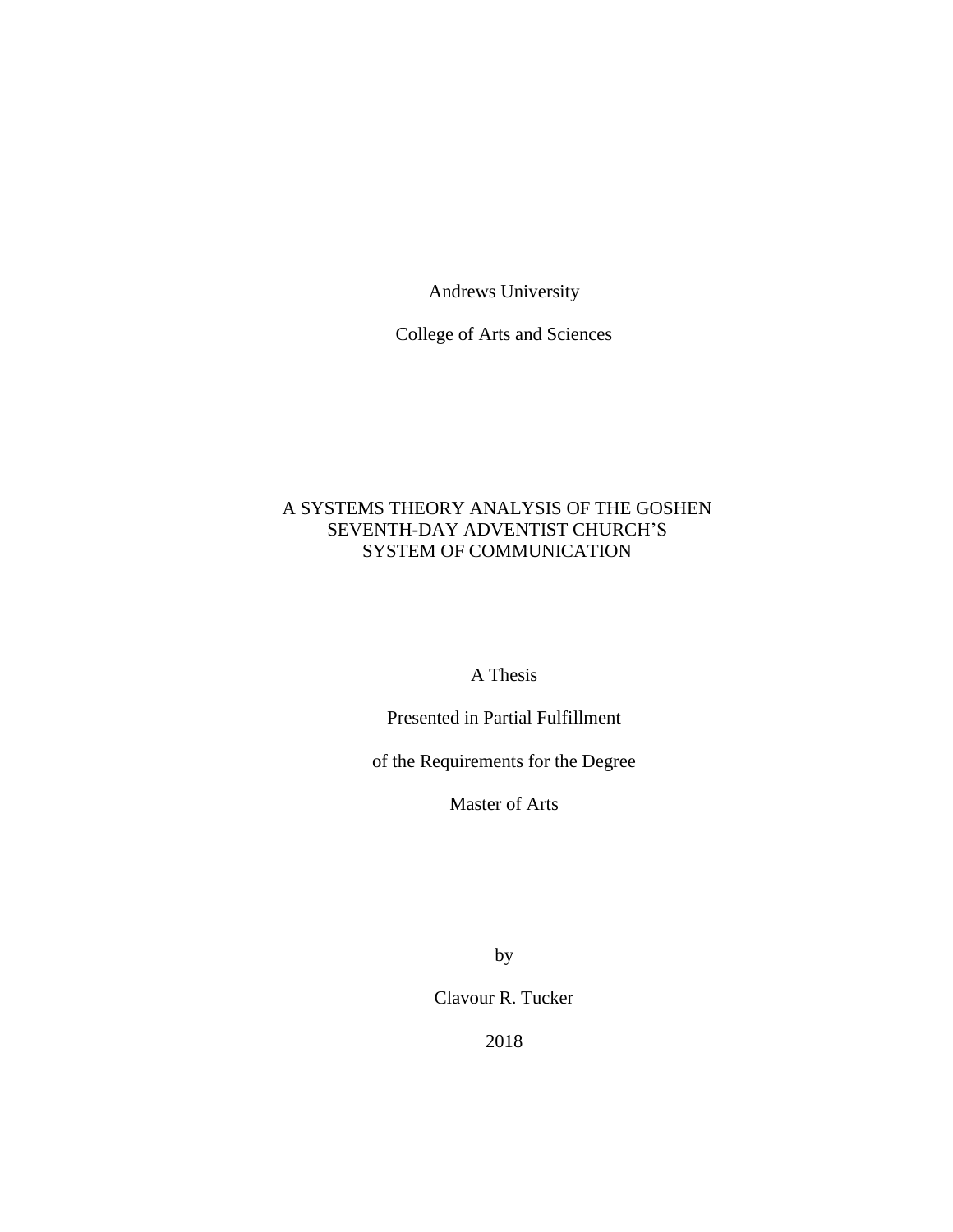© Copyright by Clavour R. Tucker 2018 All Rights Reserved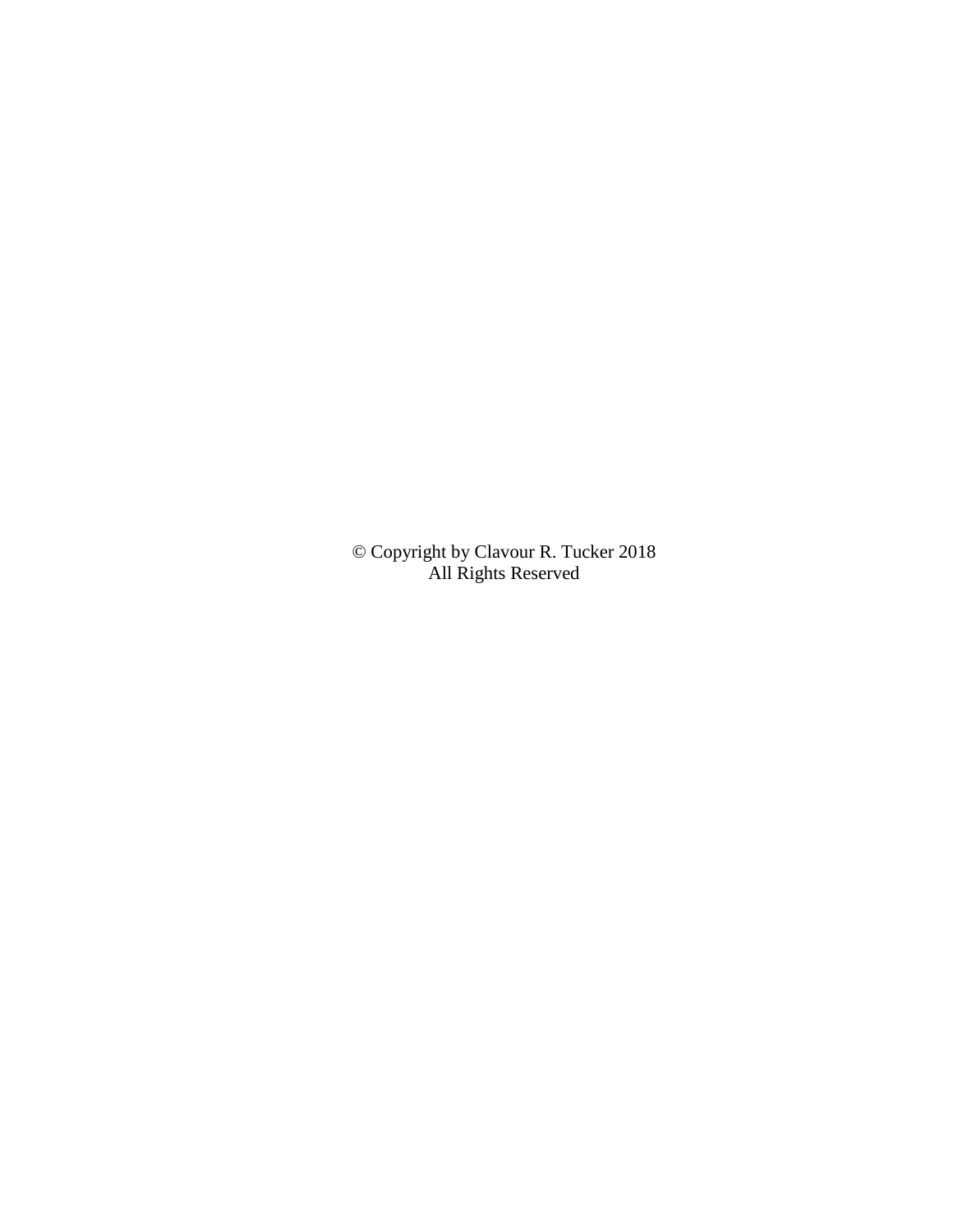### A SYSTEMS THEORY ANALYSIS OF THE GOSHEN SEVENTH-DAY ADVENTIST CHURCH'S SYSTEM OF COMMUNICATION

A thesis presented in partial fulfillment of the requirements for the degree Master of Arts

by

Clavour R. Tucker

\_\_\_\_\_\_\_\_\_\_\_\_\_\_\_\_\_\_\_\_\_\_\_\_\_\_\_\_\_\_\_\_\_ \_\_\_\_\_\_\_\_\_\_\_\_\_\_\_\_\_\_\_\_\_\_\_\_\_\_\_\_

### APPROVAL BY THE COMMITTEE:

\_\_\_\_\_\_\_\_\_\_\_\_\_\_\_\_\_\_\_\_\_\_\_\_\_\_\_\_\_\_\_\_ Desrene Vernon-Brebnor, Ph.D., Chair

\_\_\_\_\_\_\_\_\_\_\_\_\_\_\_\_\_\_\_\_\_\_\_\_\_\_\_\_\_\_\_\_\_

Stanley Patterson, Ph.D.

Lynn Caldwell, MA Date approved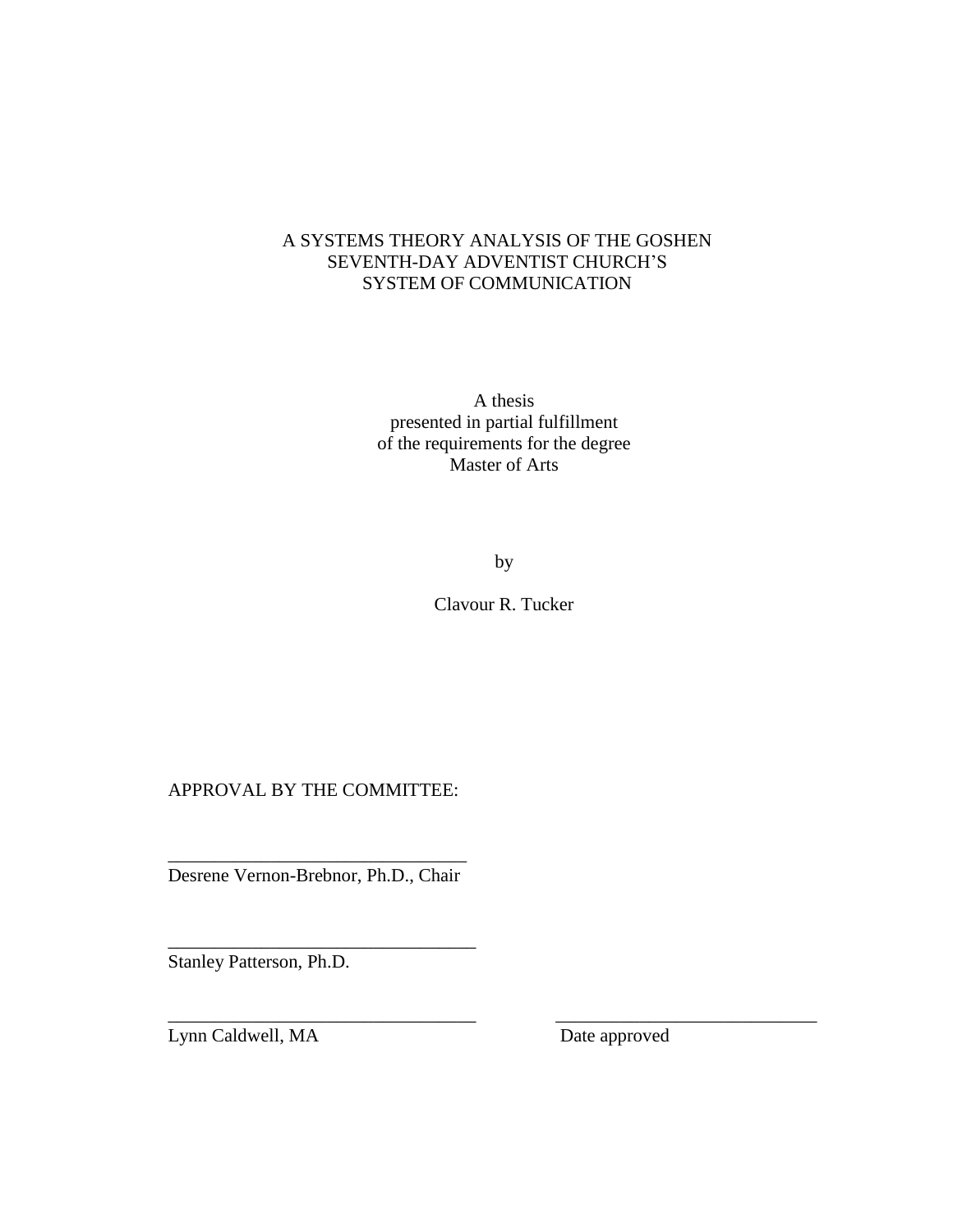### DEDICATION

#### Yolande

For your unfailing support, motivation, and commitment, for being a constant source of encouragement during the darkest and most trying hours, it is my privilege to have you as my wife. You are the miracle of my life.

### Goshen SDA Church

You have opened your hearts and accepted me as your own, and without question, you accepted the request to participate in this research. Your contribution to this study cannot be overstated, and it is my prayer that your experience in Christ will be greatly improved because of this.

### The Seventh-Adventist Church

This research is birthed from my life and experience as a member of the Seventhday Adventist Church. It is my hope that this research will inspire not just a conversation, but also an awareness of the importance of communication as a critical piece to the efficient sharing of the gospel of Jesus.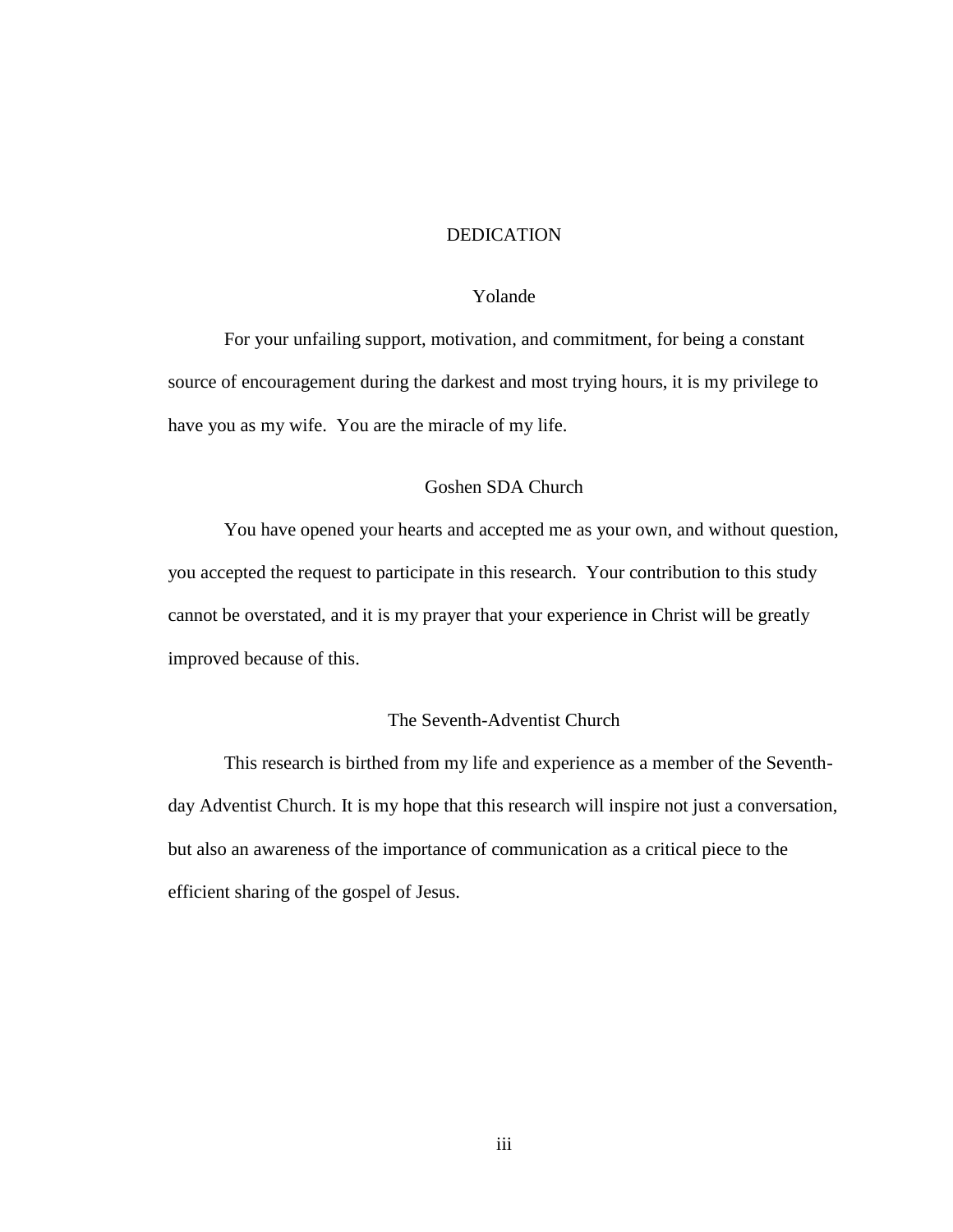# TABLE OF CONTENTS

|                                                         | vi             |
|---------------------------------------------------------|----------------|
|                                                         | vii            |
|                                                         |                |
| Chapter                                                 |                |
|                                                         | 1              |
|                                                         | $\mathbf{1}$   |
|                                                         | $\overline{4}$ |
|                                                         | $\overline{4}$ |
|                                                         | $\overline{4}$ |
|                                                         | 5              |
|                                                         | 5              |
|                                                         | 6              |
|                                                         | 8              |
|                                                         | 8              |
|                                                         | 8              |
|                                                         | 9              |
| Towards Understanding Organizational Communication      | 100            |
|                                                         | 13             |
|                                                         | 16             |
| Communication in Church and or Non-Profit Organizations | 19             |
|                                                         | 21             |
| 3.                                                      | 233            |
|                                                         |                |
|                                                         | 233            |
|                                                         | 244            |
|                                                         | 266            |
|                                                         | 266            |
|                                                         | 277            |
| Research Instrument, Data Collection, and Analysis      | 277            |
|                                                         | 288            |
|                                                         | 29             |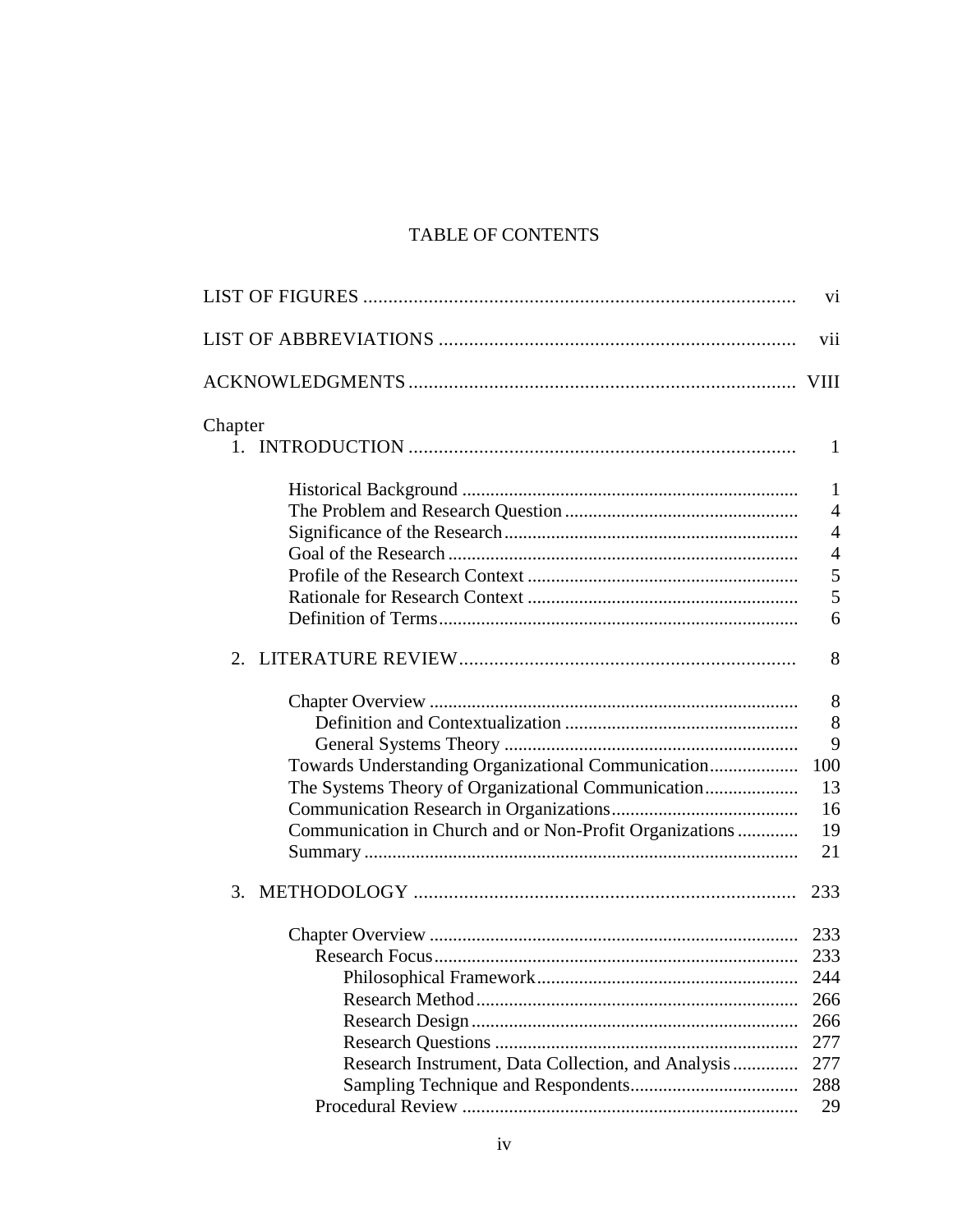|                                                         | 311 |
|---------------------------------------------------------|-----|
|                                                         | 311 |
|                                                         | 311 |
|                                                         | 322 |
|                                                         | 322 |
|                                                         | 322 |
|                                                         | 322 |
| Section II: Relationship of Interdependent Departments. | 333 |
|                                                         | 333 |
|                                                         | 354 |
| Section III: Living Versus Non-living Systems           | 377 |
|                                                         | 377 |
|                                                         | 38  |
|                                                         | 41  |
|                                                         | 41  |
|                                                         | 43  |
| Section V: Organizational Interdependence, and          |     |
|                                                         | 433 |
|                                                         | 433 |
|                                                         | 444 |
|                                                         | 455 |
| 5. DELIMITATIONS, LIMITATIONS RECOMMENDATIONS,          | 511 |
|                                                         | 511 |
|                                                         | 511 |
|                                                         | 522 |
|                                                         | 533 |
| Appendix                                                |     |
|                                                         | 565 |
|                                                         | 588 |
|                                                         | 600 |
|                                                         | 622 |
|                                                         | 666 |
|                                                         | 688 |
|                                                         | 72  |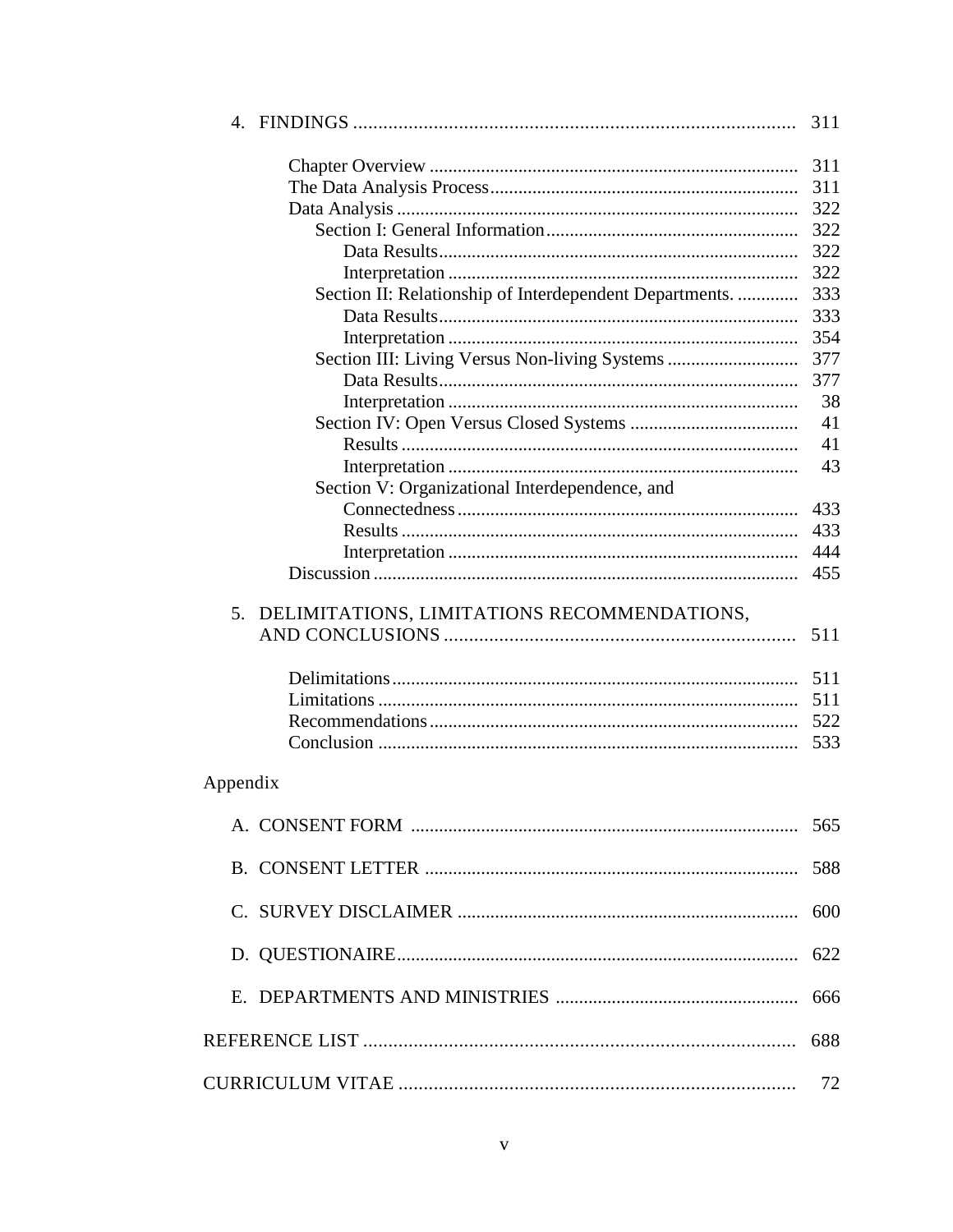### LIST OF FIGURES

<span id="page-11-0"></span>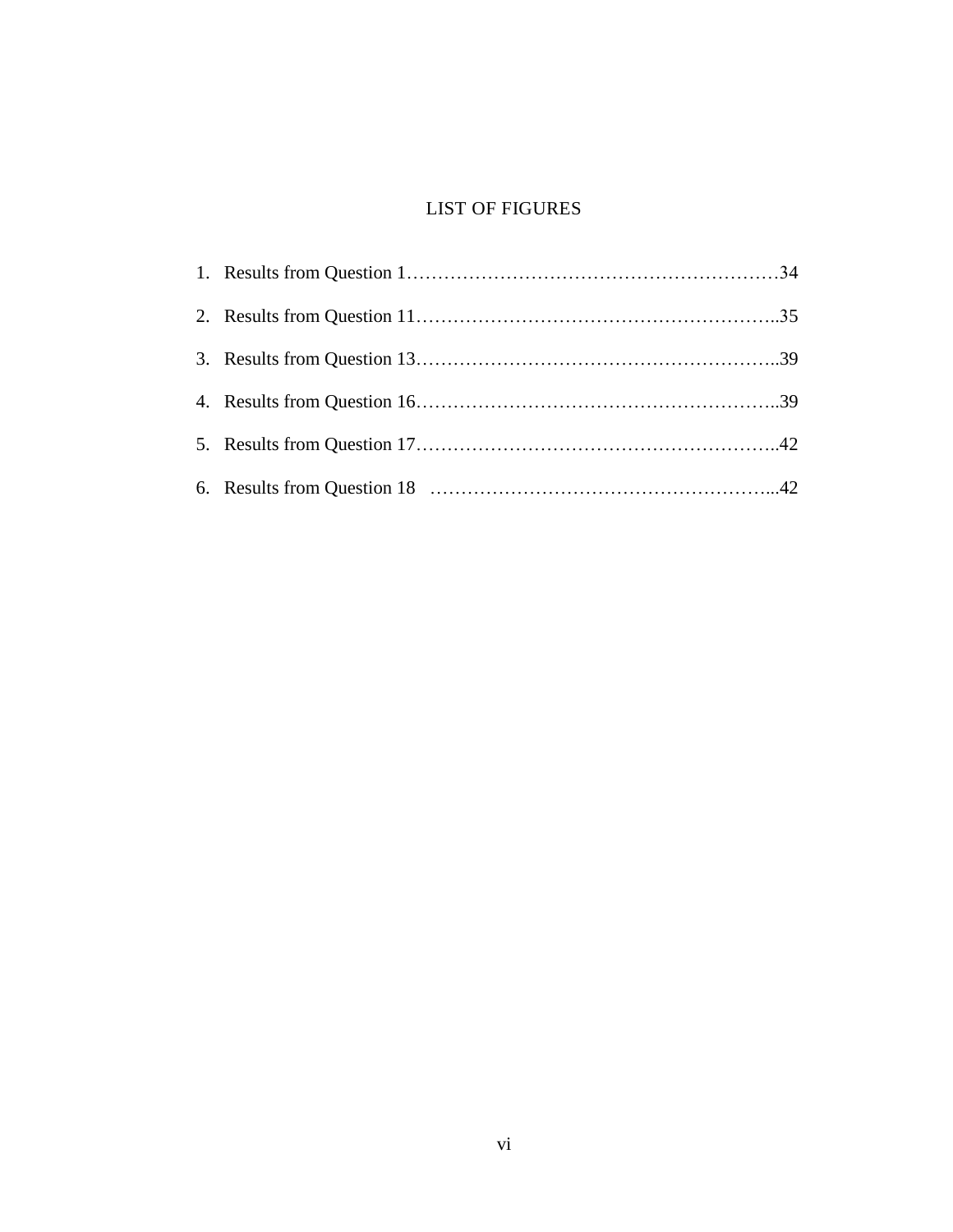# LIST OF ABBREVIATIONS

<span id="page-12-0"></span>GST General Systems Theory NPO Nonprofit Organizations SDA Seventh-day Adventist SPSS Statistical Package for the Social Sciences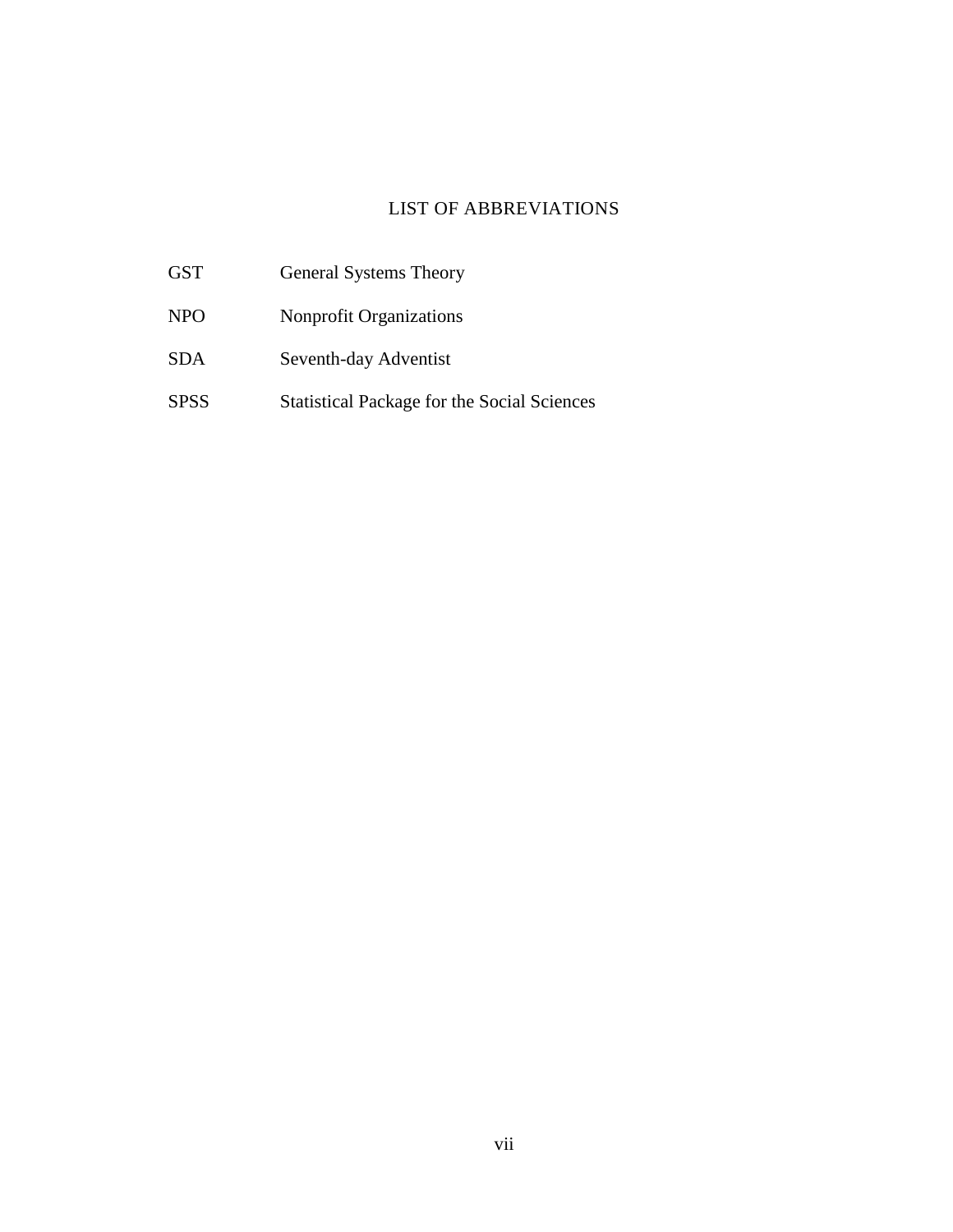### ACKNOWLEDGMENTS

<span id="page-13-0"></span>It is my honor to give credit unreservedly to those who have made this research possible. To God, or my Lord and Savior who through this process of research brought me into a new experience with Him. He has given me first-hand experience of His faithfulness for which I will forever testify. Dr. Desrene Vernon-Brebnor: I could never have asked for a better Chair. You are simply the best at what you do, and it is with a sense of privilege that I appreciate you for your sacrifice in this regard. Dr. Stanley Patterson: your motivation and thorough critique ensured not just a robust study but also a product to truly benefit our churches. Lynn Caldwell: you are truly a gift. Your insights brought much-needed direction to this study for which I am truly grateful.

Pastor Gordon Fraser: For your mentorship and willingness to open your congregation to participate in this study and provide consent to the study. Laura Carroll: You came into this research just when I needed you most, you were an oasis. Your data analysis expertise brought significant insights and perspective to my research and encouraged much-needed confidence. Emeka Buffong: Bro, we did it. For three months we were the last ones leaving the library, and in fact, the campus, it wasn't easy but it was worth it. Thank you, brother, for your patience, support, and commitment. Your presence truly provided much needed encouragement. My mom: Yvonne Higgins. You are named in this research, as in every breath of success I breathe, just because you are the reason.

viii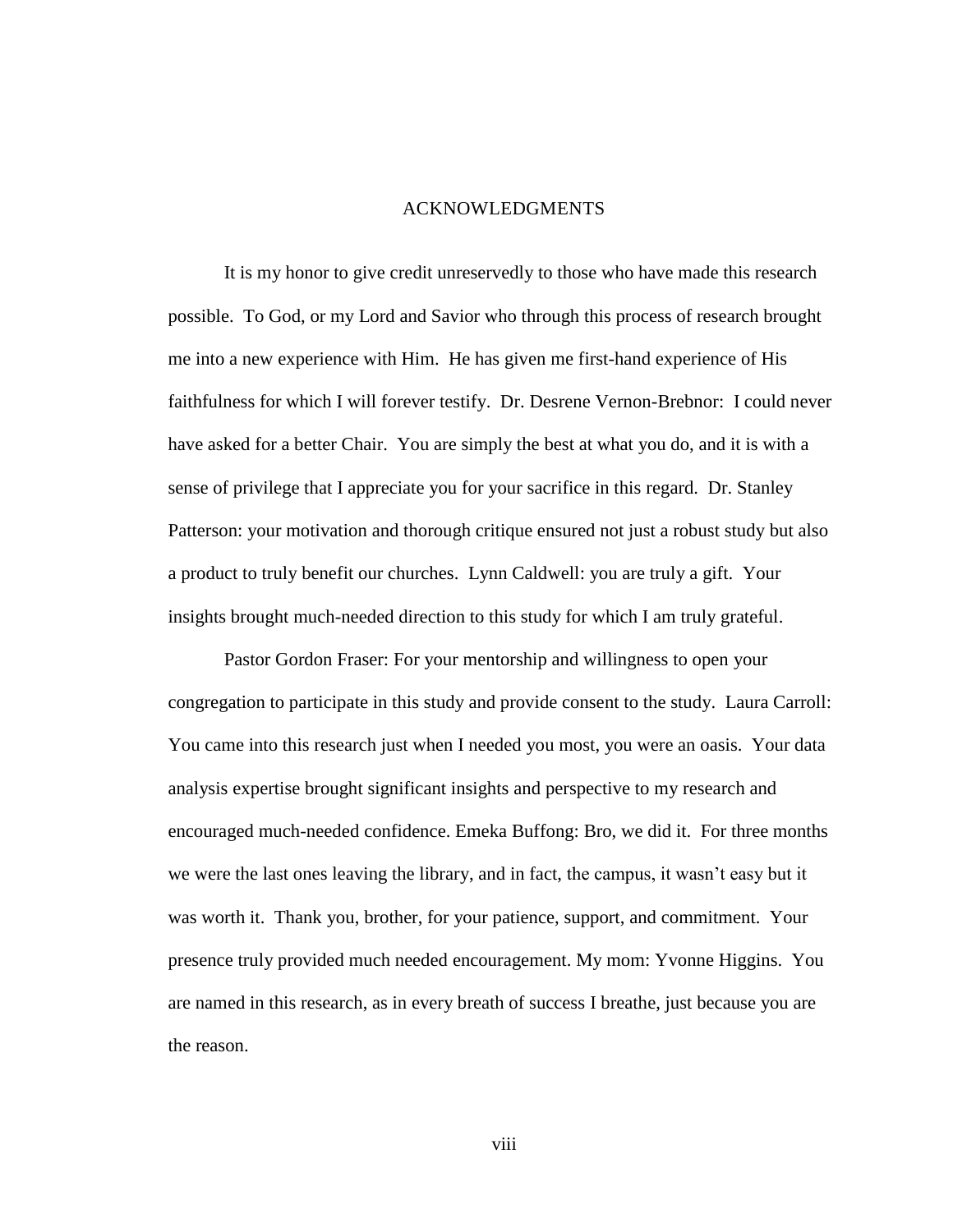### CHAPTER 1

### **INTRODUCTION**

### **Historical Background**

<span id="page-14-1"></span><span id="page-14-0"></span>The Seventh-day Adventist (SDA) Church could be described as that consistent thread across various patterns in my life. Some would say I am as SDA as they come. I was born in a SDA Christian home, in a predominantly SDA Christian community, and country. Both my mom and dad were elders of our local congregation and were influential individuals across the Conference of SDA Churches. My mom taught and also served as the coordinator of the then community kindergarten school, while my father wore multiple hats: a farmer, building contractor, baker, conference evangelist, preaching and ministering across more than five parishes, or 'States' as known in the United States of America. We were raised with a certain love and pride, not just for our congregation and its vibrant presence in the community, but to be known as God's people, God's remnant people, the SDA Church.

This energy transitioned through my childhood where church services, though stipulated, were looked forward to. I did not care much about the structure nor the organizational flow of the church, we were just excited to be present. This period of observation and participation drew my attention to a few areas, particularly that of preaching. I did not know much about it then since I was only ten, but whenever I saw my father preaching and I observed the response of strangers and members, I was always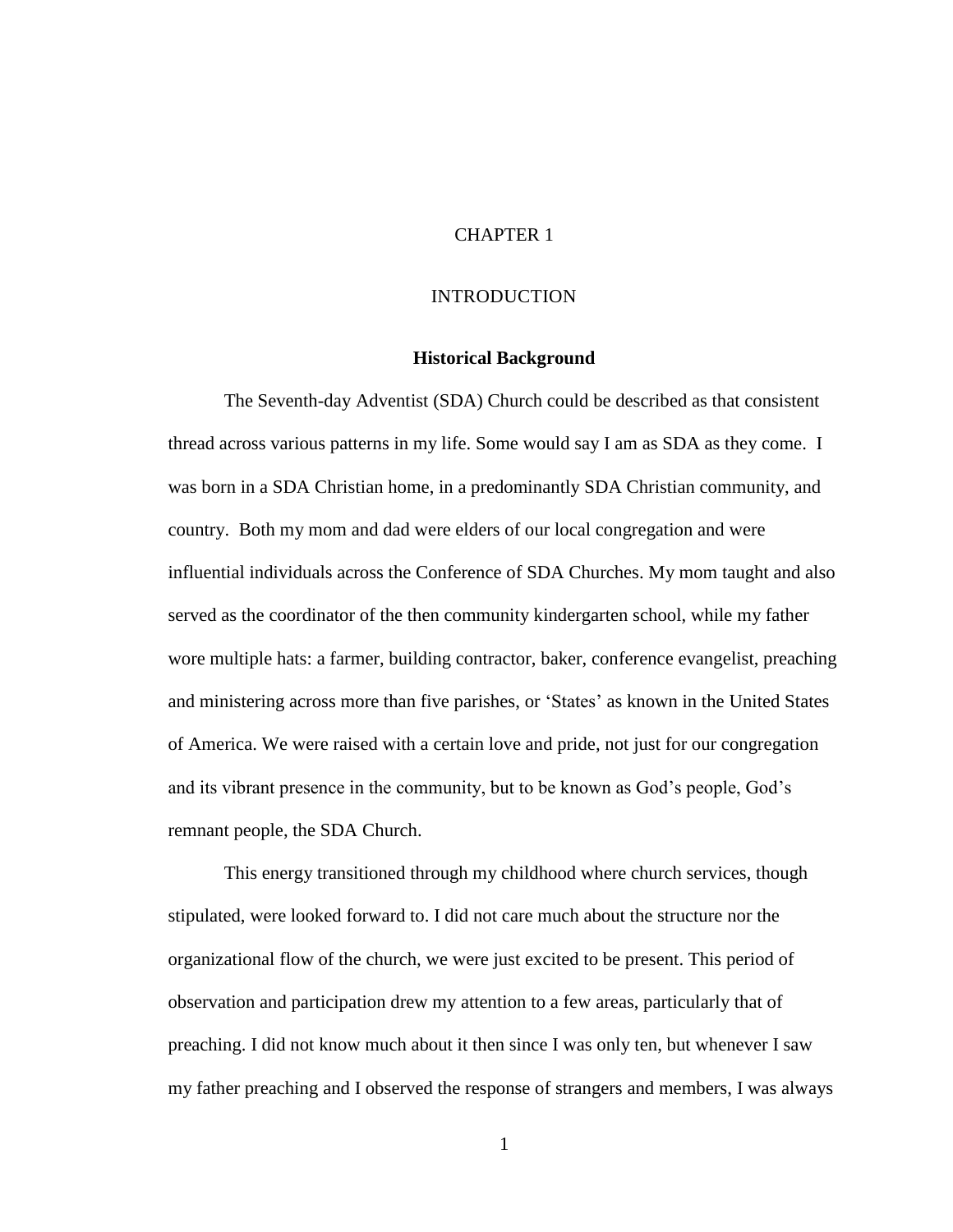amazed. It wasn't long after that my mom observed my passion and started scripting tenminute sermons for me to rehearse with her in preparation for children's day, and youth day events. Oh, it was the most exciting feeling, and I was hungry for more.

With time I became more invested in the daily operations of 'church life', with the majority of my young adult scenes devoted to youth leadership, community service, other forms of young adult ministry, including various leadership and church board positions. My perspectives changed, I no longer saw the church through the eyes of a ten-year-old anxious to attend services, but that the church was a rather complicated mechanism that no one seemed to understand, et individuals like my parents were doing their best to keep it afloat. I realized that as a youth leader there were numerous frustrations and annoyances that I was faced with, some of which though not major issues, were nonetheless complex.

Board meetings were often a mini war zone, with visible battle scars, and instruments of warfare. I could often hear those who were hurting, and see those who were rejoicing and, in some cases, I could see the leader of individual battalions. After replaying some of those scenarios, I realized that these unique confrontations were issues related to communication, some of which included poor communication between departments, lack of, or insufficient communication from the pastor or at times conference officials.

This confusion, however, did not ruin my desire to pursue my call to Gospel Ministry, in fact, in most cases, I was compelled by the defects of my church to be in a position of change. With that in mind, I moved into pastoral training and shortly thereafter was placed in the context I had observed all my life. It was here, while serving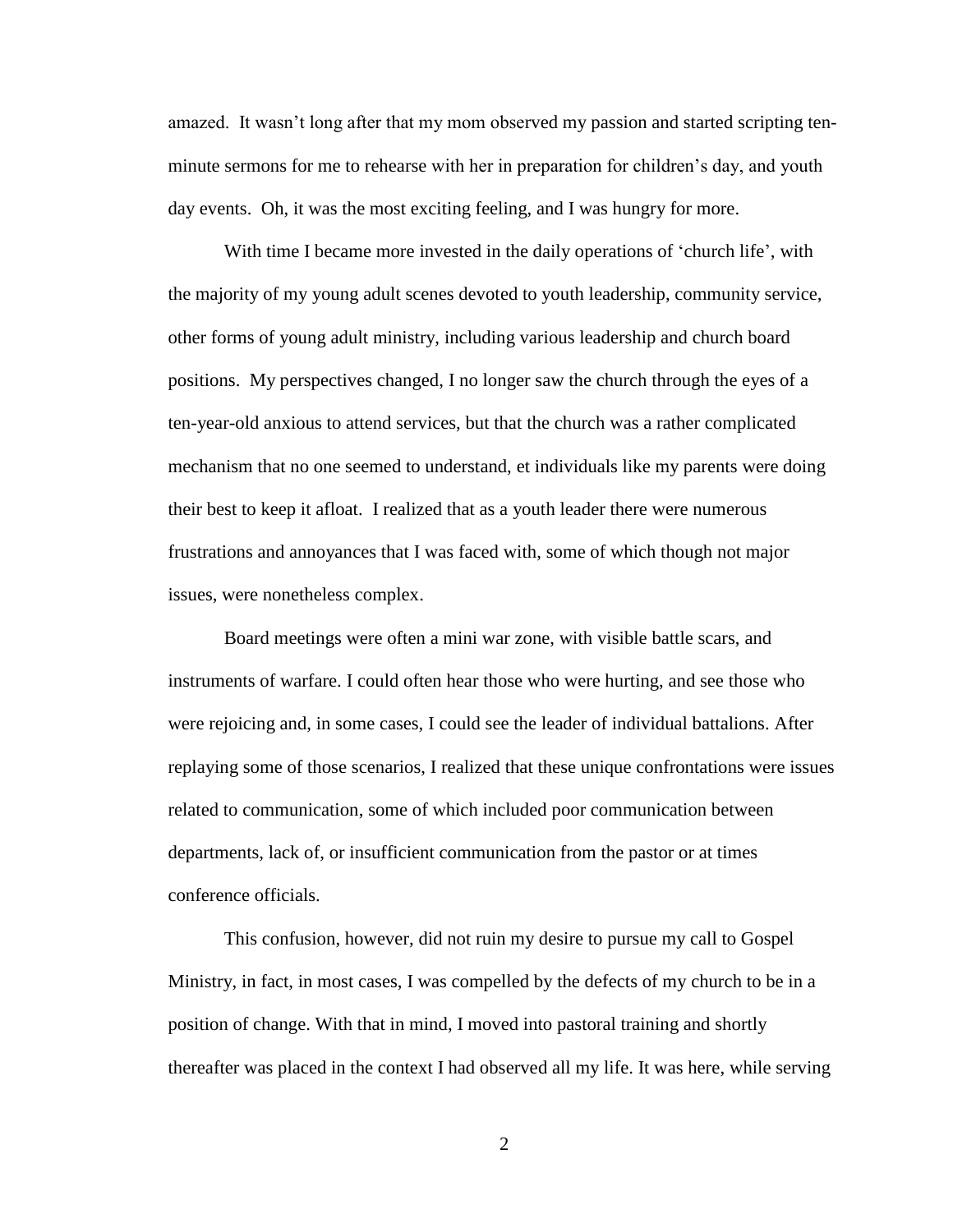as a Pastor for over four years that the deep underlying complications I had observed in my local congregation and wondered about, became frighteningly clearer. The insufficient and poor culture of communication that existed at the wider or local levels of the church organization were simply symptoms of the poor culture of communication that existed throughout the organizations' larger framework. It appeared to me that there was no clear philosophy, or research that guided our distribution, reception, analysis and valuing of information. There were, however, clear distinctions on the levels of power and leadership, there are even clear outlines on who can be ordained versus commissioned, but communication does not appear to be of great concern. It is often the case that various organizational levels of the church would send correspondences, events, and voted decisions to local churches with the assumption that they were being received with joy, when on the contrary, those correspondences, and voted decisions would create further dissonance between members and the church organization.

A few factors may have contributed to this, such as assuming that the establishment of a few communication channels mean the presence of communication. It could also be that members have a different understanding of their role in the process of communication, while administration, pastors including me, held members to communication standards without educating or informing them of such roles and responsibilities. This troubled me for years as I oscillated between the local conference and my constituency, and between the union and my local congregations. The experience inspired a deep appreciation for the science and art of communication.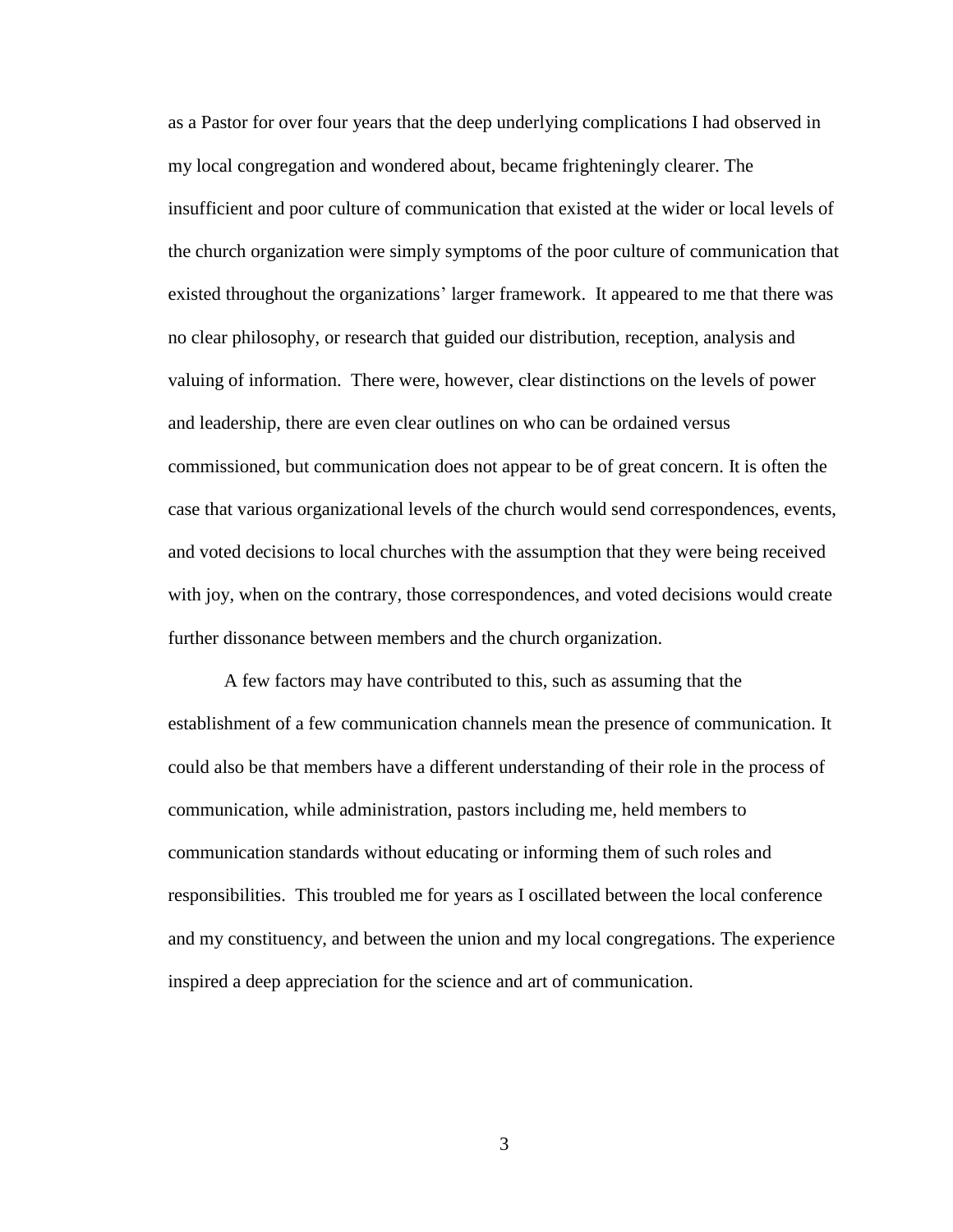#### **The Problem and Research Question**

<span id="page-17-0"></span>This research is designed to assess the system of communication at the Goshen SDA Church based on the experiences of the leaders of various departments and ministries through the following question: What is the current system of communication among departments at the Goshen SDA Church in comparison to the systems theory of organizational communication.

It is my belief that there is no clear system of communication designed to flow within the unique structure of the SDA Church's organization – a culture which lacks the systematic awareness to ensure effective communication. This breakdown in communication coupled with the political dynamics of the church organization has also impacted the culture of communication at the local or wider levels of the church.

### **Significance of the Research**

<span id="page-17-1"></span>My experience in my local congregation as a member and as a pastor was not in any way unique to me but may be a cultural reality of the SDA organization across various Conferences and Divisions. This research however, is as a pilot initiative with the potential of inspiring future research. Research that is able to assess and possibly recommend a mode or model of communication relative to the unique organizational structure of the SDA Church, based on a scholarly critique and analysis of the recommended organizational communication model.

### **Goal of the Research**

<span id="page-17-2"></span>One of the primary ambitions of this research is to begin an informed conversation regarding the need and importance of investing in our system of communication and culture as an organization. This study seeks to highlight the value of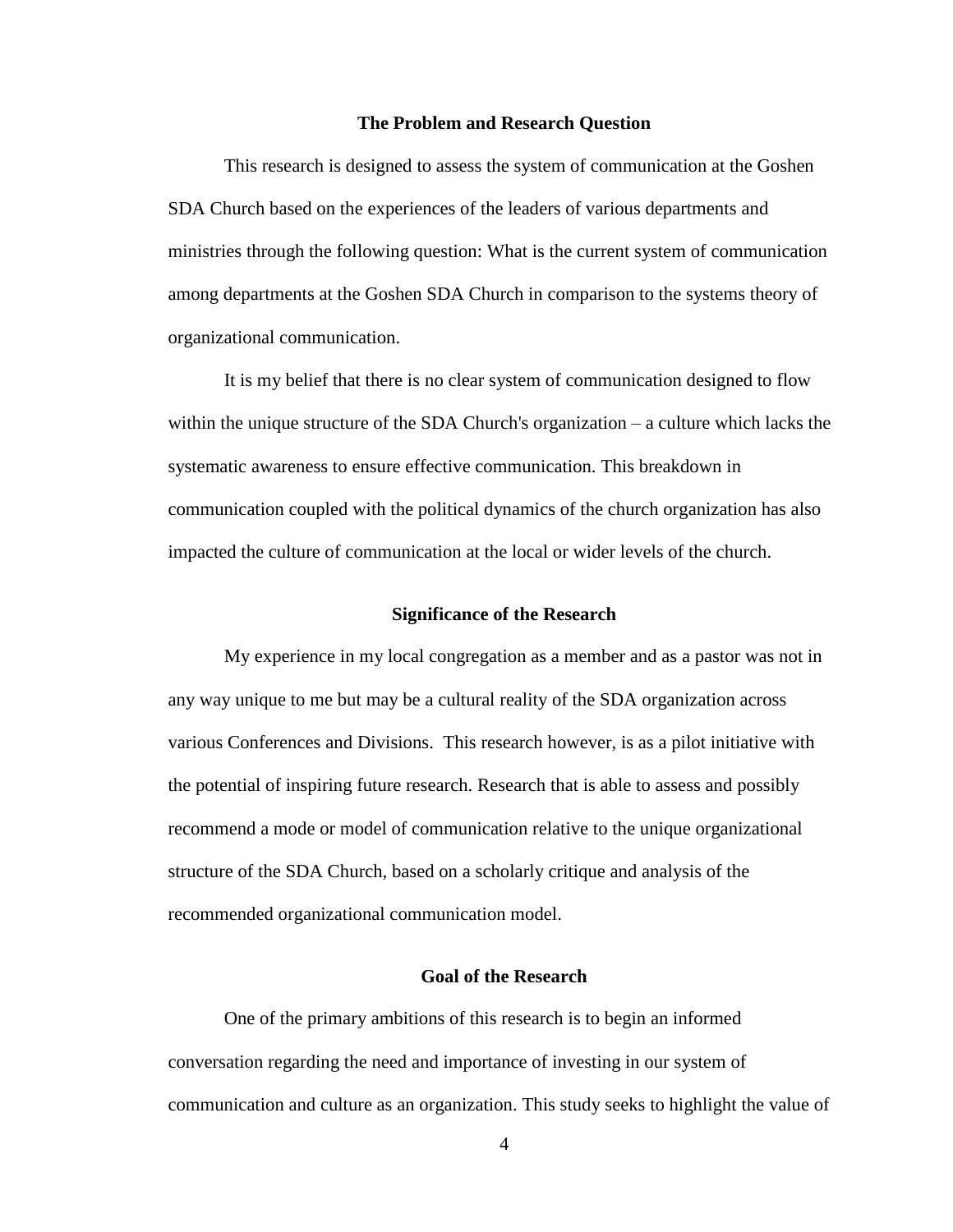investing in the systems of communication that may exist at the local levels of our congregation. It is my aim that the SDA movement may be better positioned to share the Gospel of Christ as a result of the improvements we make in the way we communicate as a church.

For pastors, church elders, and students who may view this research, it is my aim that you may begin to evaluate practical, yet scholarly models of communication that can be tailored for or to your individual congregations. An even greater aim is that the academic community finds value in this research and the unique application of the systems theory of organizational communication to the church setting.

#### **Profile of the Research Context**

<span id="page-18-0"></span>The Goshen SDA Church congregation can be considered a typical SDA Church in North America. With a membership of approximately 100-150 members, over 20 ministries and departments, weekly services (which may include one or two additional worship services), with a culminating community experience on the seventh-day of the week, or the Sabbath as known by the SDA community. The congregation is characterized primarily by African-Americans with two Caucasian families and three Caribbean families. There is also a clear majority female membership with an average female age of 38. In some respects, the congregation can be considered a commuter church as a large portion of its worshipers are not local members but individuals who travel to the location on Sabbaths.

### **Rationale for Research Context**

<span id="page-18-1"></span>One might inquire as to why the church board is identified as the research focus and not the general church population and the response to this question is once again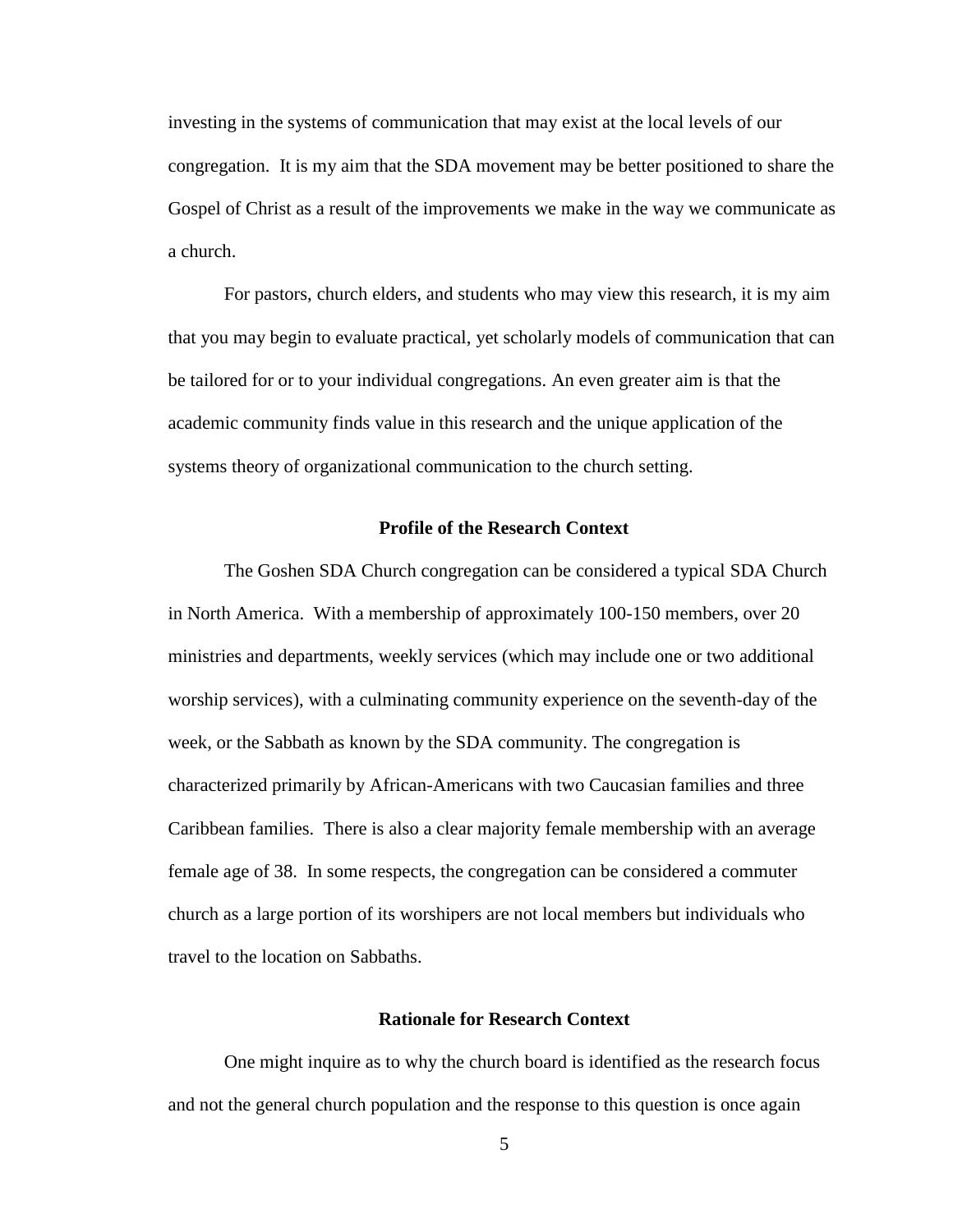based on the dynamics of the theory. The theory is primarily concerned with the relationship of key parts to each other and their environment, which in this case are the departments and their leaders since they essentially function as the parts within the organization. I do agree that in the context of the church, the general congregation, while they may not be given a specific task or voted responsibilities as the leaders of departments do, still in some way contribute to the general flow of the system. Nevertheless, the general population would contribute more effectively if the research was designed to compare the perception of the leadership versus that of the membership, but, in this pilot study, this was not the case.

### **Definition of Terms**

<span id="page-19-0"></span>*Conference*: "A specific group of local churches, within a defined geographic area, that has been organized in harmony with General Conference and division working policy and granted, by action of a division executive committee at midyear, yearend, or division council meeting, official status as a SDA local conference/ mission/ field." (Adventists, 2015-2016)

*Division*: *"*The General Conference has established regional offices, known as division of the General Conference, which have been assigned, by action of the General Conference Executive Committee at Annual Councils, general administrative and supervisory responsibilities for designated groups of unions and other church units within specific geographic areas. The division executive committee acts for the General Conference Executive Committee in the territory of the respective division." (Adventists, 2015-2016)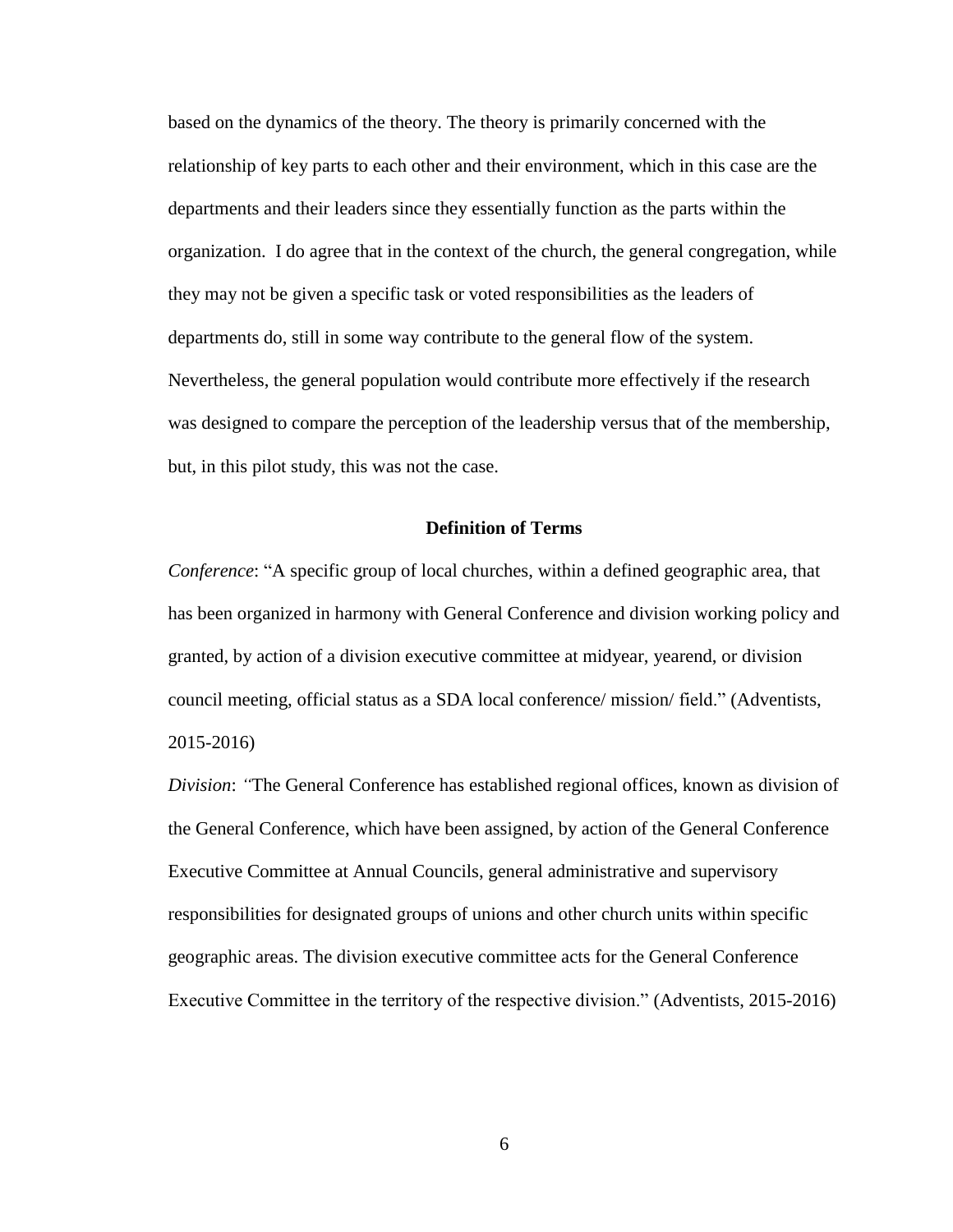*Organizational Communication*: "The extent to which meaning is created between individuals in an organizational setting, between individuals and organizations, and between organizations and societies" (Feldner & D'Urso, 2010, p. 156).

*System*: "A group of individuals who relate to form a whole" (Hall & Fagen, 1968) *Systems Theory*: "merging parts, interconnections, and proposes that work together for the objective of the whole system" (Smith & Mireles, 2010). Recognizing that there are different systems theories, the term system theory is used in this paper in the context of organizational communication.

*Union*: Unions embodies a number of conferences/missions within a larger territory. (Adventists, 2015-2016)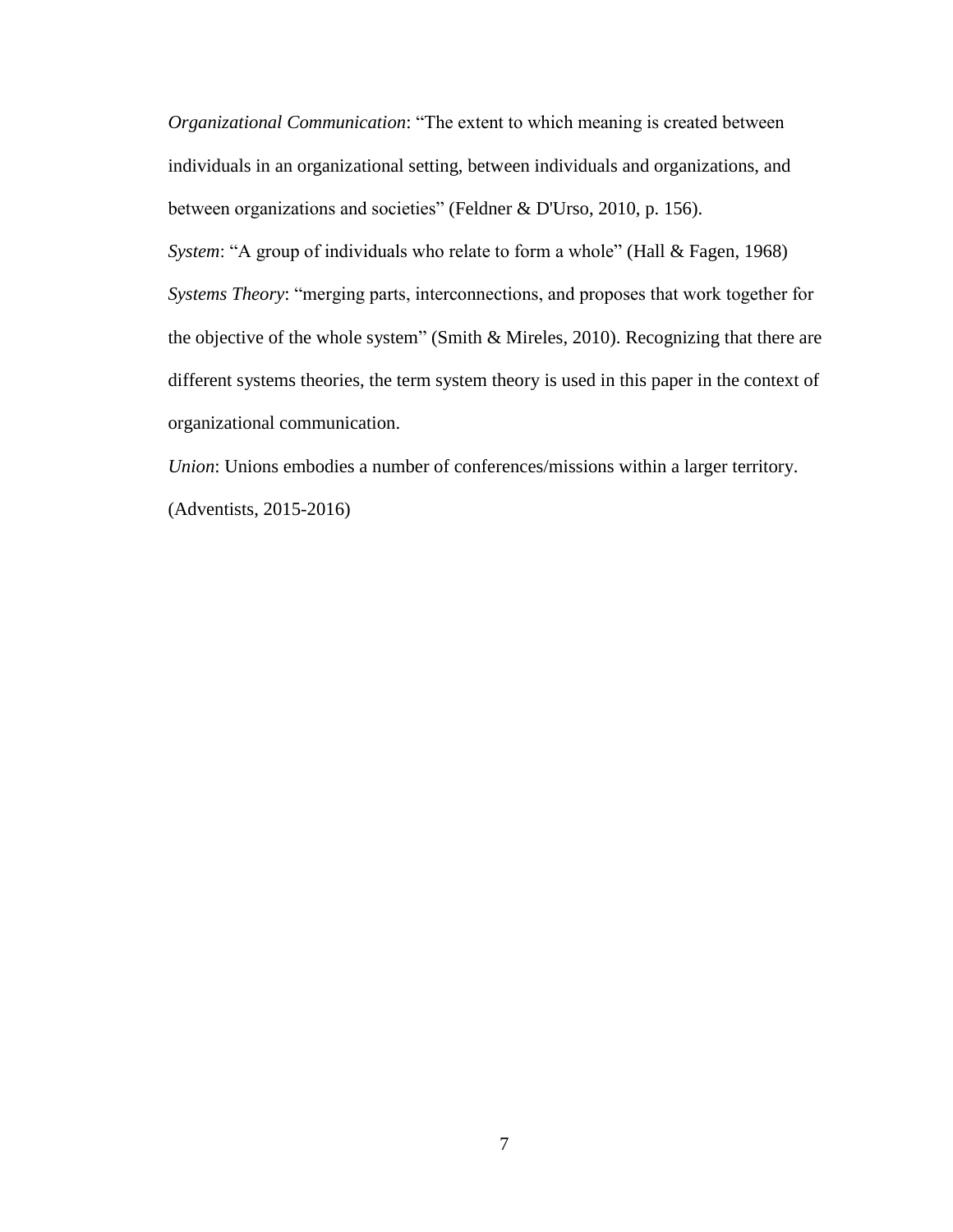### CHAPTER 2

### <span id="page-21-0"></span>LITERATURE REVIEW

### **Chapter Overview**

<span id="page-21-1"></span>In this section, I review the theoretical framework behind the research, followed by a discussion intended to shed light on organizational communication. I then review the dynamics of communication research conducted in organizations geared at widening our understanding of the various contributing elements of communication that impacts the effectiveness of organizations. I then narrowed the review to assess the systems perspective of organizational communication, followed by an assessment of communication research and more specifically the systems perspective of organizational communication in non-profit organizations which involved previous research done in this area.

### Definition and Contextualization

<span id="page-21-2"></span>The terms organization and communication are individually complicated and multilayered concepts. Organization suggests an identifiable structure, while communication proposes a system of movement or transition. A system can be defined as that which "serve to improve organizational knowledge and understanding by leveraging feedback loops that connect system components with organizational learning to supply vital information continuously recycled to and from all subsystems to influence change in the system" (Smith & Mireles, 2010). Another way of viewing systems in the context of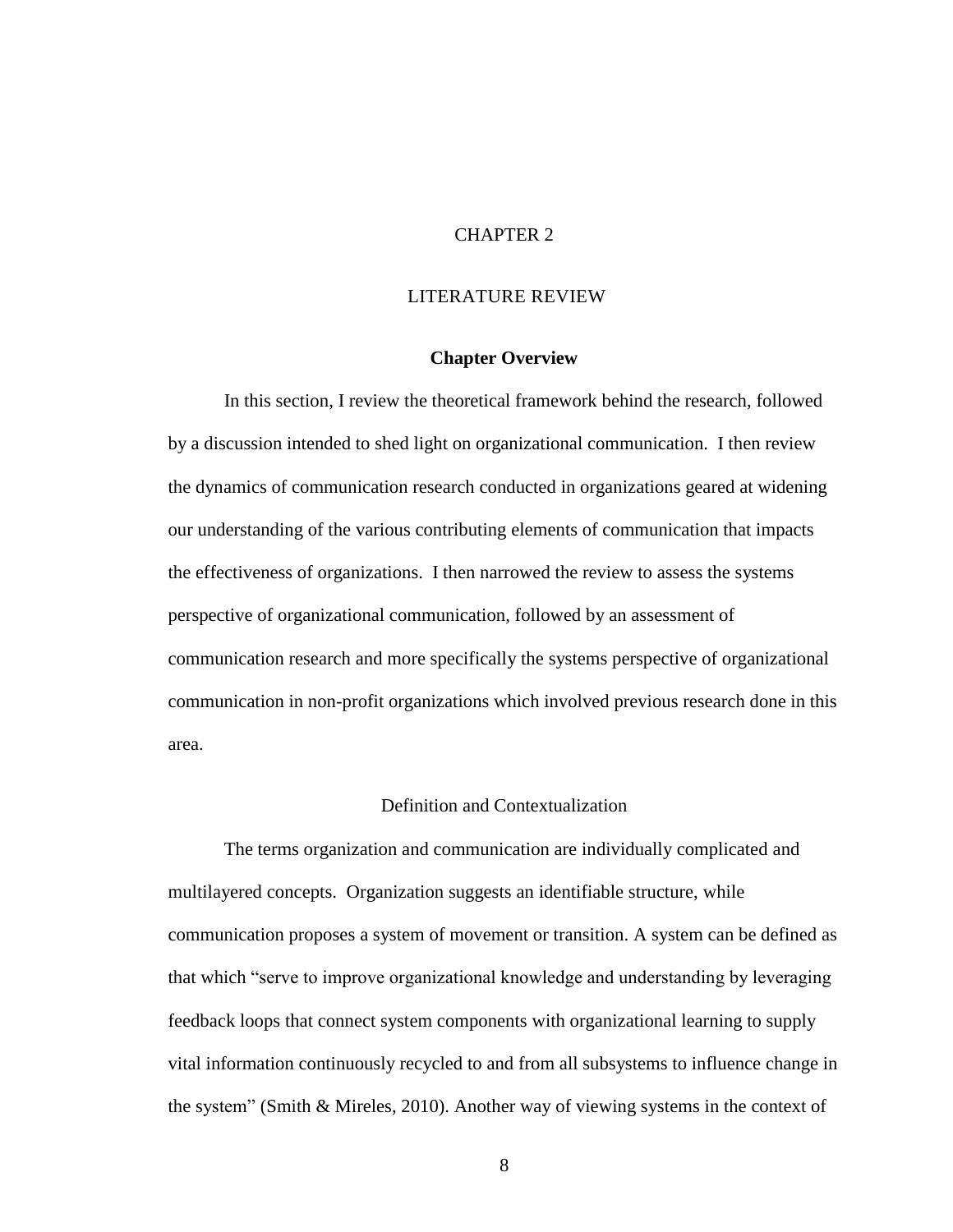the theory is as a "complexed set of relationships among interdependent components or parts" (Eisenberg, Goodall Jr, & Tretheway, 2007, p. 106). This combination of movement within structure is characterized as the "interaction required to direct a group toward a set of common goals" (Eisenberg et al, 2007, p. 104), which ultimately describes the systems theory's perspective of communication within organizations.

#### General Systems Theory

<span id="page-22-0"></span>Systems theory can be considered a product of General Systems Theory (GST), yet seeking to fine-tune its assumptions and serve as an overarching framework for understanding organizations. (Von Bertalanffy, Juarrero, & Rubino, 2008). An interesting aspect of the GST is that it is a meta-theory, in that, "it does not preclude any assumption before it is applied to a particular context. Therefore, GST integrates existing theories or invents new theories to fit the needs of dynamic situations" (Vlismas  $\&$ Venieris, 2011). Another interesting claim of this parent theory is its bases of 'nonsummativity', "that the whole is greater than the sum of its parts, and that the interaction of elements in a system can generate new system dynamics not apparent or feasible prior to the interaction of disparate systems" (Barile & Polese, 2010, pp. 26-27).

We learn from the systems theory, therefore, that there is no broad-brush approach that can be taken towards understanding organizations, rather, each organization along with its unique system of communication must be studied and viewed independently. It is this dynamic that communication theories such as the systems theory have been developed to study, and to provide us with a better understanding of just how communication permits us to understand the elements that contribute to successful organizations.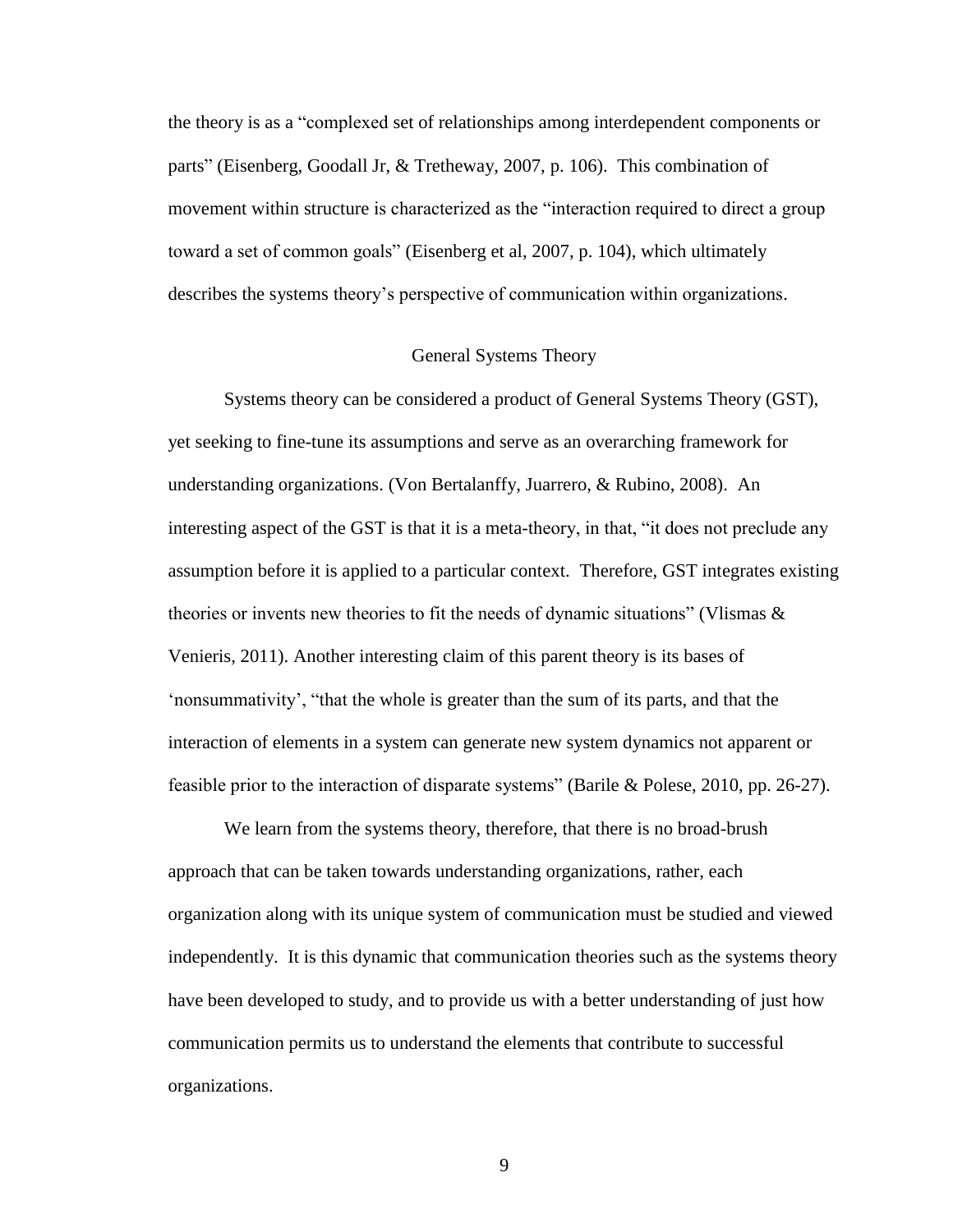The systems perspective of organizational communication is ideal for this study primarily because of its ability to understand the complexed nature of systems in relation to its varied parts, which is essentially the structural framework of the SDA Church. With five levels of administration, each level operating under different policies:

Three Divisions, 60 Union Conferences, 58 Union Missions, 10 Union Church Conferences, four Union Church Missions, 362 local conferences, 270 local missions, 7,792 total schools and educational institutions, 175 Hospitals and Sanitariums, 140 Nursing homes and retirement centers, 385 clinics and dispensaries, 62 Publishing houses. It invests over US\$180,000,000.00 in funds for program support and implementation, acknowledged by the United Nations. It boasts 81, 552 church congregations, 69, 909 church companies, 19,260,880 and growing church membership, and 279, 604 total active employees. (Office of Archives, Statistics, and Research-General Conference of Seventh-day Adventist, 2016)

With such complexed, multilayered and widespread organization, comes the following question: what is the system of communication that has been designed to suit the organizations' dynamic structure? Is there a philosophical framework that guides how each department relates to each other? This research, however, is not designed to answer these questions from the general or higher organizational levels of the church, instead, this research is focused on how this culture of communication is evident within the local congregations. While the average SDA local congregation may not be responsible for so many other branches of organization, a single local congregation with over 20 ministries and departments still require some level of communication management.

### **Towards Understanding Organizational Communication**

<span id="page-23-0"></span>Eisenberg et al. (2007) identifies four of the most prominent concepts of organizational communication, these are: " $(1)$  communication as information transfer,  $(2)$ communication as a transactional process, (3) communication as strategic control, (4)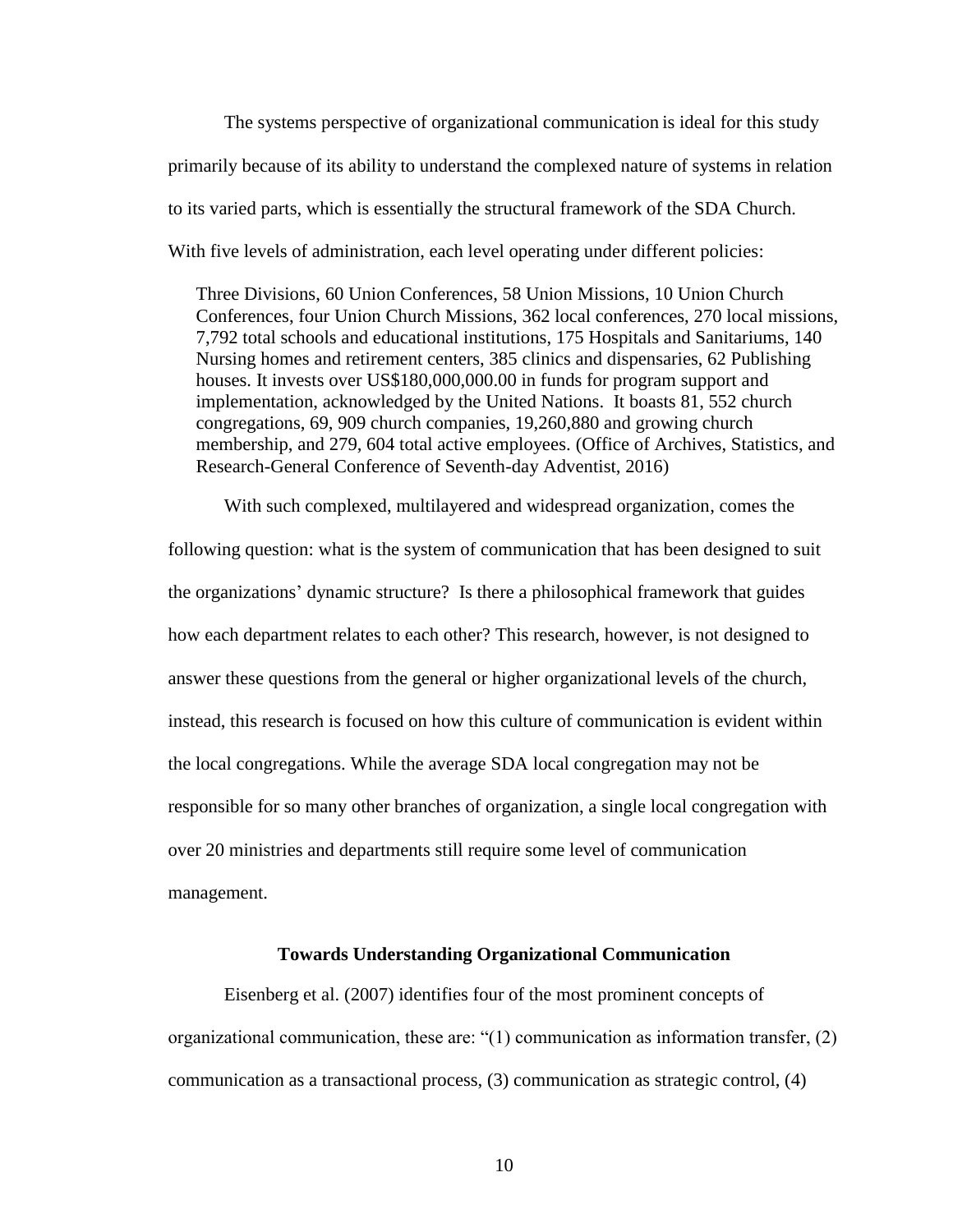communication as a balancing of creativity and constraint". Let's consider each briefly. Communication as information-transfer is viewed symbolically as a channel relaying information from one person to the other. According to Steven Axley (1984) this version of communication theory assumes the following: "(1) language is capable of transferring thoughts and feelings from one person to another person, (2) speakers and writers insert thoughts and feelings into words, (3) words contain thoughts and feelings, and (4) listeners or readers extract those thoughts and feelings from the words."

Communication in an organization, therefore, is the means through which goals are accomplished. It is simply the "exchange of information and the transmission of meaning" (Dessler, 1982, p. 94). Key to this approach is that nothing is said or expected of the medium through which information is transferred, neither is it believed to be able to impact the meaning or quality of communication, in other words, "if I say it and you can hear it, you ought to understand it" (Feldman & March, 1981, p. 178). Consequently, miscommunication occurs only when "no message is received or when the message that is received is not what the sender intended" (Eisenberg et al, 2007, p. 29).

The transactional-process of communication, on the other hand, suggests that there is not a clear distinction of roles as purported by the transfer model of communication, rather, that "all persons are engaged in sending (encoding) and receiving (decoding) messages simultaneously…and each person is constantly affecting the other. (Wenberg & Wilmot, 1973, p. 5). In this approach the value of continuous feedback is highlighted even in the absence of verbal communication. A person does not have to speak to communicate since "nonverbal messages are conveyed through a person's silence, facial expressions, body posture, and gestures. As a result, then, any type of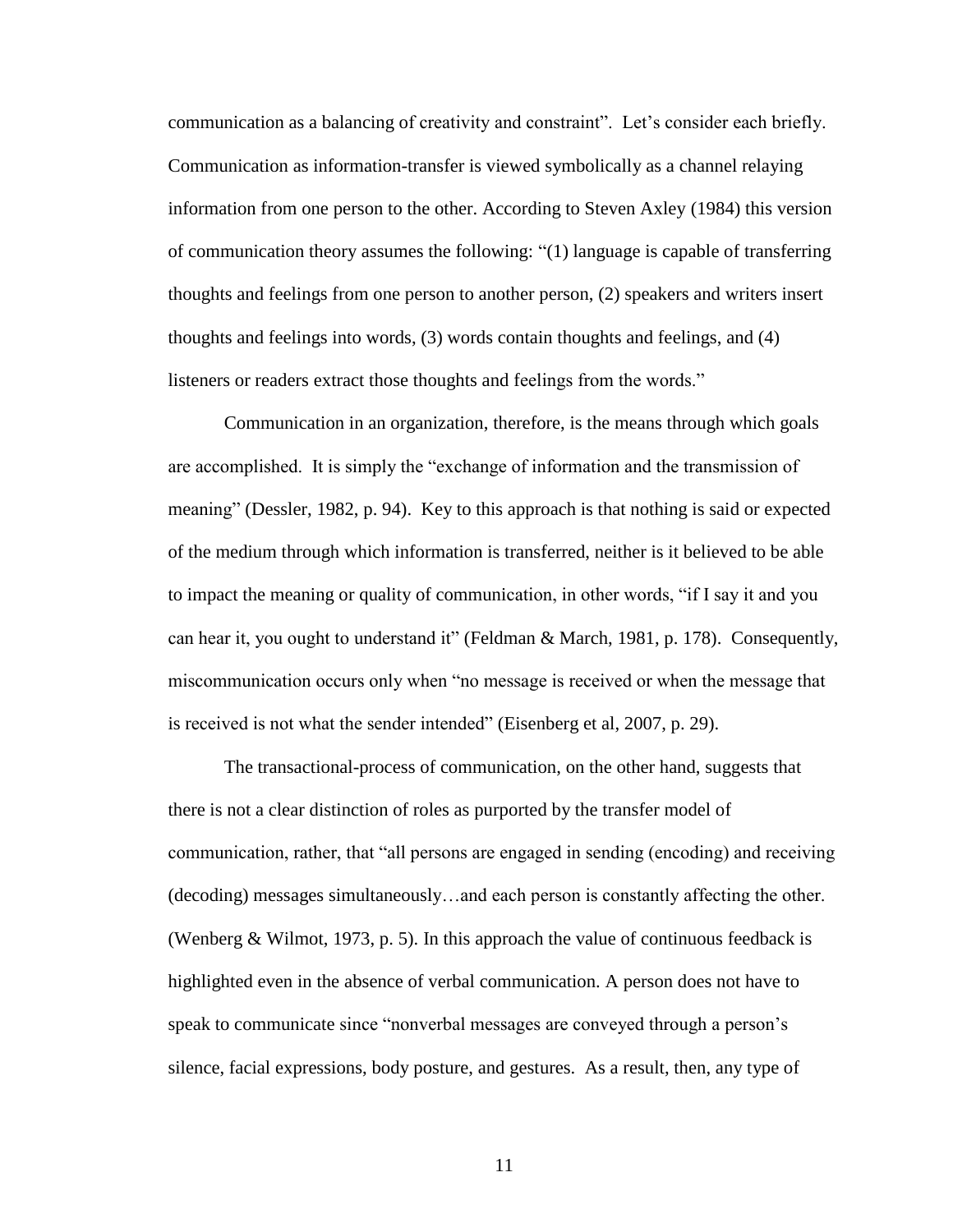behavior is a potential message" (Redding, 1972, p. 451). Whereas the information transfer model places meaning in the words, the transaction model locates meaning within people, not words, and further suggests, that "miscommunication is the normal state of affairs in human communication…miscommunication and unintended communication are to be expected" (Richards, 1936, p. 432).

Strategic control as the third communication model defines communication as a form applied to control the communication variables within the environment (Parks, 1982). Communication according to this perspective is not only limited to its effective transfer of meaning nor its identification of the source of meaning but is more focused on the goal. Communication, therefore, is "a means to accomplish one's ends with adaptation and saying what is appropriate for the situation. Communicators must be able to recognize the constraints of the situation and to adapt to multiple goals simultaneously, such as being clear, assertive, and respectful of the other person" (Tracey & Eisenberg, 1991). This perspective, posits that what is important in our communication is if its goal is accomplished, not its clarity or its meaning.

Our final major approach defines organizational communication as the balancing of creativity and constraint, which holds that "communication is the moment-to-moment working out of the tension between individual creativity and organizational constraints" (Eisenberg et al, 2007, p. 36). This model seems to identify with the relational factors that are at play in organizations that make communication possible. It is out of this context that later concepts of organizational communication have developed and have gained the attention of scholars since they realize the dynamic nature of communication within organizations, such as the Organization as Dialogue model (Eisenberg et al, 2007).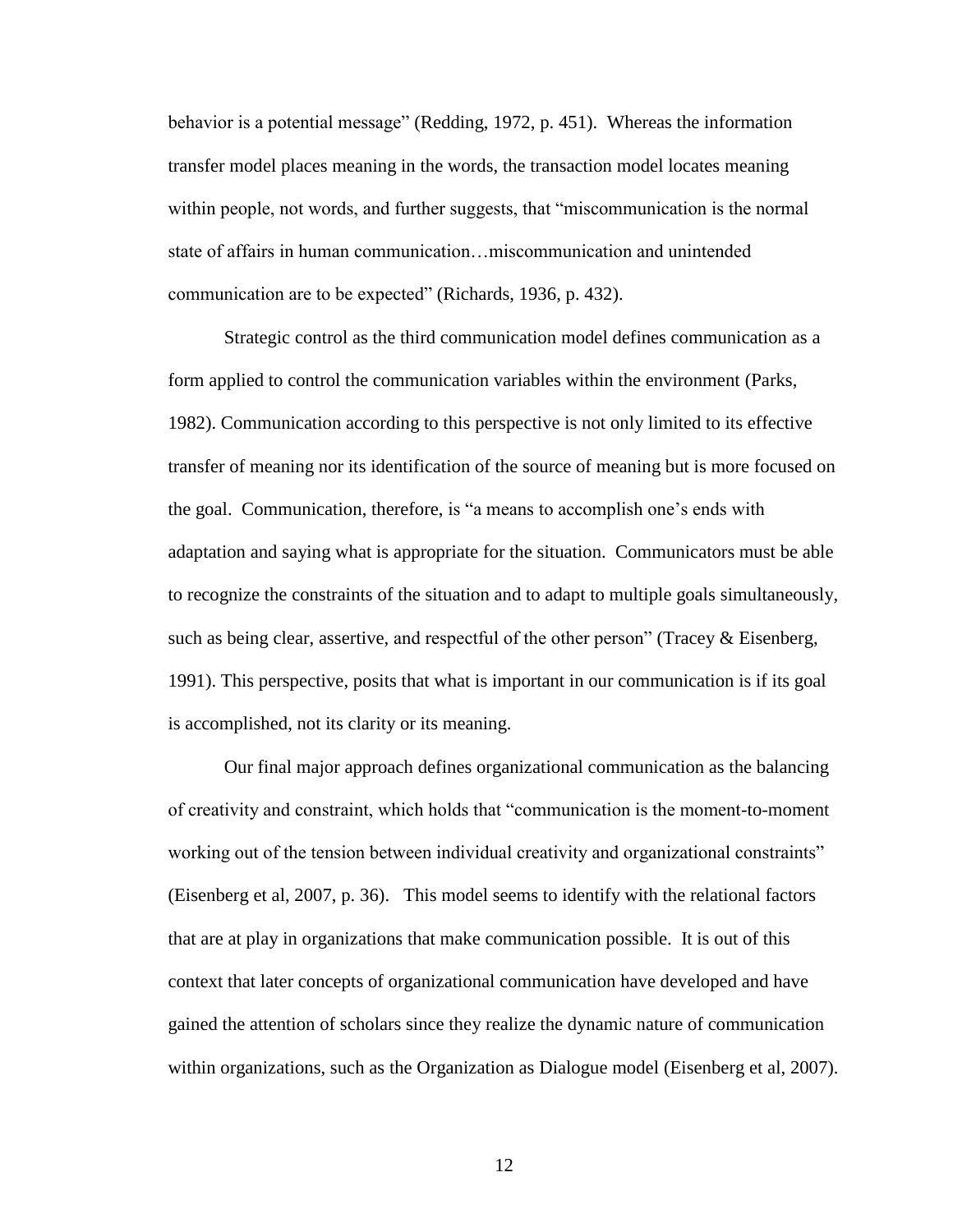Each of the above models is individually complexed and are geared to structure organizations accordingly. The challenge occurs when a model is being implemented or nurtured without understanding the dynamics of such communication models. As we think through these models, I would like to consider in the following sections of this research, which of these models is unique to SDA congregations or its organization? Moreover, if studied, which of the above would be reported. These and other subjects from the above section are reviewed in later discussions.

### **The Systems Theory of Organizational Communication**

<span id="page-26-0"></span>The systems theory has its roots in the 19<sup>th</sup> century "back to European thought of dealing with process, change and evolution, particularly the work of Geog Hegel, Charles Darwin, and Karl Marx... [which is] proven to be well established in eastern thought" (Littlejohn & Foss, 2009, p. 951). It was Senge in his (1990) classic *The Fifth Discipline*  who wrote that "The unhealthiness of our world today is in direct proportion to our inability to see it as a whole" (p. 168). Without identifying Senge as a prophet, it is easy to see the fulfillment of his assertion almost thirty years later. Ours is the global community that is so closely knitted that a shift in power on a given continent may instantly place another country on a different continent, in poverty or political unrest. There is an undeniable link between the various systems that govern the smooth operation of our lives even if those pieces are not in our country. In the context of organizations, the systems approach leads us to focus "not on the individual parts or people but on relationships, on the pattern that connects" (Bateson, 1972). Buckley (1967) explains that:

The 'more than' points to the fact of organization which imparts to the aggregate characteristics that are not only different from, but [also] often not found in the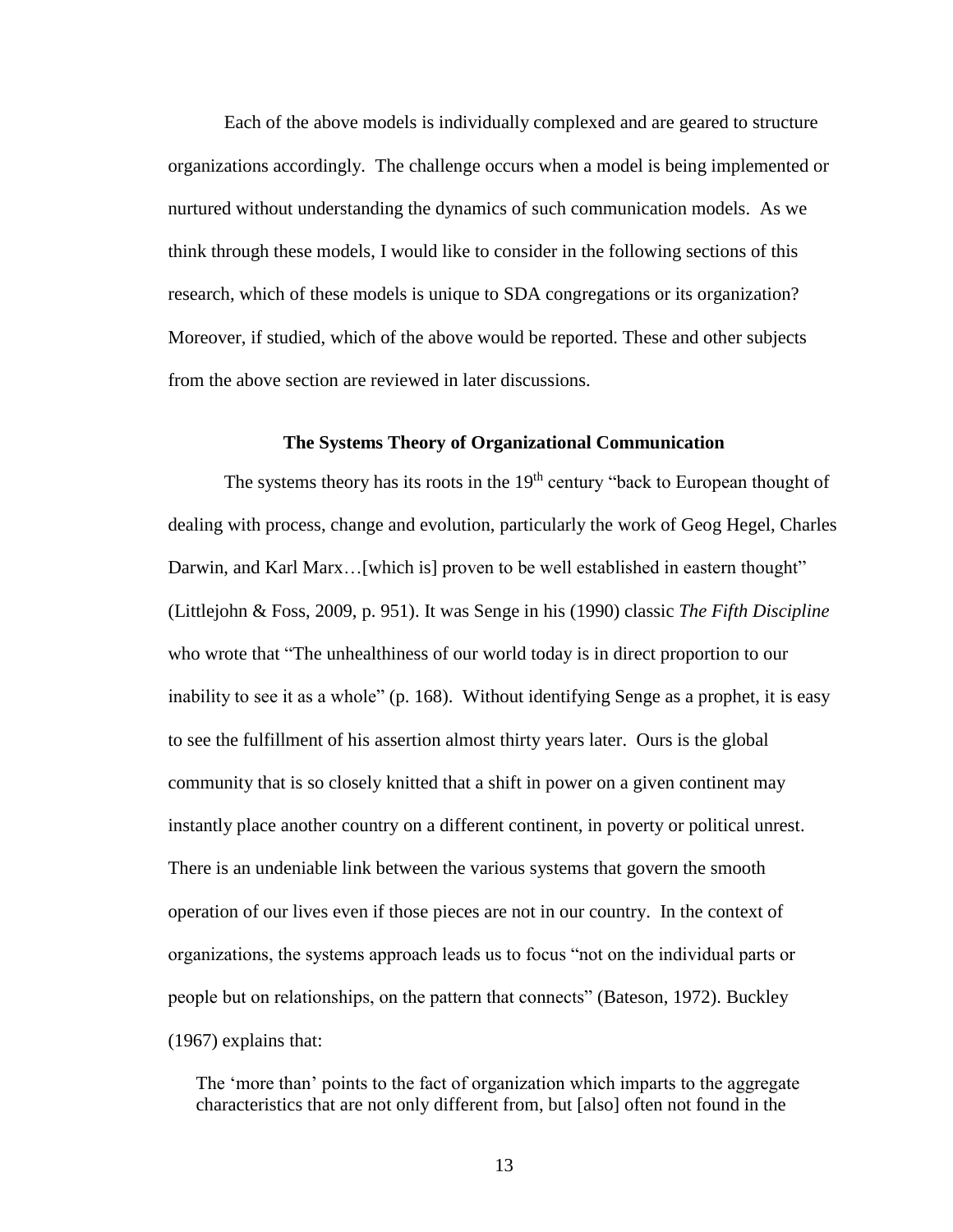components alone; and the 'sum of the parts' must be taken to mean, not their numerical addition, but their unorganized aggregation. (p. 42).

In other words, an "organization makes a social system more than just its

components" (Eisenberg et al, 2007, p. 101).

This framework of system thinking forces us to consider the effectiveness of the organization based on the effective coordination of the entire enterprise and to also consider the effectiveness of various parts of the organization in light of the overall performance of the organization. According to Littlejohn and Foss (2009):

All systems have four aspects – objects, attributes, internal relationships, and environment. The objects are the parts of the system. The attributes are the characteristics of these objects as well as those of the system as a whole. Internal relationships consist of patterns of interaction among the objects, and the environment is the system of influences that act on or impact the system in some way. (p. 950)

Systems theory is founded in biology and GST. It is advanced primarily by

biologist Ludwig von Bertalanffy (1968) and J. G. Miller (1978). Key terminologies such as 'living systems' - a biological term - when applied to organizations suggest that an organization when faced with unique situations, like a biological system, will adapt and evolve to achieve its goal of survival. Another critical term which is developed from the GST that is also critical to our understanding of the systems perspective of organizational communication is that of 'open versus closed systems'. Prigogine (1980) found that both living and nonliving systems have the potential for self-organization or self-renewal in the face of environmental change, and that disorder is a natural part of the renewal process. Like the living system, that a system is open suggest that it relies on its environment in this change process to determine the nature and extent of its evolution. The theory further posits, that "organizations do not exist as entities isolated from the rest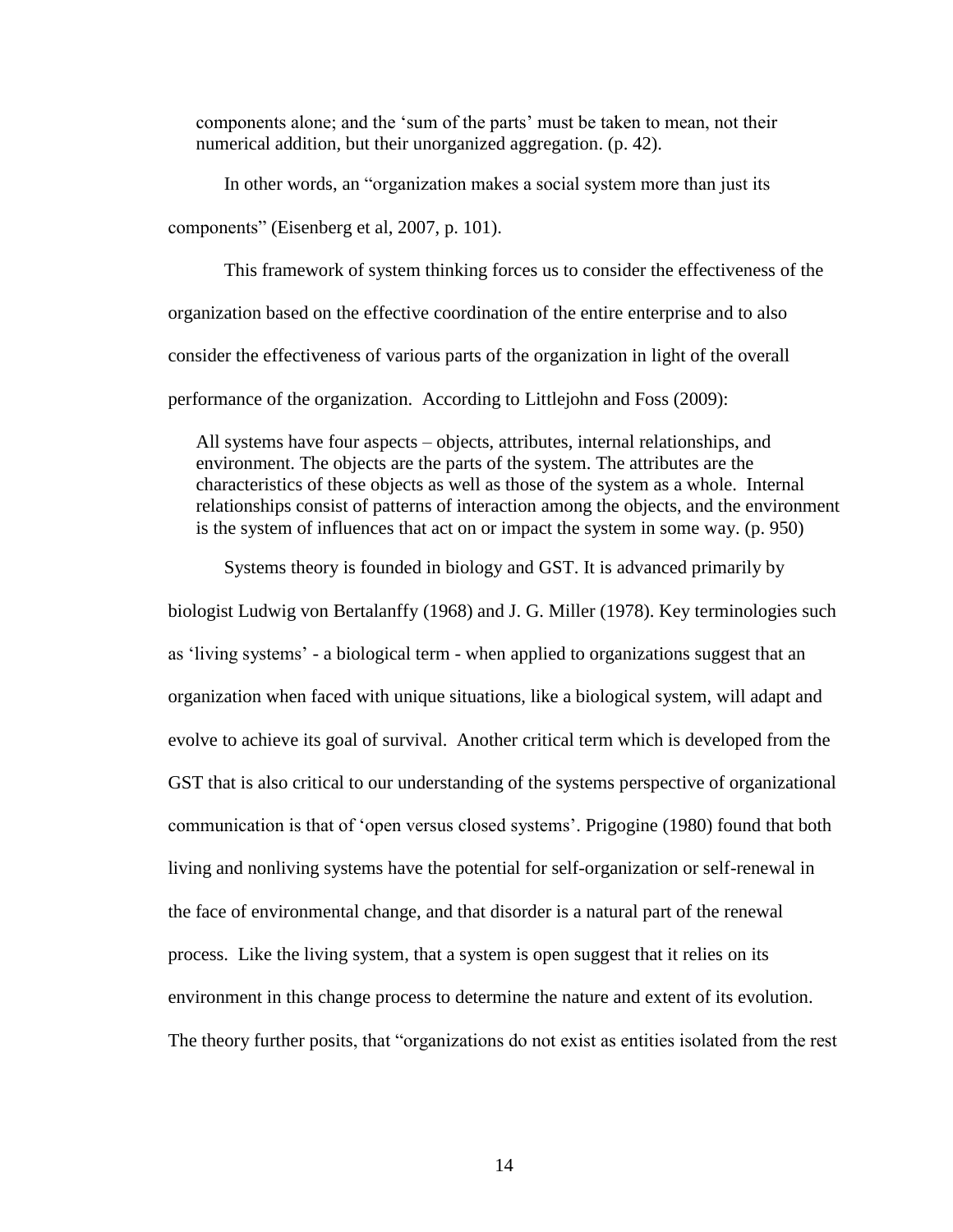of the world…but exist in increasingly turbulent environments that both provide inputs to organizations and receive outputs" (Eisenberg et al, 2007, p. 107).

A third key concept is that of 'distributed intelligence', which is unique to living organisms. This concept suggests that "all members in the system…play an important role in the system's ongoing self-organization" (Eisenberg et al, 2007, p. 104). More specifically, distributed intelligence is the reality "that people learn best in a complex environment when they are loosely connected and free to initiate action from anywhere in the organization" (Eisenberg et al, 2007, p. 104).

With this in mind, we consider one of the final aspects of the systems theory relevant to our study, which is interdependence. Here we are forced to realize that a system cannot be sufficiently comprehended by an examination of the individual parts. Littlejohn and Foss (2009) explains, that "the weight of a box of stones is the sum of the weights of all the stones in the box plus the weight of the box" (p. 950). This concept refers to the wholeness of the organization, the relationship of the individual parts, and the relationship of those parts to its environment. In other words, what is created by the interaction of the sum of all the parts cannot be created by any individual part. According to Mulej, "when an organization allows employees to express suggestions and viewpoints, openness and interconnectedness occurs" (Buble, 2012; Mulej et al, 2004). Failure to recognize this element in our organizations leads to what Garret Hardin (1968) called the tragedy of commons:

'Tragedy of commons', occurs when a group of people with access to a common resource use it in ways that focus on personal needs rather than on the needs of the whole. While each individual's actions may make sense from his or her perspective, the failure to recognize the interdependence and consequences of one's actions can be devastating to both the individual and the organization. (p.150)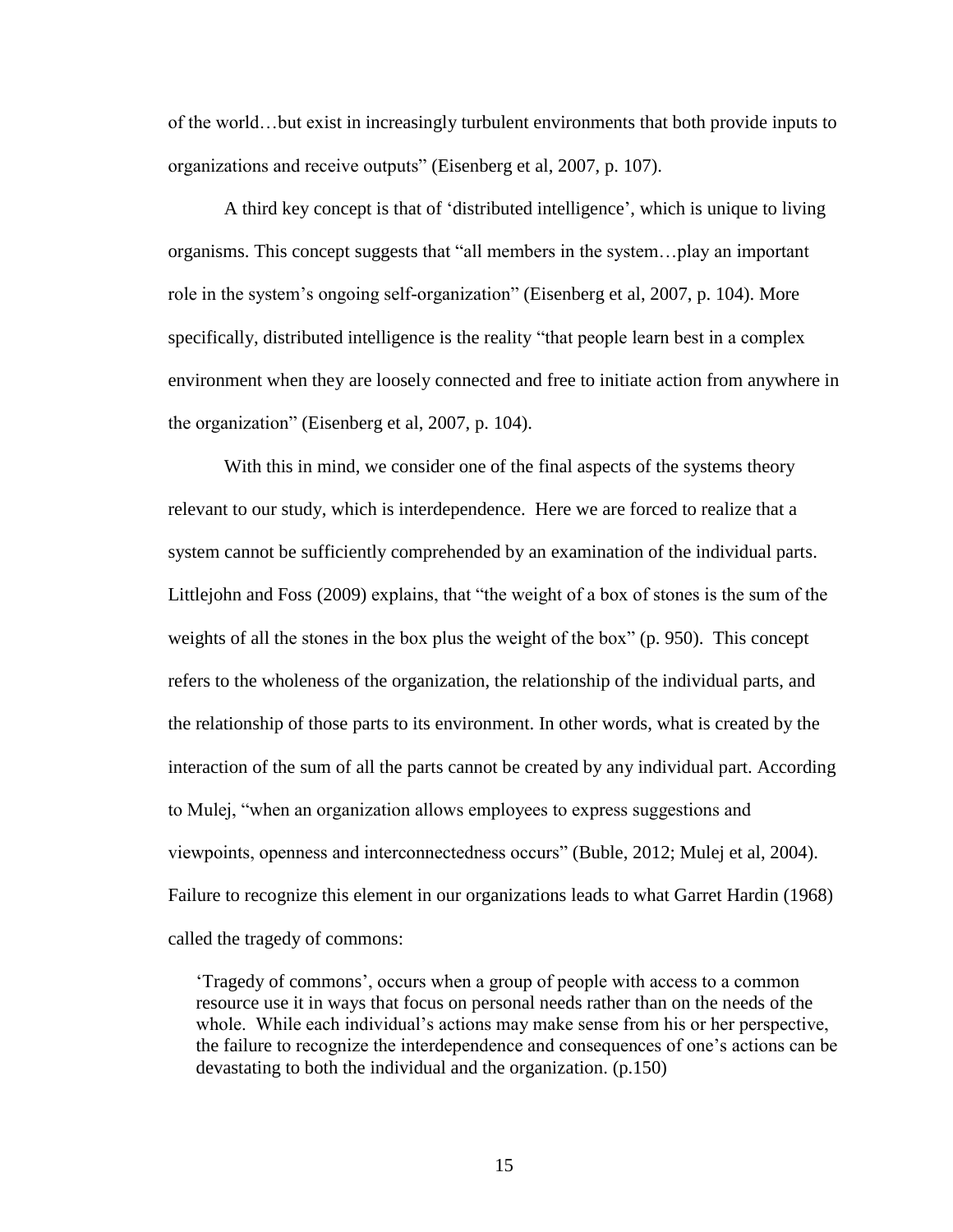The systems perspective of organizational communication in addition to allowing us to view and evaluate the processes of communication in the context of its effective contribution to the organization, also allows us to assess statistically the relationship of subsystems within the organization in the context of the whole. Once an organization is acknowledged, that is, its systematic characteristics have become observable, it is then able to determine a relevant communication process suitable for the organization.

### **Communication Research in Organizations**

<span id="page-29-0"></span>The study of communication within organizations has in the past 50 years begun to impact the structure and flow of our world organizations, to the degree that some companies have allowed communication principles to guide their functionality. The system theory is among those that have been used to assess other areas of an organization's framework, as noted by (Nenoen & Storbacka, 2010), that:

A system-theory-based business model can be used as a tool for strategic planning because the framework obviates design principles, resources, and organizational capabilities to provide a map by which strategies can be translated into operational initiatives that create systemic synergies. (p. 45)

It appears, that the realization that much of our organizational successes are also based on the quality of the relationship that exists in those organizations, has led to the increased variations of communication theories that were not previously applied to organizations but are now finding significant room for application.

Larson and Pepper, (2011) in their study of organizations assessed *Organizational Identification and the Symbolic Shaping of Information Communication Technology.* This study affirms, that the global nature of organizations has presented companies with the challenge of engaging its workers across various cultural barriers while developing a sense of identity with employees, who in most cases, have never met and will never meet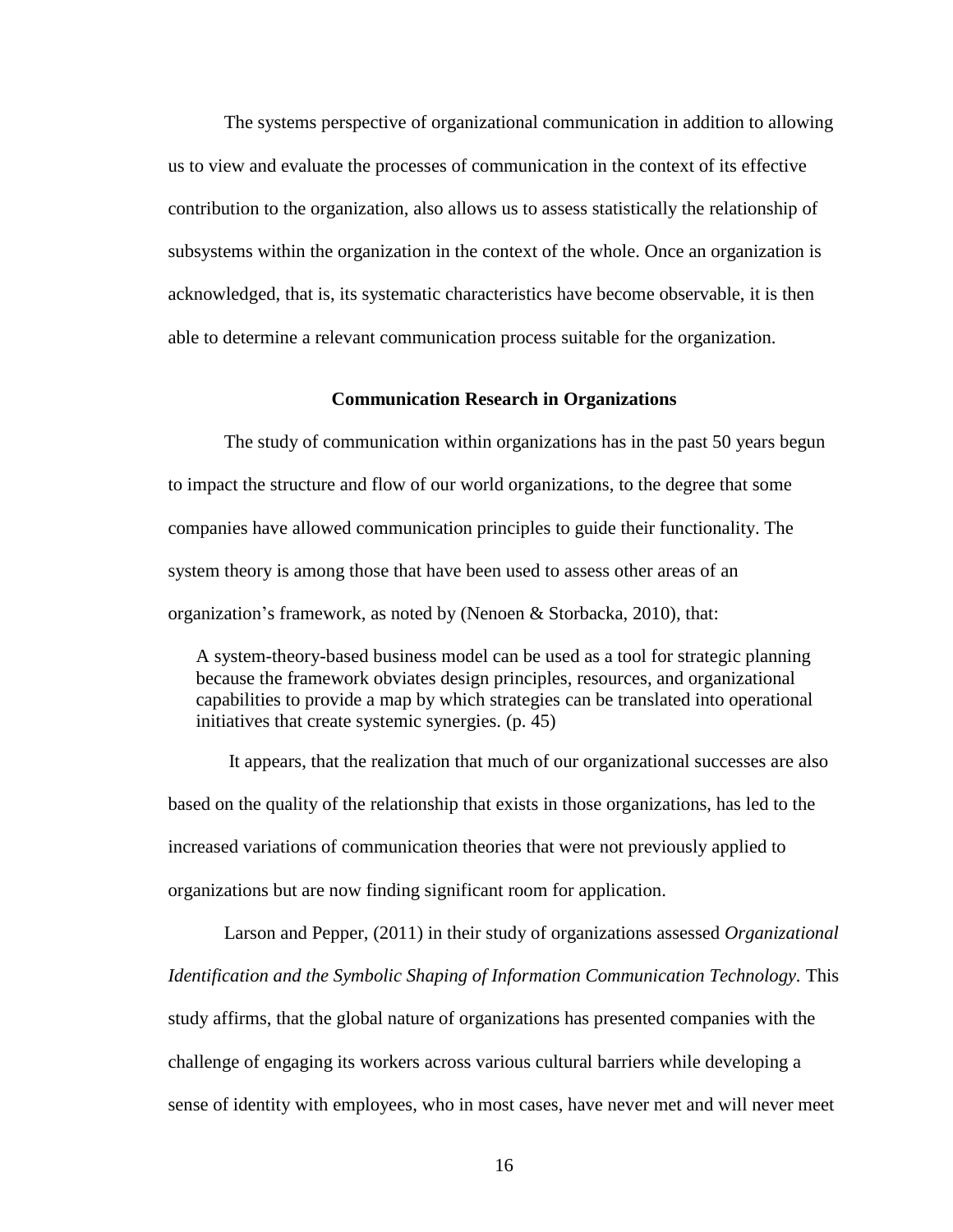the owners of the companies they have worked for in some cases all their lives. The study was conducted at Tech, a multinational technology cooperation, which at that time had acquired a smaller technology company. The study was then focused on the initiatives used to integrate CIE employees into the existing tech company.

The study posits, "the use of technology shapes and reinforces symbolic meanings that influence identification. …cooperate emails, virtual coffee talks, and company websites represented the distant nature of the organization and the remoteness of their connection with the larger Tech values" (p. 7). The article does not state that the challenge the company had was with its mode of communication, but it seems to suggest that the company failed to realize that communication is more than the establishment of channels. This is what Eisenberg et al. (2007) refers to as communication as information transfer, where communication is reduced to sending and receiving of information not realizing the complicated realities that are accompanied in this process.

Solomon Olufemi Ihidero (2012) in his study of organizational communication applied the leader member exchange theory to his examination of the relationships between organizational communication and conflict management. The study examined "the potential threats to an organization's quest for effectiveness from destructive conflict and poor communication among employees in a workplace" (Ihidero, 2012, p. 2). Ihidero's study is significant to us as is pointed out by Gido and Clements (2009) "poor or ambiguous communication, lack of information sharing or failure to make a timely decision" (p. 353) can lead to challenges within organizations. One of the interesting elements that affect the quality of communication within organizations is, '*red tape'.* As defined by *Dictionary.com* red tape is "excessive formality and routine required before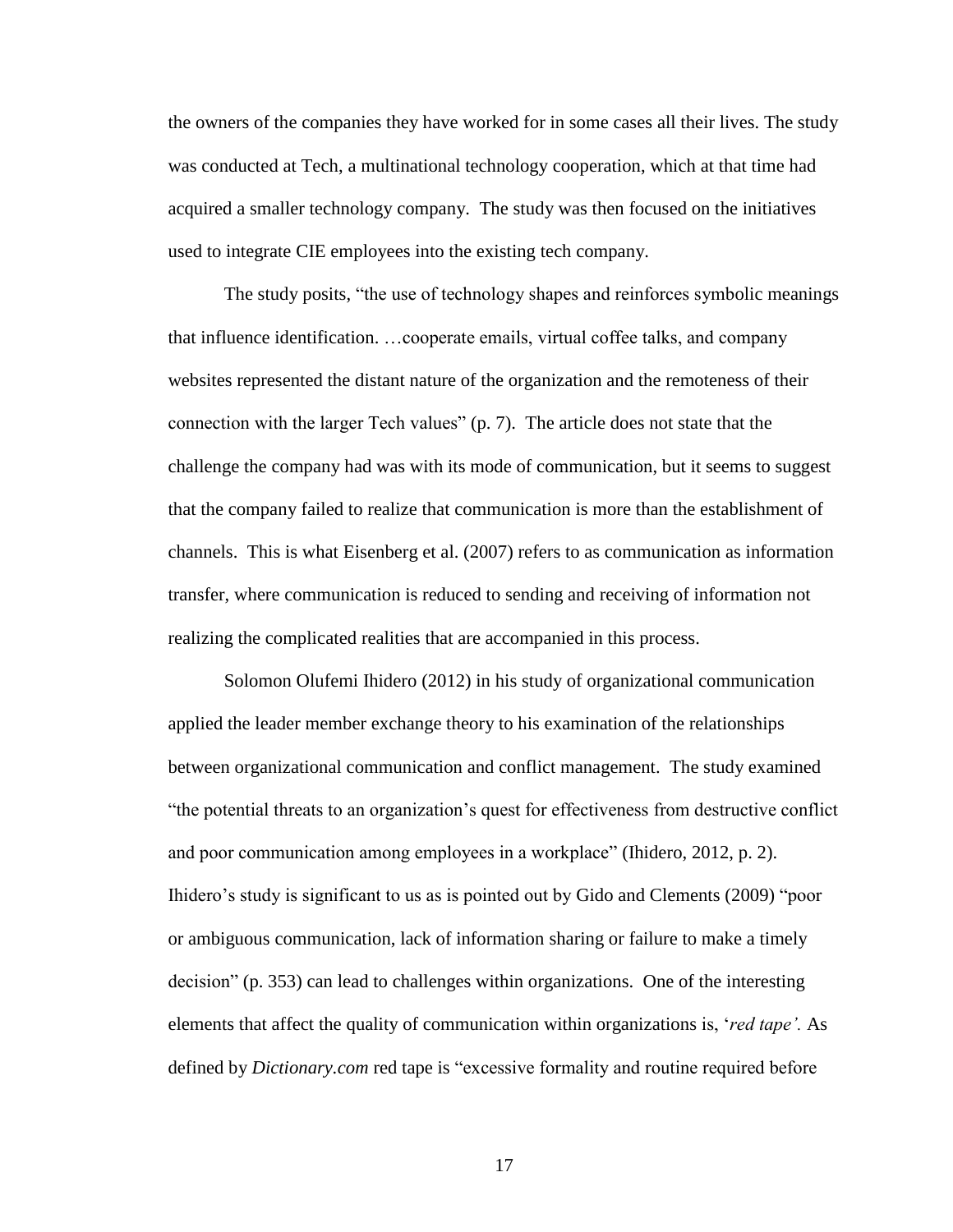official action can be taken" (Ammer, 2018). These elements are assessed in later chapters.

Carrie Lynn Leonard (2014) approaches the subject from a different perspective and seeks to discover how organizations respond to a structure whereby the system of communication is controlled by the stakeholders, in a study involving over 13 middle schools. She assessed "how the organizational communication practices of the staff at a typical private middle school, affects the organizational system's alignment of goals. She discovered, that "the general problem regarding the impact of organizational communication on goal alignment is that the manner in which goal information cycles through an organization contributes to an individual stakeholder's interpretation of organizational objectives" (p. 114). Hence, if the stakeholders are unaware of the goals of the organization then it is unrealistic to expect the members of the organization to communicate or fuse the goals of the organization to their communication.

Another study that is important to consider was done by Therese Grieves (2013), which assessed how organizational communication affected employees' affiliation or interest in 'living the brand' or brand identification. The study investigated the internal communication of Royal Caribbean Cruise Line Nordic, "and its call center employees in an organizational communication's perspective, with a focus on socialization, internal communication, consistency, and identification" (p. 2). Alicia Janee Hart also joins this group of researchers in her 2016 study *Exploring the Influence of Management Communication Behaviors on Employees* (Hart, 2016, p. 9)*.* In her study, she assessed how organizational communication affects employee turnover.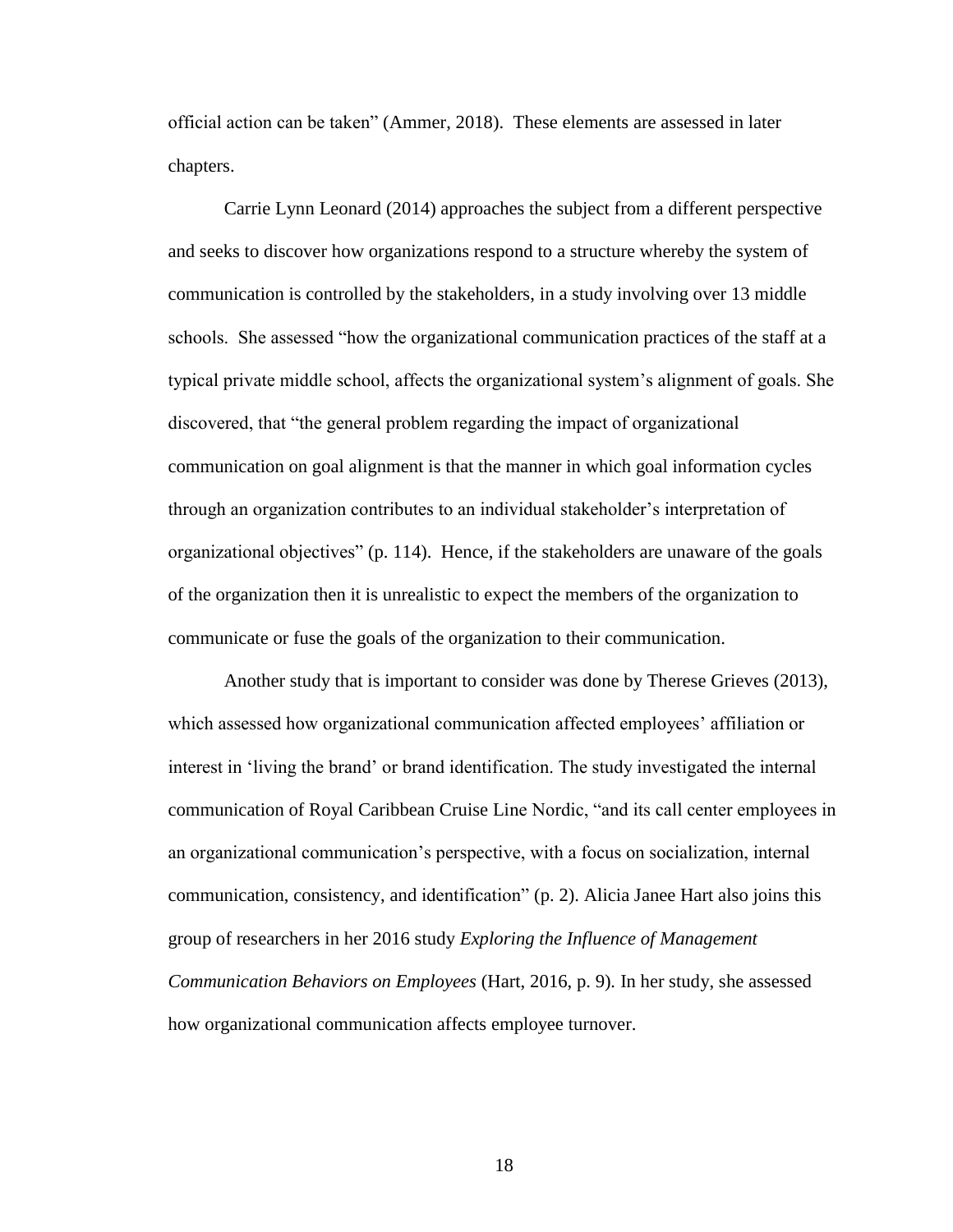Jim Macnamara (2018) in his research *Toward a Theory and Practice of Organizational Listening* sought to apply a theory predominantly employed in family settings to the culture of organizations. Two of the questions presented in the study were: "(1) To what extent is organization-public communication two-way transactional and dialogic versus one-way information transmission? (2) What barriers…inhibit two-way communication involving listening by organizations?" (p. 7). After analyzing a wide cross-section of organizational types, such as government, corporate, and nonprofit organizations (NPO), across various countries, including, Australia, the United Kingdom and the United States, the overarching conclusion was, that "when organizations do listen, it is mostly instrumental, designed to help the organization achieve its objectives" (Macnamara, 2018, p. 11).

This conclusion seems to support the long-held assumption that an organization might respond to a particular complaint if it feels the complaint might bring the organization into 'disrepute', not necessarily to ensure the individual's complaint is given full attention. This information is valuable to us since a key part of any system's efficient functionality is its ability to listen to its public.

### **Communication in Church and or Non-Profit Organizations**

<span id="page-32-0"></span>When we broaden this conversation to include the evolution of communication within church or NPO we realize that while there is a developing interest there is still some ways to go in how it's focused. One of the most recent researchers to apply the systems theory in NPO was M. Francisca Henriquez -Prieto (2006), where the systems theory was used to assess the role of internal evaluation, as a means to provide communication feedback information, using a process called organization evaluation.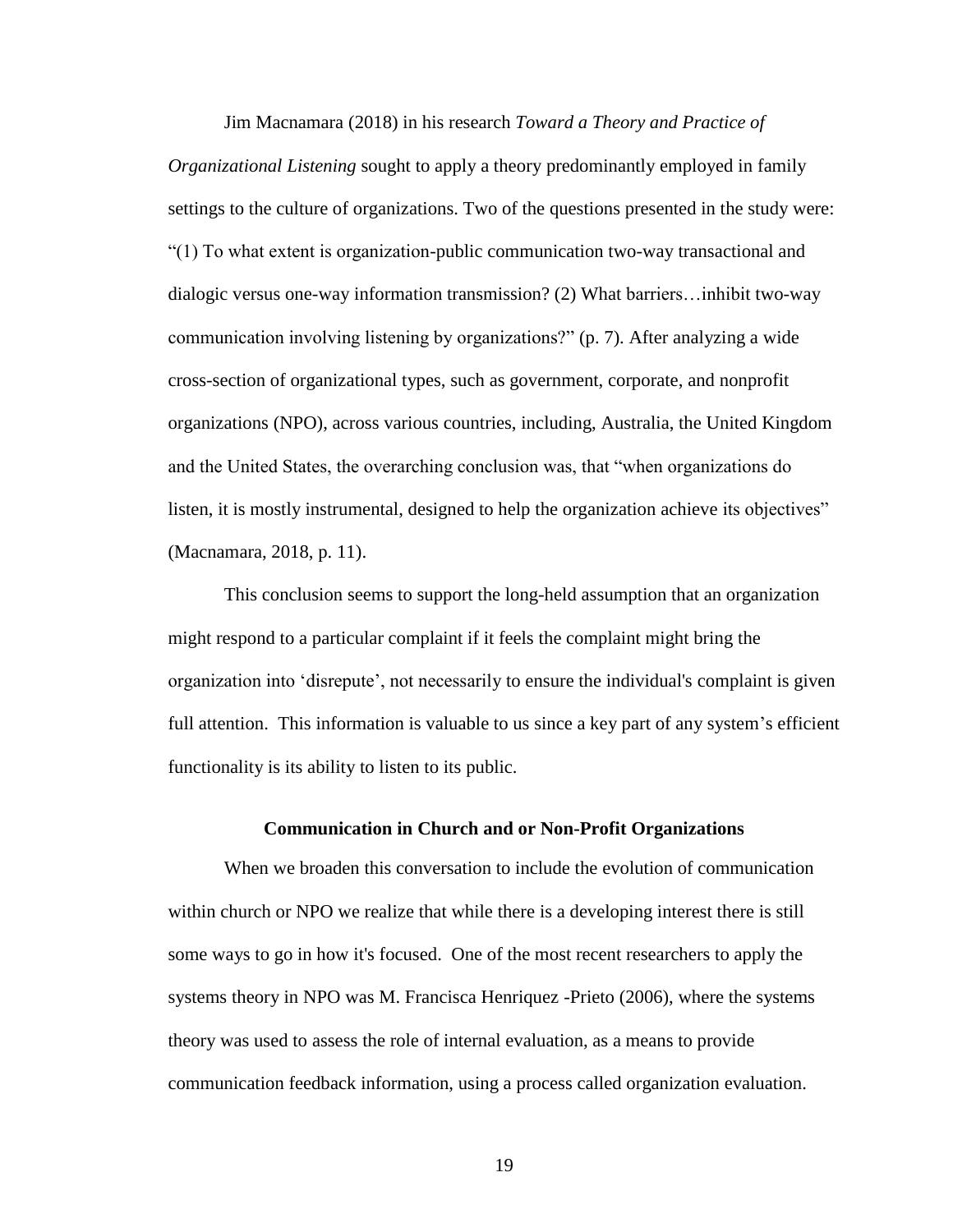The researcher noted, that while non-profit organizations often have systems of feedback particularly for the purpose of reporting to various stakeholders, organizations may not allow this information to flow within the organization and may not consider the feedback information for the next event. According to the study, "this flow of information is oriented to inform organization's members about evaluation findings, but to inform does not guarantee that organization's members both understand evaluation findings and can translate them into actions that will improve performance" (p. 66). What improves on this ability to maximize evaluation findings within organizations is the system of communication.

Another study of interest was done by Lacy McNamee (2011) *Faith-Based Organizational Communication and its Implications for Member Identity,* where she intended to "provide practical and theoretical insight into how situated communication practices (meetings) in faith-based organizations shape member's personal religious or spiritual and organizational identifications" (McNamee, 2011, p. 423).

This study is similar to that of Larson and Pepper's (2011) research that evaluates the employee's identification based on their technological communication channels. McNamee evaluates this identity relationship by assessing speech codes which comprises the discourse of church meetings, which include: "keeping the faith (emphasizing religious spiritual values and spiritual discipline such as prayer), secular thinking (stresses business concerns/trends and lauds codified standards/goals for decision making), and business as usual (underscore mechanistic routines)" (McNamee, 2011, p. 431). The study suggests that each of these codes appeal to various groups of individuals within the church of study and may lead to dissociation in the members, and in some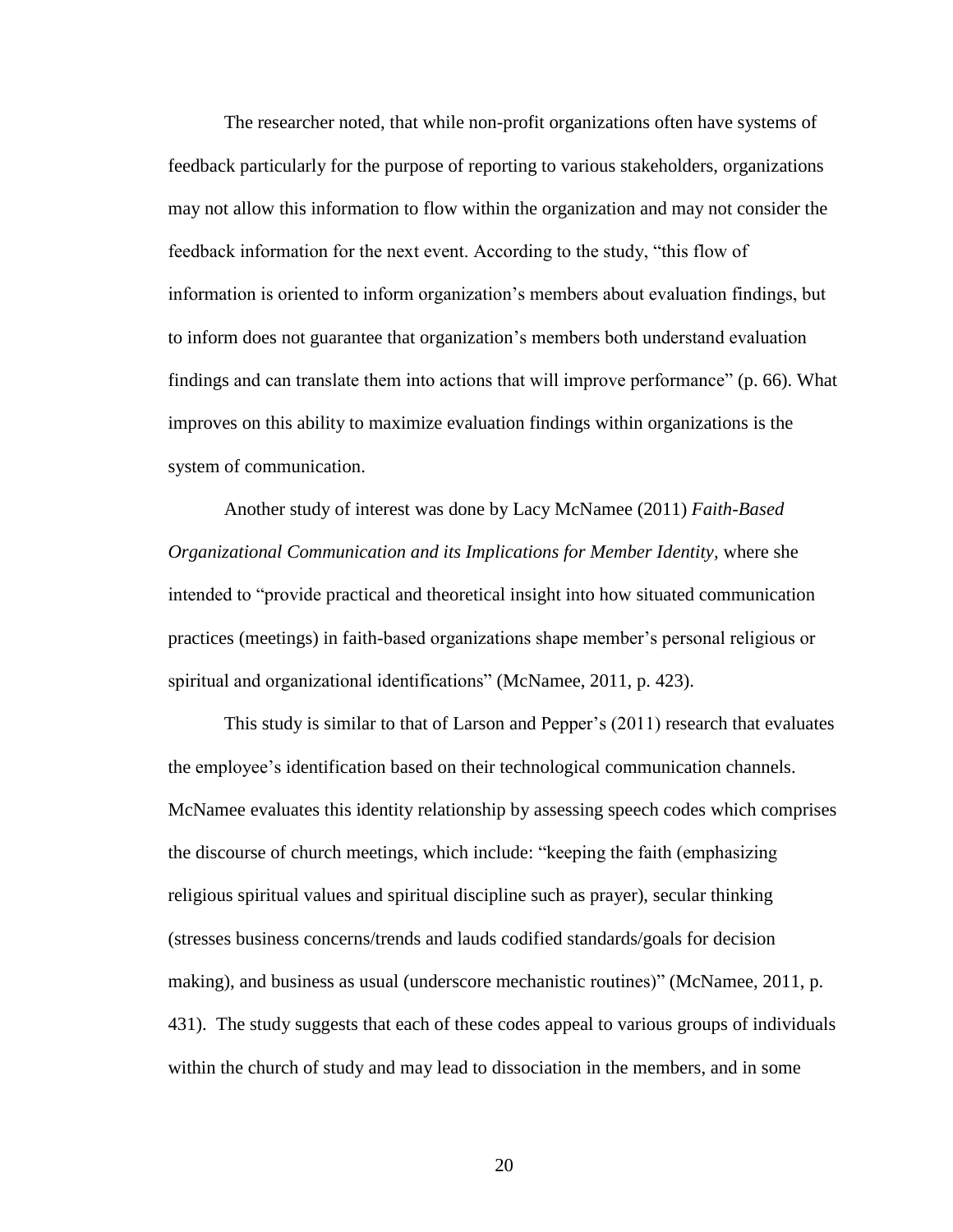cases, may suggest a sense of manipulation. This is particularly the cases where church leaders use terminology to suggest that they 'heard from God'.

#### **Summary**

<span id="page-34-0"></span>This review is intended to provide us with a wide basis on which to base this research and has yielded the following among other implications: (1) That the dynamics of communication and its various elements within organizations are understudied in comparison to other areas of study, as is evident with most of the studies conducted years prior. (2) That though some aspects of organizational communication have been studied, it is still not enough to develop a comprehensive hypothesis on communication within organizations. (3) That due to the complexed nature of organizations, even after studying an organization it is difficult to provide general recommendations for 'organizations' and must continue to pull learned principles from other organizations. (4) In a broader sense, we are made to realize, that when we talk about communication, particularly communication within organizations, this involves much more than the usage of words or gestures. It includes the various systems, policies, cultures, mediums, organizational structure, among other factors, that influences the quality of communication within our organizations and must be seen as equally significant even as the words we exchange.

Systems theory within the context of organizational communication as a theoretical framework is not among the easiest to assess, precisely for the lessons stated above. Its unique approach demands and requires a unique evaluation process, which most of the studies conducted have not been able to do, that is, they have not presented the follow-up assessment based on the research questions. This is so because systems are unique.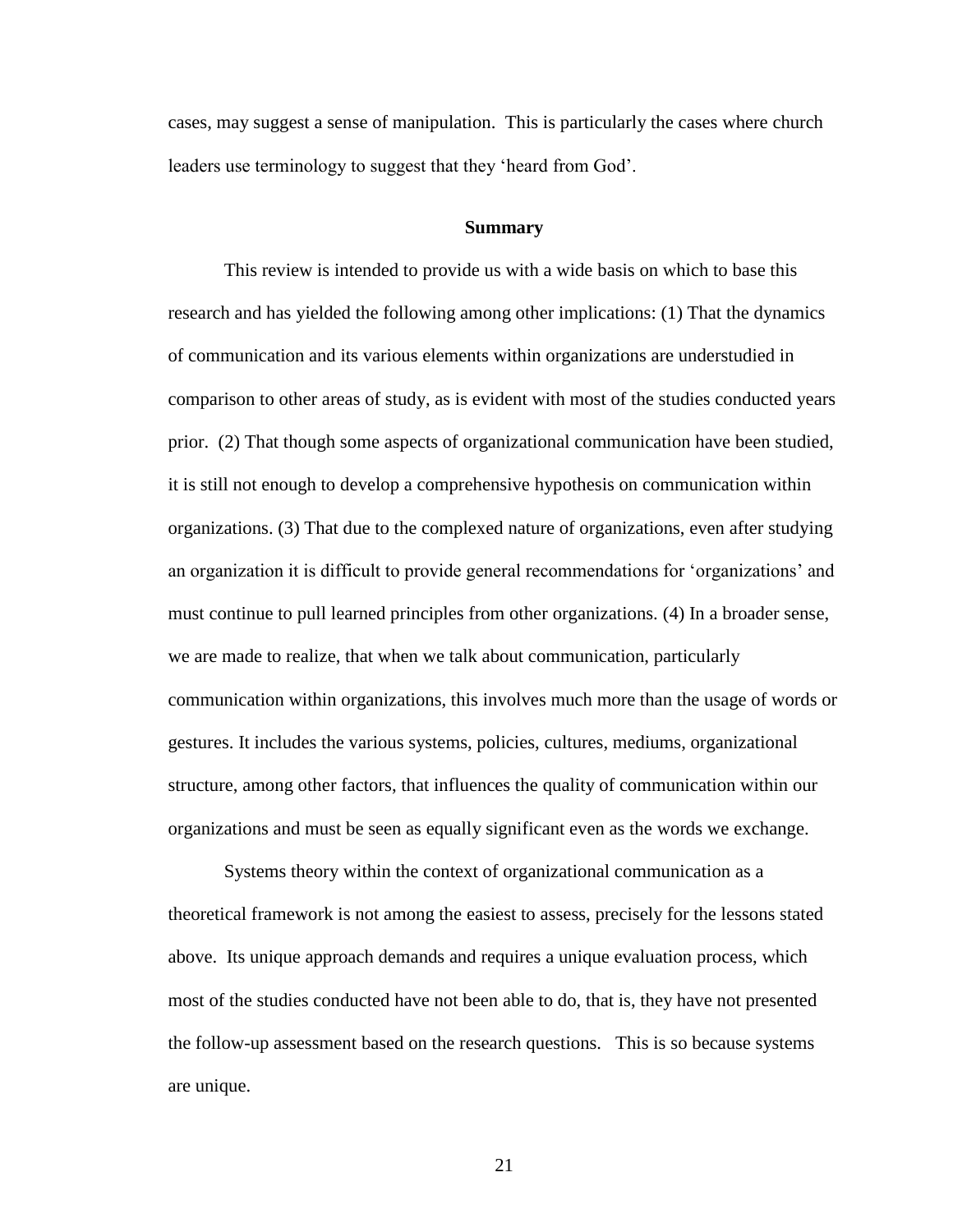The systems theory of organizational communication is not intended to determine what the system should be, rather, it seeks to highlight the fact, that each organization is a system and can be characterized as unique because of the various systems unique to its mode of operation. The question the theory asks therefore is, "what is the system of communication that is observable in the organization in question." In this view, its purpose is not primarily to prescribe but to assess the reality of the relationship of the parts to each other.

Hence, most of the research concerning organizational communication has been geared towards assessing the effects of communication within organizations on other variables. Such as: how does communication within organizations affect employee behavior, or how does communication within organizations affect employees citizenship or "living the brand", among others. These researchers are essentially applying systems knowledge of organizations in an effort to assess outliers Having reviewed the above studies and others, I cannot help but agree with the researchers in their assessment of how communication within organizations affect these variables. In Jim Macnamara's (2018) research, which sought to assess organizational listening, he concluded, that "when organizations do listen, it is mostly instrumental, designed to help the organization achieve its objectives" (p. 11). Could it be, that one of the factors affecting the quality of communication at the Goshen SDA Church is the lack of value placed on the feedback from other departments and ministries?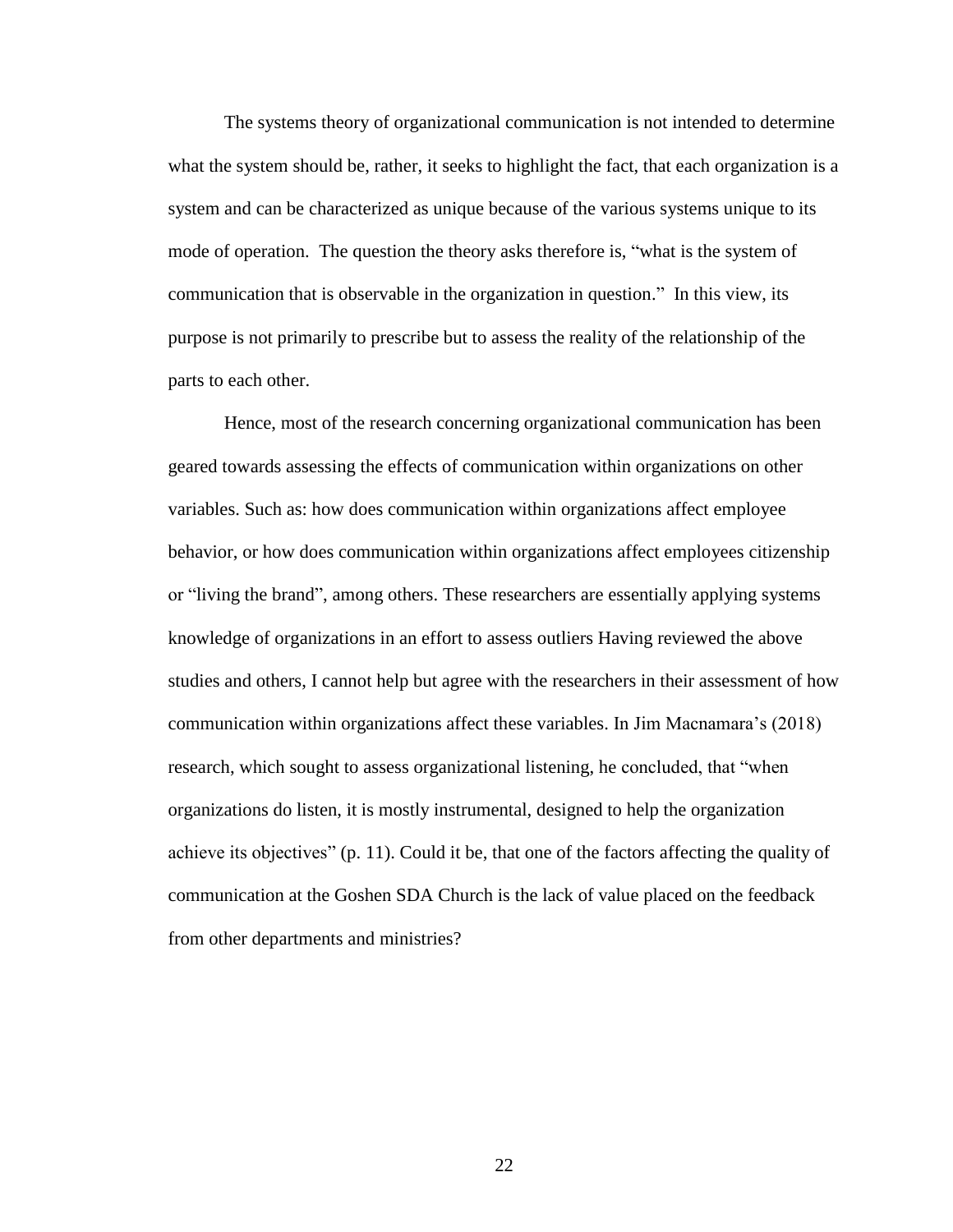# CHAPTER 3

#### METHODOLOGY

#### **Chapter Overview**

It was Robert Abelson (1995) who said, that "research should make an interesting claim; it should tell a story that an informed audience will care about, and it should do so by intelligent interpretation of appropriate evidence" (p. 2). It is particularly this that this study seeks to accomplish – To allow the data to tell its story through the creative exercise of discovery. This chapter consists of the various components that guide the research process, which are: research context, the philosophical framework, research method, research design, research instrument, data collection and analysis, sampling technique and respondents.

### Research Focus

The Goshen SDA Church is located at 8221 S State St, Chicago, IL 60619. It is situated in a primarily African-American neighborhood, with visitors from other ethnic groups such as Caribbean and White Americans. The church itself is our primary research focus. It's sub systems must talk, listen, assess, and act on information to and from each other.

A typical worship service may have a total of 60 to 100 individuals depending on various factors. It has a recorded membership of approximately 200 individuals and it has over 25 ministries and departments that must communicate with each other to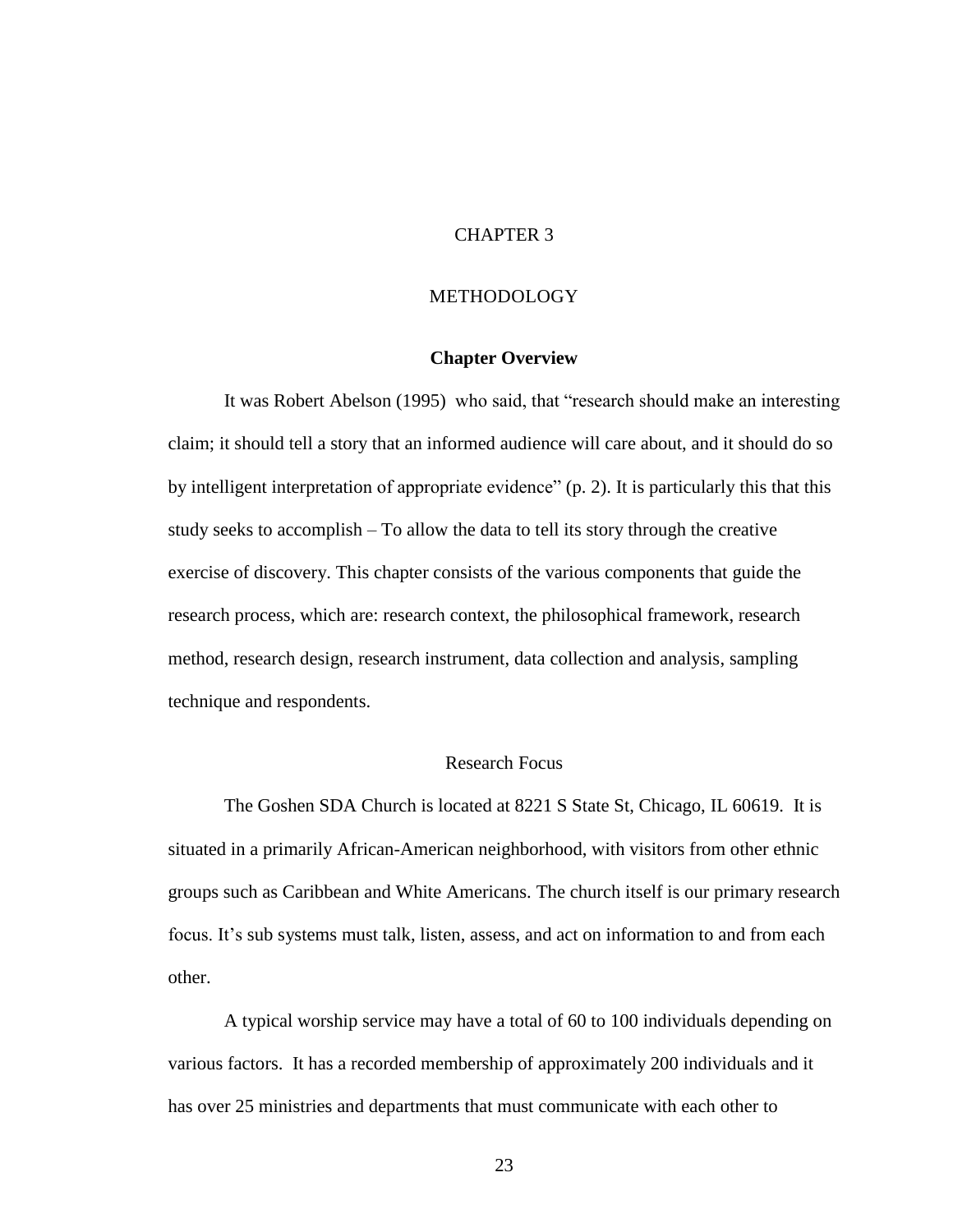maintain healthy functionality. There are however only 15 individuals as the departmental leaders of the church since various individuals wear multiple hats. The congregation as well the leaders are comprised of mostly females within the age group of 35-70, with a minority population of males and young adults, which is taken into consideration as the data is analyzed. These systems, leaders, and participants are the focus of this research project to determine the means and strategies applied to communicate in support of their common mission.

#### **Philosophical Framework**

Fundamental to research are the problem of presuppositions, and the methods we apply in our pursuit of knowledge. These are usually guided by other factors, such as a philosophical framework, which are "different ways of thinking about what we know, what we believe communication is, and what we do as researchers when we study it" (Merrigan & Huston, 2009, p. 34). Hence choosing a method of study involves, intentionally or unintentionally, the researcher locating the research within a particular paradigm.

Research is grounded primarily in three ways of thinking, "knowing by discovery, knowing by interpretation and knowing by criticism" (Merrigan & Huston, 2009, pp. 34- 38). The discovery paradigm assumes, that: Knowledge is discoverable through logic and empirical methods; that is, researchers who share the same standards of precision and systematic observation will observe the same patterns of results in repeated tests of the research claims" (Merrigan & Huston, 2009, p. 36; Pavitt, 2004).

One of the primary reasons for such rigor is the need to reduce the subjectivity of the researcher, which potentially adds to the integrity of the findings and conclusions.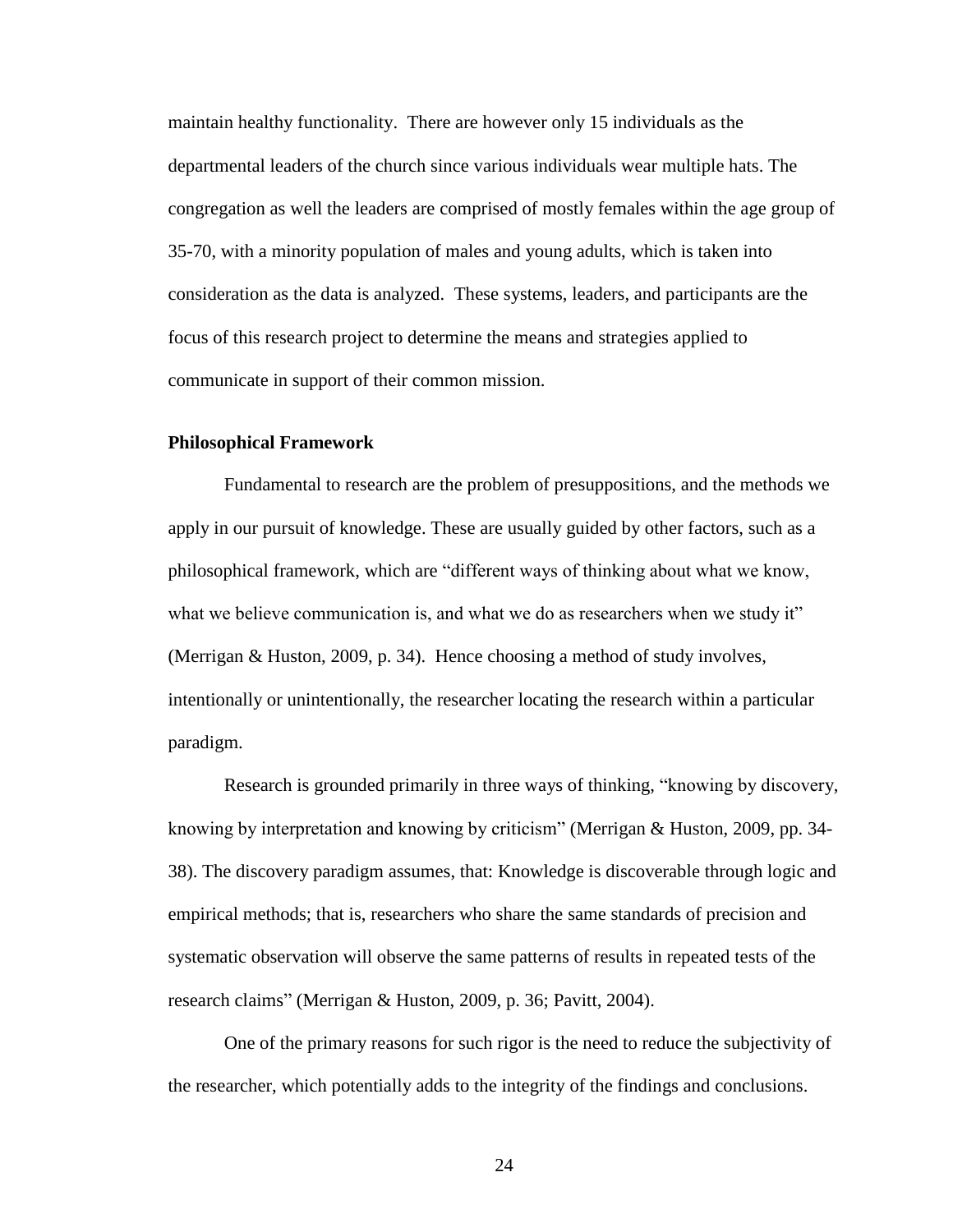The challenge with the discovery paradigm is that it has the potential to blind the researcher to his or her own presuppositions which are inseparable from the human way of thinking. Knowing by interpretation, on the other hand, suggests that the researcher wishes:

To understand the points of view expressed by the people you are observing or the texts you are reading; the interpretive researcher uses observation to help guide his or her understanding of the perspectives expressed by participants or within texts. (Merrigan & Huston, 2009, p. 37)

While the discovery paradigm seeks to prescribe a particular outcome, the interpretive paradigm observes and describes the outcome. One of the challenges with the interpretive paradigm is its susceptibility to subjectivity. It is openly subjective, which demands of the researcher a heightened sense of awareness as he or she approaches the subject.

The final paradigm is the critical paradigm, which views its responsibility to knowledge a little differently. It posits that the researcher is not only responsible to "reveal his or her subjective truth…but to reveal existing social hierarchies and in some cases, to become an advocate for social change" (Merrigan & Huston, 2009, p. 39). Researchers and social scientists are particularly interested in this field since its aim is to effect social change rather than describe social conditions. This research falls within the discovery paradigm, as it employs the use of a specific instrument that seeks to discover reality through a tested methodology.

There is, however, a strong element of interpretation that is assumed, since I must as noted by Abelson (1995), "intelligently interpret the evidence" (p. 2). Given the nature of the research, and the question it seeks to answer, a discovery paradigm gives the researcher a certain assurance of validity, that is, "the procedures and findings can be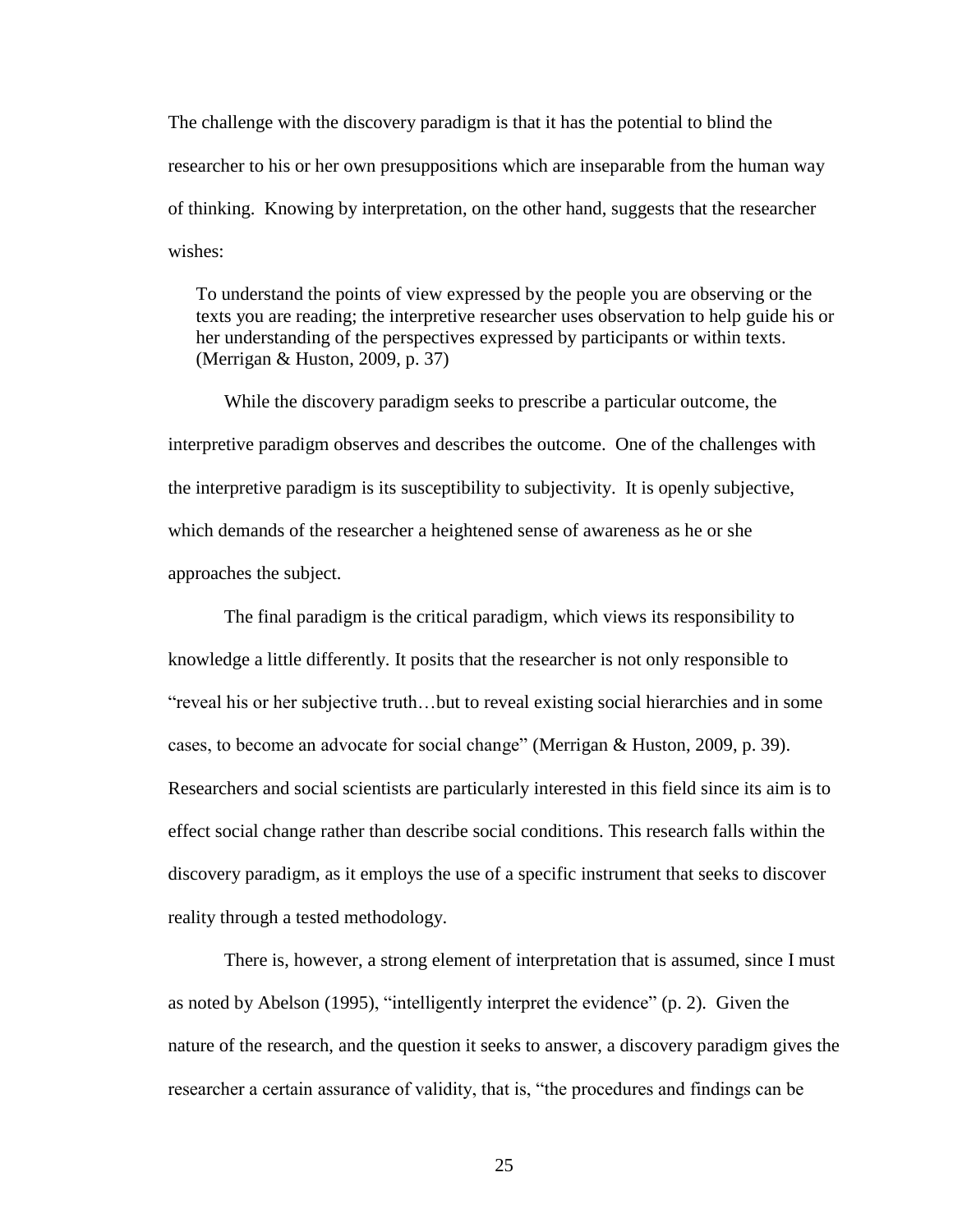verified when the study is repeated by another researcher, or with different participants in a different setting" (Merrigan & Huston, 2009, p. 83).

#### **Research Method**

Communication research is further categorized as either qualitative or quantitative research. Qualitative research involves several methods of collecting data, such as "focus groups, field observation, in-depth interviews, and case studies. In all of these methods, the questioning approach varies" (Wimmer & Dominick, 2014, p. 48).

Quantitative research, on the other hand, applies various types of surveys and questionnaires. Additionally, "the methods applied are standardized or static and ensures that each respondent is asked the same questions and there is no opportunity for followup questions" (Wimmer & Dominick, 2014, p. 48). According to Merrigan and Huston, "Quantitative research is associated with positivism or post-positivism, philosophical perspectives characterized by the assumptions of an objective, fixed reality and the deductive application of control and measurement to determine the causes of outcomes under study" (p. 25). This research should be considered a pilot study intended to stimulate future studies under this quantitative framework.

#### **Research Design**

According to Merrigan and Huston (2009) "a research design is the typical sequence that connects a researcher's claim, data or evidence, and warrants" (p. 73). In other words, it enables the researcher to ensure a certain measure of coherence throughout the research. In the context of the discovery paradigm, "the term 'research design' encompasses many specific strategies for carefully controlling the selection of the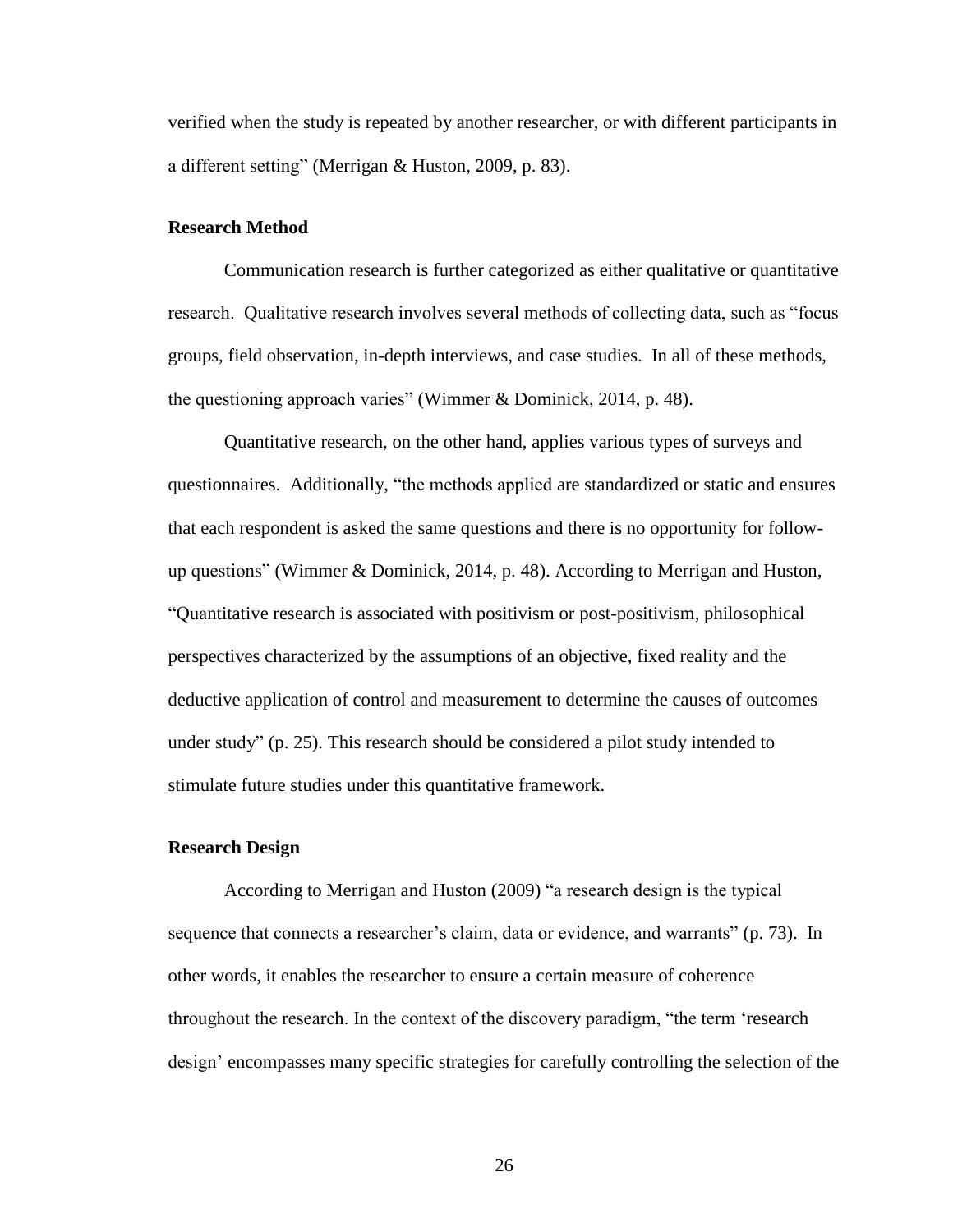people or messages to be included in a study, the setting in which the data will be collected, and the strategies for capturing those data" (Merrigan & Huston, 2009, p. 73).

This study is aligned with the cross-section category of research designs which collects a "sample of data at one point in time and is used to draw inferences about the research question…it gives the researcher a snapshot, or perspective on the phenomenon of interest" (Merrigan & Huston, 2009, p. 74), unlike the longitudinal design approach. Due to the nature of the research question, conducting repetitive surveys does not guarantee a different result, since the primary responders would be the same, and the circumstance of the responders is unlikely to change in any significant way to affect the initial results.

#### **Research Questions**

- 1. When observed, would the system of communication at the Goshen SDA Church be classified as a living or non-living system?
- 2. When observed, would the system of communication at the Goshen SDA Church be classified as an open or closed system?
- 3. Could this core group of leaders provide enough significant data points to justify the above answers?

#### **Research Instrument, Data Collection, and Analysis**

This survey research employs the combination of the interval, nominal and ratio scales that are designed to: "yield continuously measured data and are only used in discovery paradigm research" (Merrigan & Huston, 2009, p. 67). Additionally, interval scales "require categorical responses that are ordered from least to most or from smallest to largest size" (Merrigan & Huston, 2009, p. 70). The questionnaires were self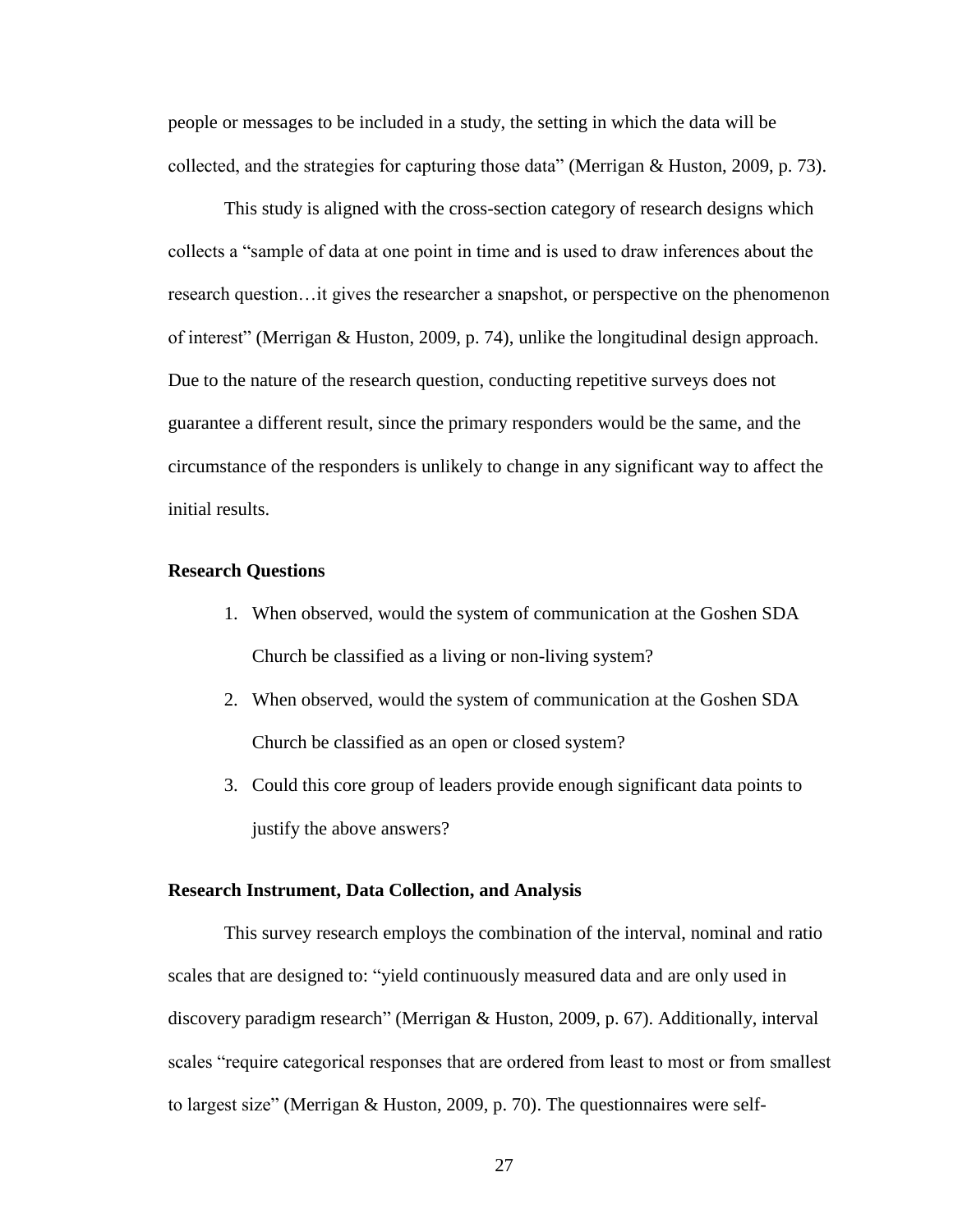administered online, which allowed the participants to access and complete the survey at their own pace. (Watt  $&$  van den Berg, 1995, p. 368).

The questionnaire is comprised of 26 closed-ended questions, which requires respondents to "chose from a fixed set of alternatives or to give a single numerical value," (Watt & van den Berg, 1995, p. 366) such as age range, or the approximate number of years they have been members of the organization in question. The questions reflect the structure of the Likert scale, which "enables the researcher to quantify opinions and beliefs and thus obtain more precise indications" (Berger, 2016, p. 301). Finally, this study is descriptive rather than analytical, and seeks primarily to describe a particular relationship, rather than to understand the rationale behind the reported reality. According to Berger (2016) "it is much easier to obtain descriptions of people's behavior than it is to find out why people behave the way they do. You have to consider biological, psychological, social, economic, and political factors… in dealing with human behavior" (p. 292).

#### **Sampling Technique and Respondents**

In this research, I assessed the communication relationship between systems (departments and ministries) at the Goshen SDA Church, which automatically excludes members who are not positional leaders of ministries/departments. The responders were required to complete the questionnaire online, via SurveyMonkey, an online survey platform. This method fits this survey for a number of reasons, primarily that it provides the opportunity to complete the survey at no cost to the participant, "has no geographical limitations, no specific time constraints, flexibility in the data collection process" (Wimmer & Dominick, 2014, p. 217), among other factors.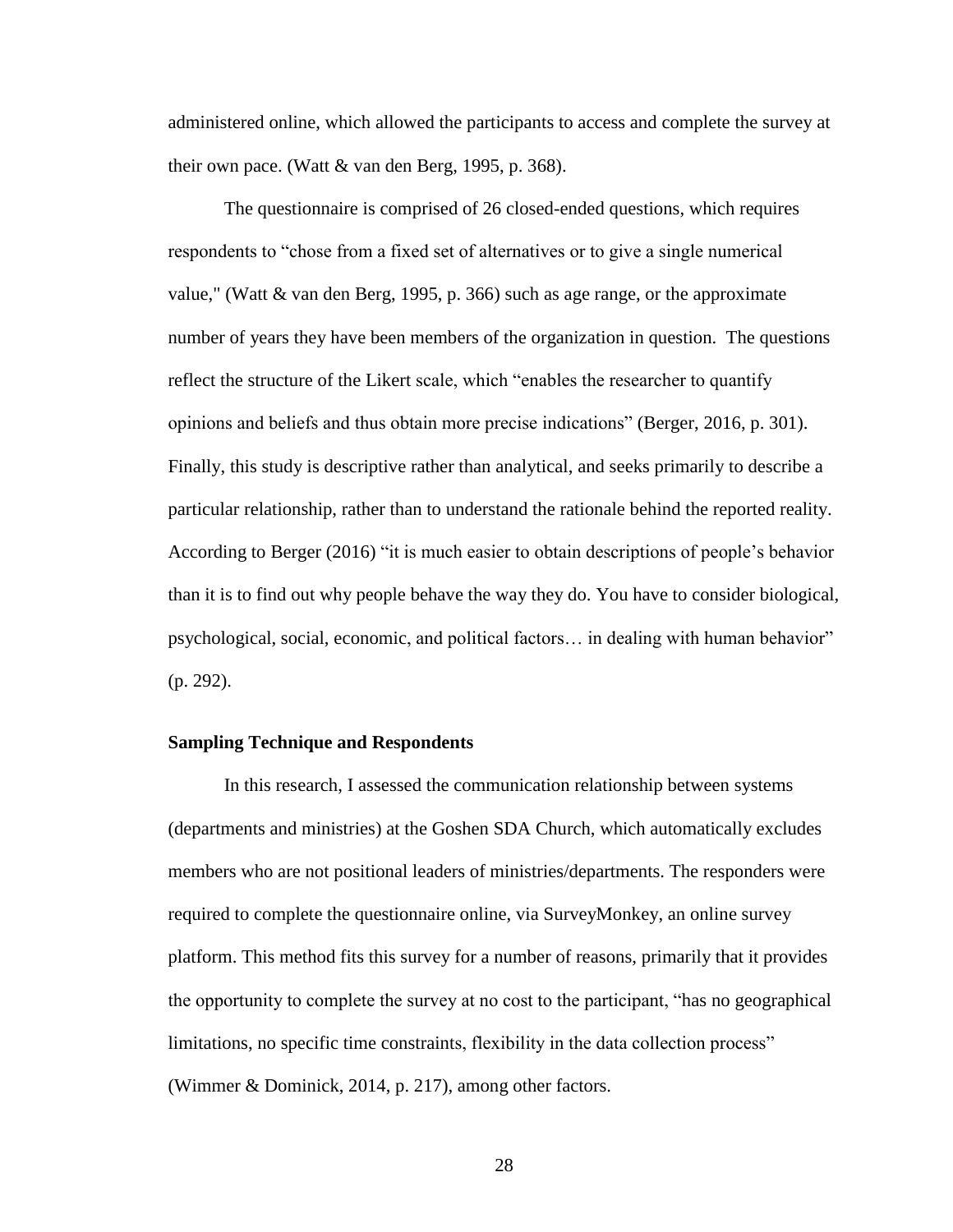To be clear, these 26 questions are designed to gain a pulse reaction of the current relationship of the various systems [departments and ministries]. I recognize however, that the systems theory is layered in its claims, hence to assess all the aspects of the theory would require a greater time frame and potentially a different sample group. Additionally, though there are over 20 ministries and departments, there are 16 leaders of departments and ministries at Goshen SDA Church, which is typical for SDA Churches in North America and potentially across various divisions. With regards, to the margin of error, "a general rule of thumb is that the point of estimation for a proportion in surveys of 1,500 people has a standard error estimation of plus or minus 3%, and surveys of 250 people have a sampling error of plus or minus 5%" (Berger, 2016, p. 313). In an effort to ensure a greater level of confidence, the research involved the participation of all 15 members of the church board.

#### Procedural Review

On February 24, at approximately 11:45 a.m., an announcement was read by the pastor inviting the members of the board (the leaders of departments) to meet after the regular Sabbath potluck (congregational lunch) in the conference room to review the requirements of the research. At 3:30 pm, the meeting convened with all 16 members of the board. It should be noted that in Chapter 3 the research sample stated was 15, however, at the actual meeting I discovered that there are in fact 16 members of the board. The pastor led the meeting by reminding the board of the procedures thus far and then handed the remainder of the time to me.

The recruitment document was read, followed by the consent form which details the risk, potential benefits and issues related to confidentiality. After this, I allowed time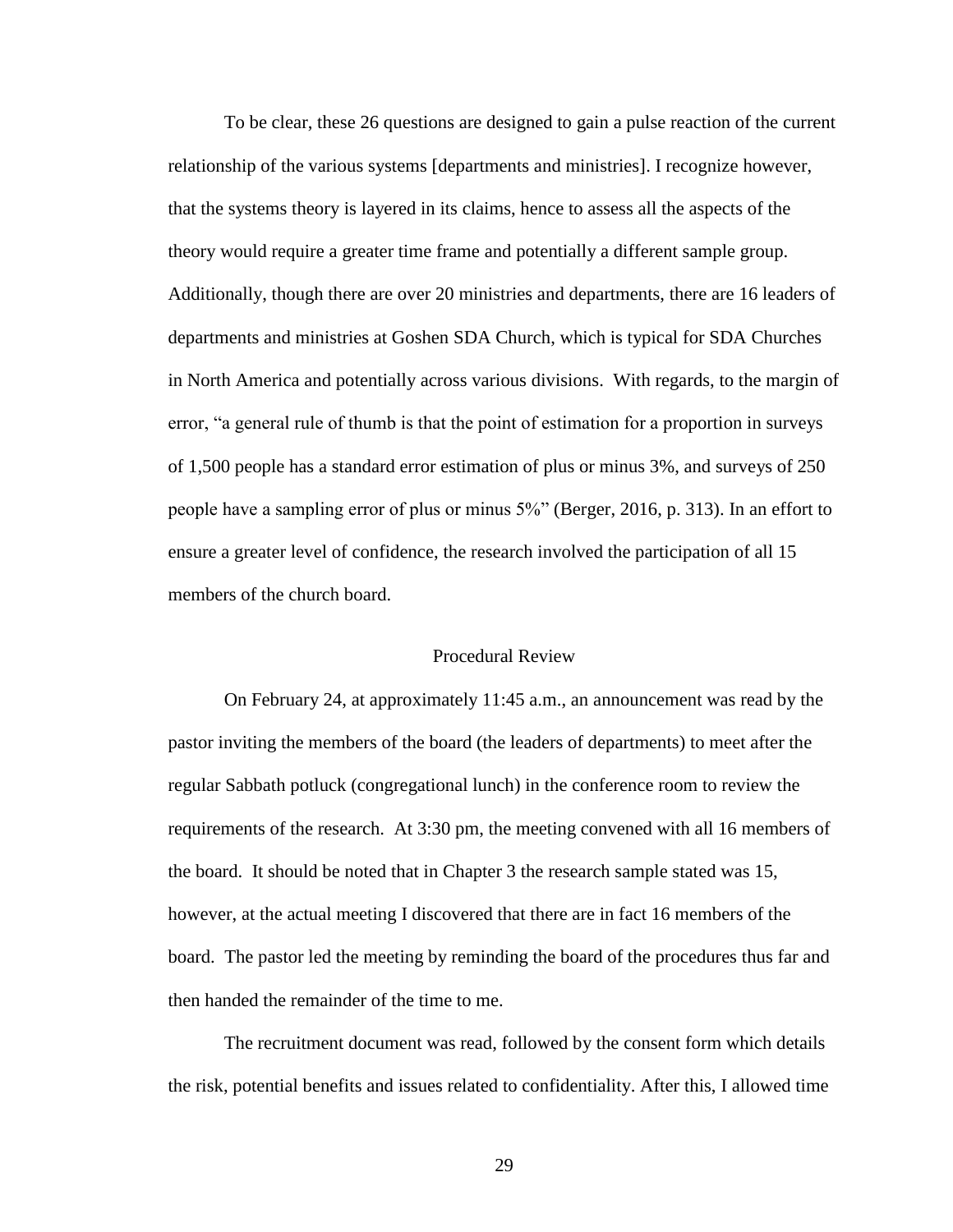for questions or feedback. Some of the members were interested in the benefits of the research to the congregation, others were concerned about their individual benefits of engaging in the research, others questioned regarding the assurance of confidentiality, while some were simply excited to engage in the research. The remainder of the meeting was spent collecting preferred emails and allowing the leaders to sign and date their individual consent forms.

Participants were asked to complete the survey by Monday, February 26, and without receiving incentives or prompting all 16 participants completed their emailed surveys by Monday, February 26. One of the limitations of the process was sending the surveys via SurveyMonkey. Unfortunately, emails via SurveyMonkey did not go directly to individual's inbox, but either to their junk or spam boxes. This was observed during the testing and evaluation phase of the instrument, hence, on Sunday, February 25, I sent a follow-up email to all the participants with instructions on how to access the email which may have been filtered to the spam or junk boxes. This follow-up email proved to be the key to the individuals accessing and completing their surveys in the timely manner that they did. After receiving all the responses on Monday, February 26, I then sent a final emailing detailing my appreciation for their participation in completing the survey.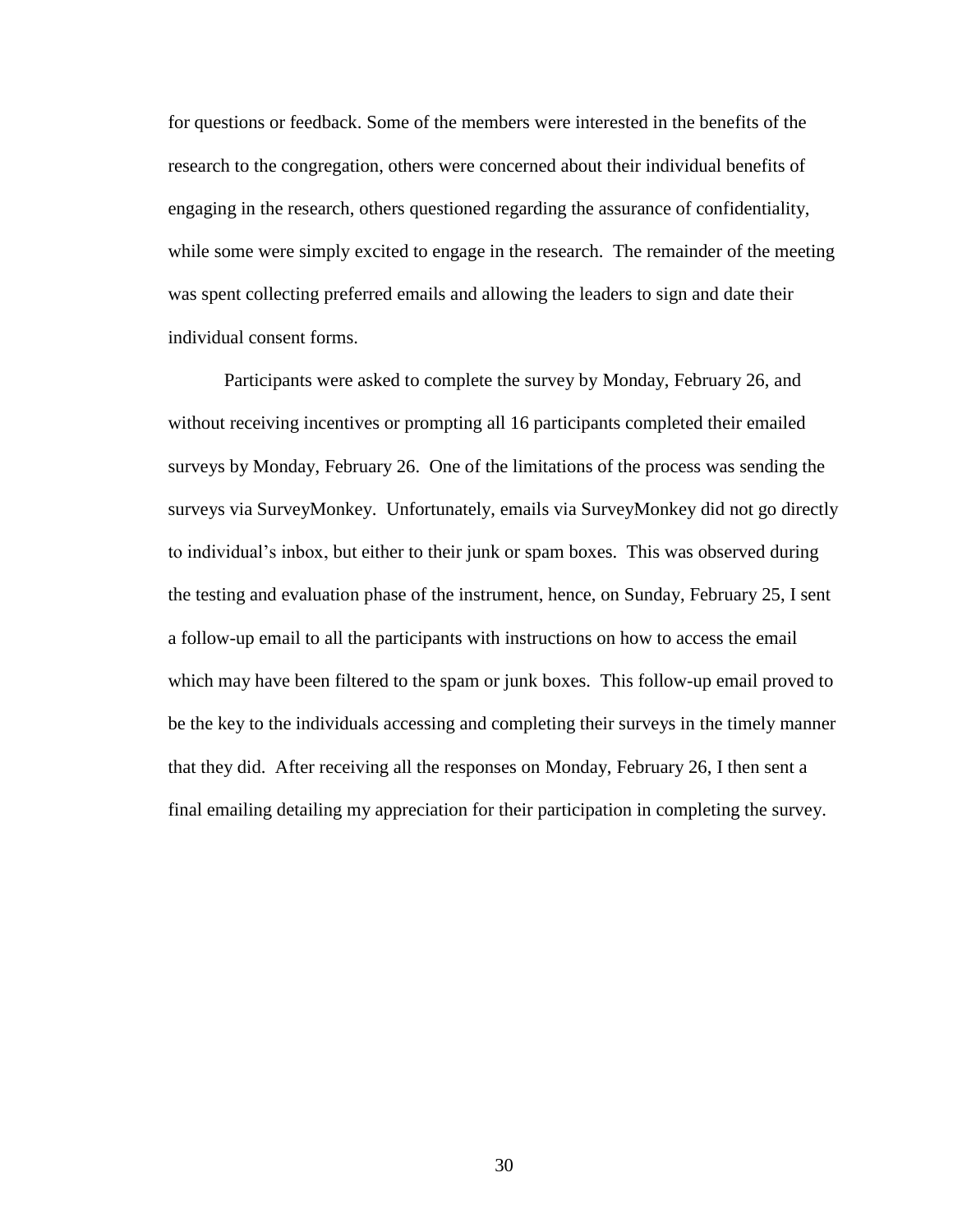# CHAPTER 4

#### FINDINGS

#### **Chapter Overview**

This chapter is a presentation of the findings of the study, a review of the data collection procedures, the data analysis process, an evaluation of the responses based on key elements of the systems theory of organizational communication and a summary. The research instrument is designed to gather data across five sections according to the major tenets of the theory, which is intended to compare the current perceived reality of the system of communication. Each of these sections were analyzed and interpreted separately followed by a discussion of the correlation of the findings of the questionnaire in its entirety.

#### **The Data Analysis Process**

The purpose of this correlation pilot study was to assess the current system of communication at the Goshen SDA Church in light of the major tenets of the systems theory of organizational communication. The data for this research was collected using a self-administered web-based survey host, SurveryMonkey.com, which also provides a detailed analysis of the collected responses. The data was exported to the Statistical Package for the Social Sciences (SPSS), and with the help of a statistician further statistical analysis was conducted.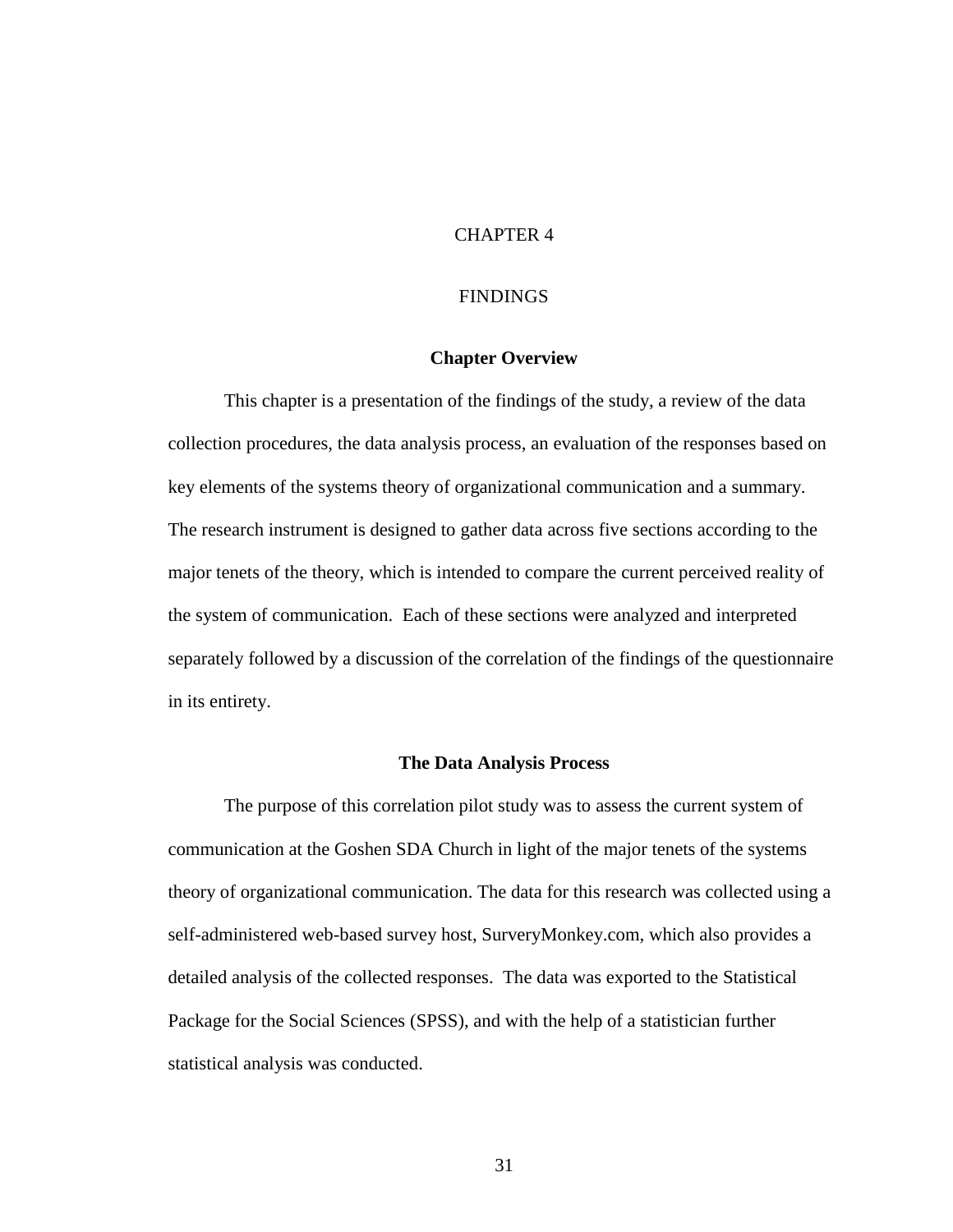The survey was designed to cover and collect data across five major sections, these are: (1) general information of the participants, (2) the leaders' perception of the interdependent relationships among departments, (3) the leaders' perception of the living or non-living nature of the church's system of communication, (4) the open or closed nature of the system of communication, and (4) their perception of the churches' and connectedness and overall operation of the departments. A descriptive comparative approach was then used to interpret the perceived reality of the leaders based on the recommendations of the theory.

#### **Data Analysis**

#### Section I: General Information

#### **Data Results**

This body of data is intended to assess the general demographics of the sample in relation to the study. To this 69.75% of the sample were above 50 years of age, 69% of the sample were females, 66.67% of which have been members of the Goshen SDA Church for more than 10 years. The question to ponder here is, to what degree does this age, gender and years of service demographics affect the perception and ultimate interpretation of the data? Should the fact that most of the participants were female and over 50 years of age have a significant impact on the research? These questions will be considered in the discussion section.

#### **Interpretation**

For this section of the data, correlation tests were done for the six data points as presented in the figures below. The results however, did not reveal that the above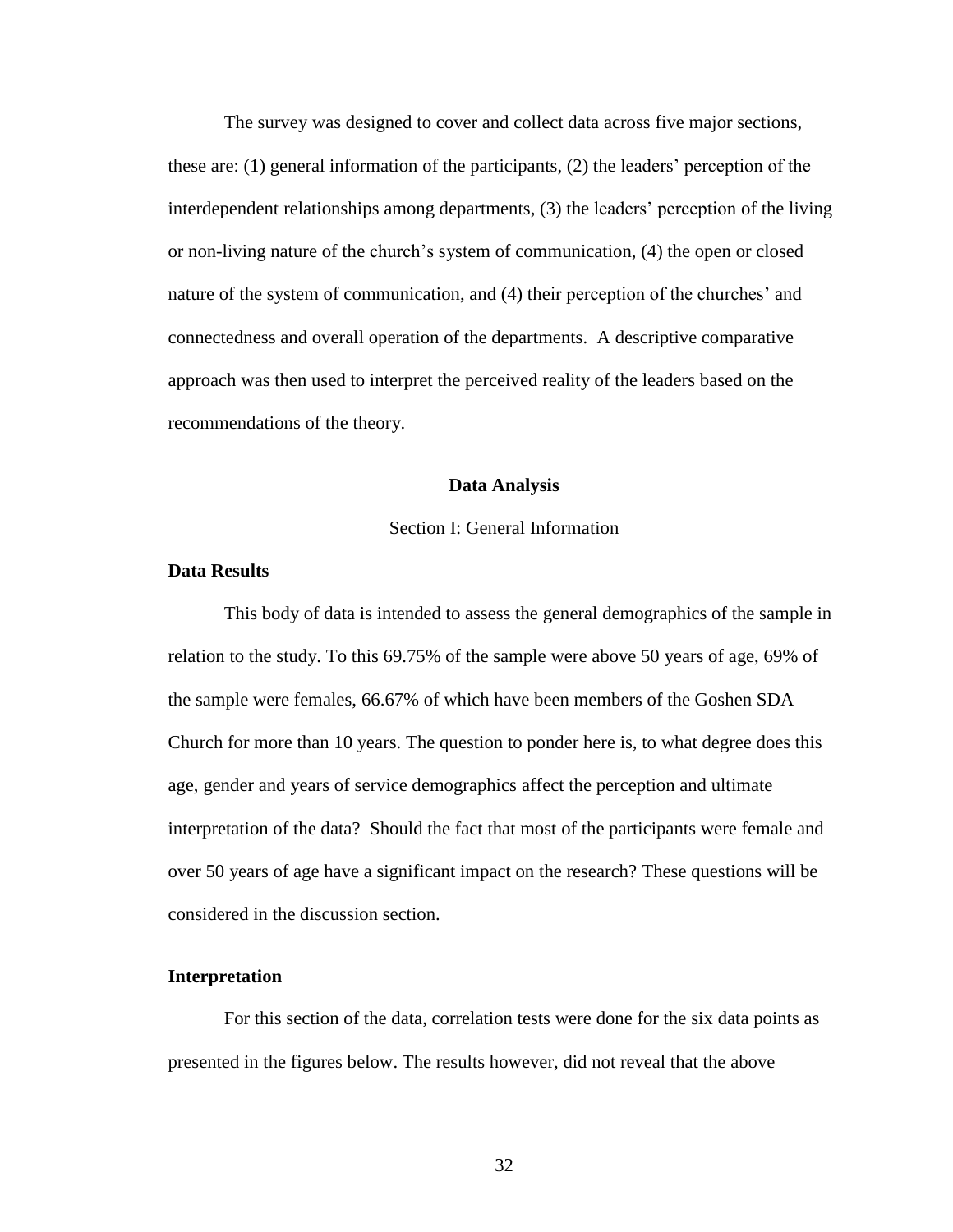demographic adversely impacted the results of the study outside of its general majority sample.

#### Section II: Relationship of Interdependent Departments

#### **Data Results**

This section was designed to assess the leaders' perception of the relationship of the departments with each other. The first question asked, how many departments and ministries are in your church? The responses were evenly distributed across the available options, however, a total of 75% indicated the incorrect answer. The fifth question under this section asked how often the departmental leaders relate to each other: again, the responses were evenly distributed, where of the three options 33.33% said once per week, 40% said twice per month and 26.67% said more than four times per month. The next question asked: are voted actions taken by departments relayed to all departments? To this 60% of the respondents said sometimes while 26.67% said never. Hence more than 80% of the sample perceive the communication between departments as sometimes to never. A Likert scale was used with options such as: always, sometimes, and never.

Question seven under this section asked, is adequate time given to allow feedback on other departments' initiatives? To this 93.34% of the responders indicated sometimes to never. Question 8 in this section asked whether the mission of the church is clearly communicated throughout all departments, and 62% percent of the responders indicated sometimes to never. Question 9 asked, are there clear communication procedures established between departments? To this, 86% of the responders indicated sometimes to never. (See Figure 1).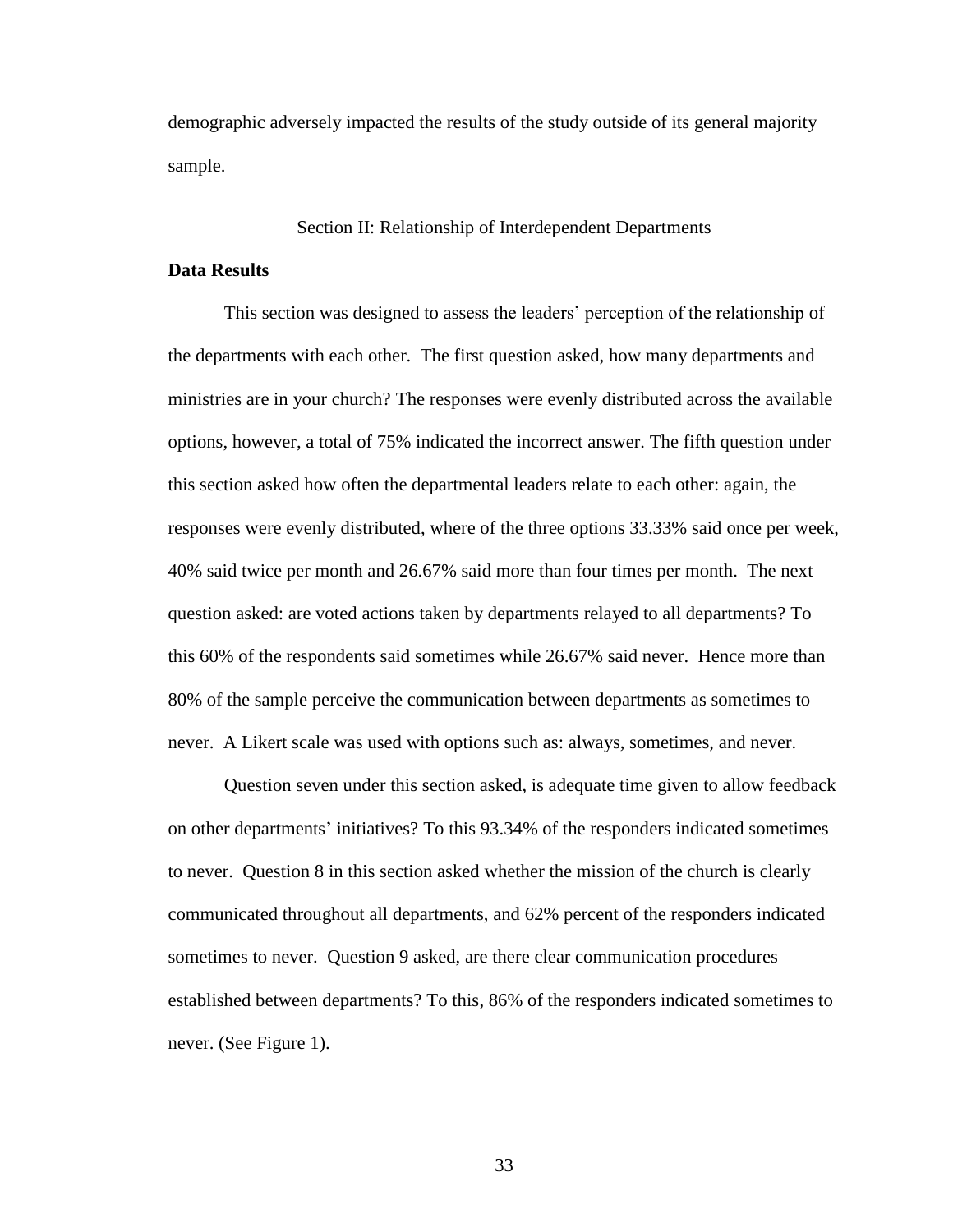

*Figure 1*. Results from question 9

The remaining three questions in this section are important in light of the previous questions in this section. Question 10 asked, what strategies are employed in your organization to ensure effective distribution of information to all departments? More than half (53%) said information is sent and received through specific channels; 26% said other, 13% said there is a departmental leader directory, and the remaining 6.67% said there is adequate time given to respond and clarify messages. Question 11 asked what communication tools are used in your church. Of the available options which were, email, text message, social media, and meetings, an overwhelming 75% said all of the above. (See Figure 2). The final question in this section asked, do all departmental leaders have access to the communication tools? To this, 68% said yes and 31% said no.

# **Interpretation**

The above data is intended to provide a picture of how the leadership of the church perceives the relationship among the departments in the context of interdependence. Interdependence, according to the systems theory, realizes that a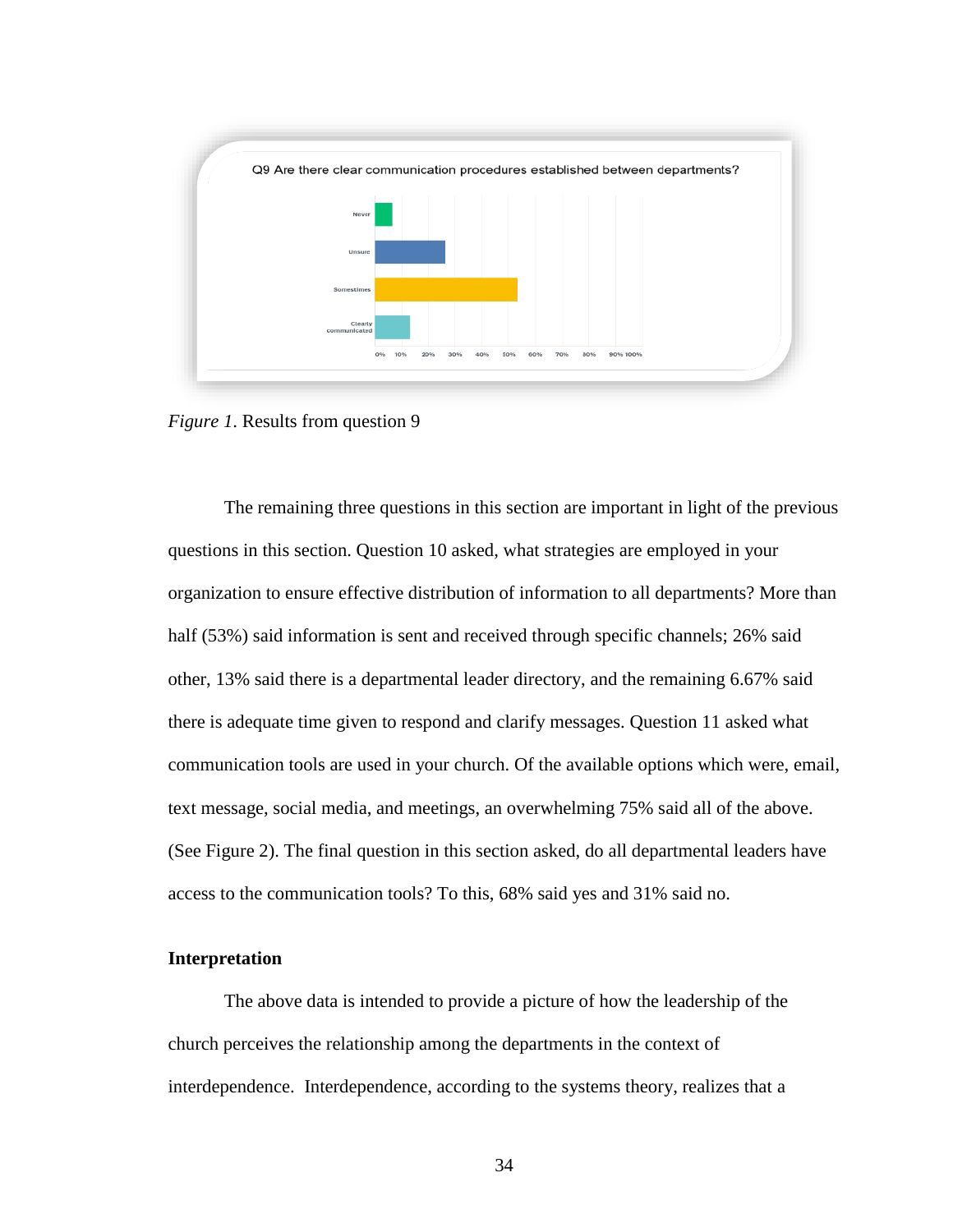

*Figure 2*. Results from question 11

system cannot be sufficiently comprehended by an examination of the individual part, as Little John and Foss (2009) explains, that "the weight of a box of stones is the sum of the weights of all the stones in the box plus the weight of the box" (p. 950). In other words, what is created by the interaction of these parts cannot be created by any individual part. According to Mulej, "when an organization allows employees to express suggestions and viewpoints, openness and interconnectedness occurs" (Buble, 2012; Mulej et al, 2004, pp. 55).

Based on the assertions of the theory, and the responses of the participants, the results suggest a poor communication relationship among departments. Keep in mind that in the context of the theory, 'sometimes' is not considered a positive response but a negative. This is because, the idea of the organization as a system is adapted from the observation of biological and mechanical systems that depend on the consistent relationship of the parts to each other in the context of the whole that ensures a healthy system (Von Bertalanffy, 1968), and ultimately an effective organization. One can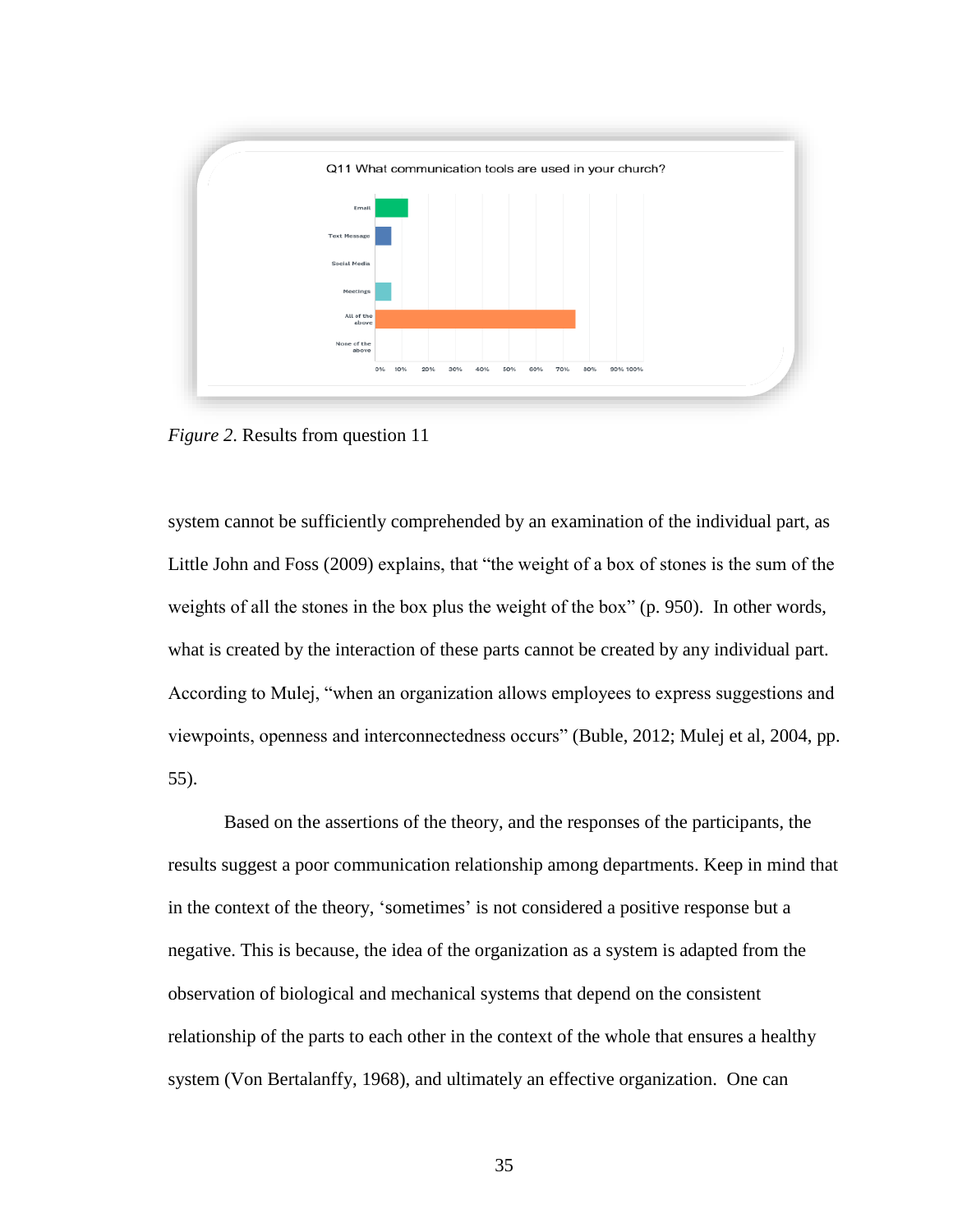imagine, therefore, that for some of the biological units to function only sometimes is certainly not a good thing.

According to the responses, more than 75% of all heads of departments and ministries are unaware of how many departments and ministries are in their church. Additionally, more than 80% of the sample perceived communication of voted actions to other departments to occur sometimes to never. More than 93% indicated sometimes to never in response to whether adequate time was given to allow feedback on department initiatives. Furthermore, more than 80% of the sample suggested that communication lines are established sometimes to never. Hence the data reveals that the relationship between the departments is overall perceived negatively. This does not suggest that the individual departments are not functioning; what it does suggest however is that the departments as a whole which comprise the system, is not interconnected.

Additionally, the significant disparity in this section is apparent in Figure 1 and 2. It is also interesting that the responders reported that the church uses a variety of communication channels, and that the majority of the individuals have access to all the communication channels, yet 86% or the responders indicated sometimes to never. One would expect that an organization that uses such an array of communication tools would see a higher positive rating of the relationship among departments. However, this report suggests, that having communication channels is not enough to ensure effective communication. Rather, communicational channels must be intentionally and systematically aligned with a mission to accomplish a particular task. The results described in the context of the theory are what Garret Hardin (1968) called the tragedy of commons, which occurs: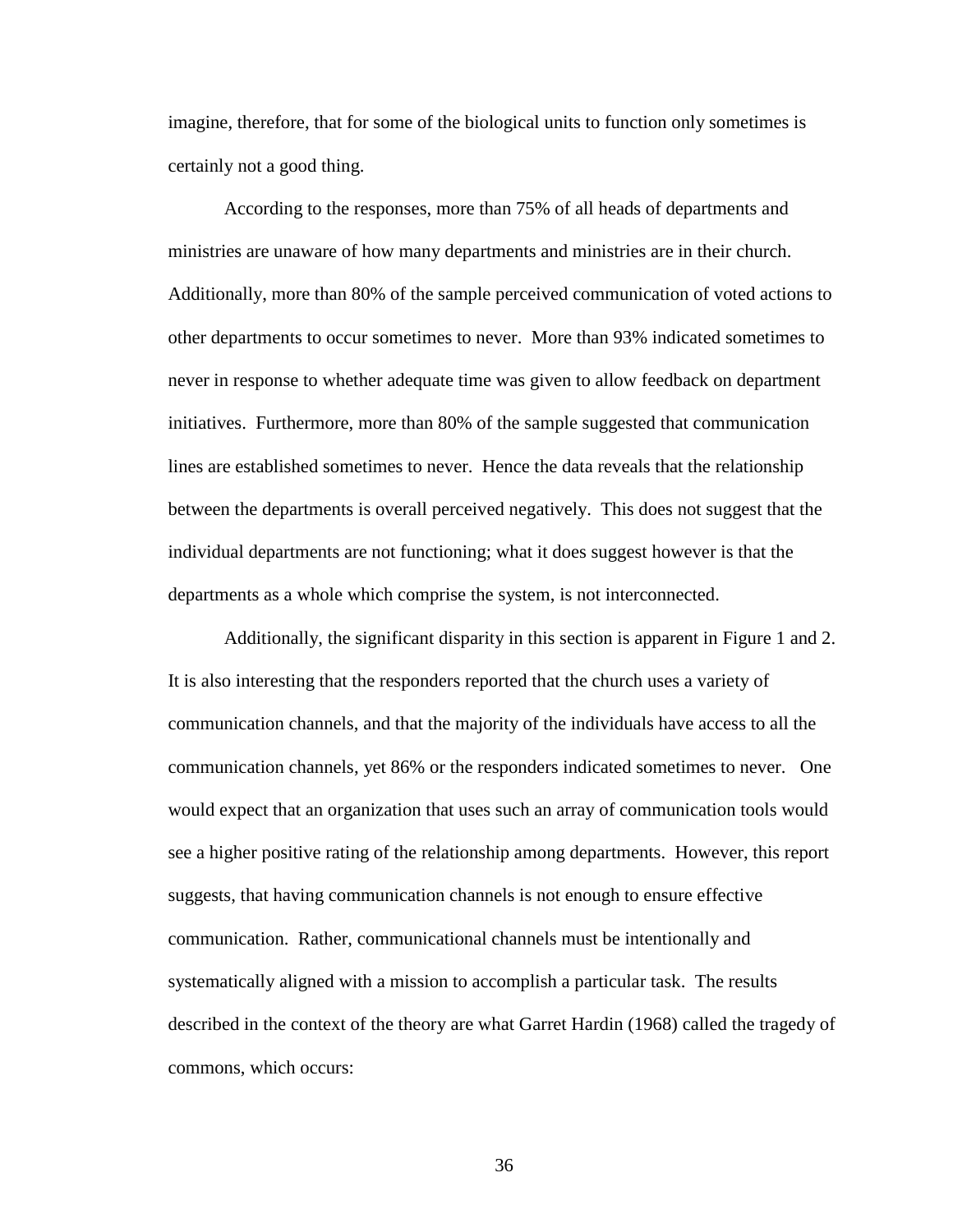When a group of people with access to a common resource use it in ways that focus on personal needs rather than on the needs of the whole. While each individual's actions may make sense from his or her perspective, the failure to recognize the interdependence and consequences of one's actions can be devastating to both the individual and the organization. (p. 1243)

What is important for this church congregation is an analysis of the current communication channels in light of the overall goal of the organization. They may also need to establish protocols for each communication to ensure there is no overlap or cross channeling of information.

#### Section III: Living Versus Non-living Systems

# **Data Results**

This section of the instrument is designed to gauge the responders' perception of the organizations as either a living or non-living system, based on the theory under review. In the context of the theory, living versus non-living systems, as well as open versus closed systems are closely related. However, for the purpose of this research they are divided across two sections for a closer assessment. Living and non-living system is a "biological term when applied to organizations suggest that an organization when faced with unique situations, like a biological system, will adapt and evolve to achieve its goal of survival (Miller, 1978).

Prigogine (1980) found that both the living and nonliving system can be considered adaptable, since both have the capacity to adjust to changes in their environments. The element of the living system that is relevant to us, is that in living systems, "innumerable chemical and physical processes are so 'ordered' as to allow the living system to persist, to grow, to develop, to reproduce, etc." (Von Bertalanffy, 1968, p. 139). This persistent, response to grow, develop and reproduce speaks both to the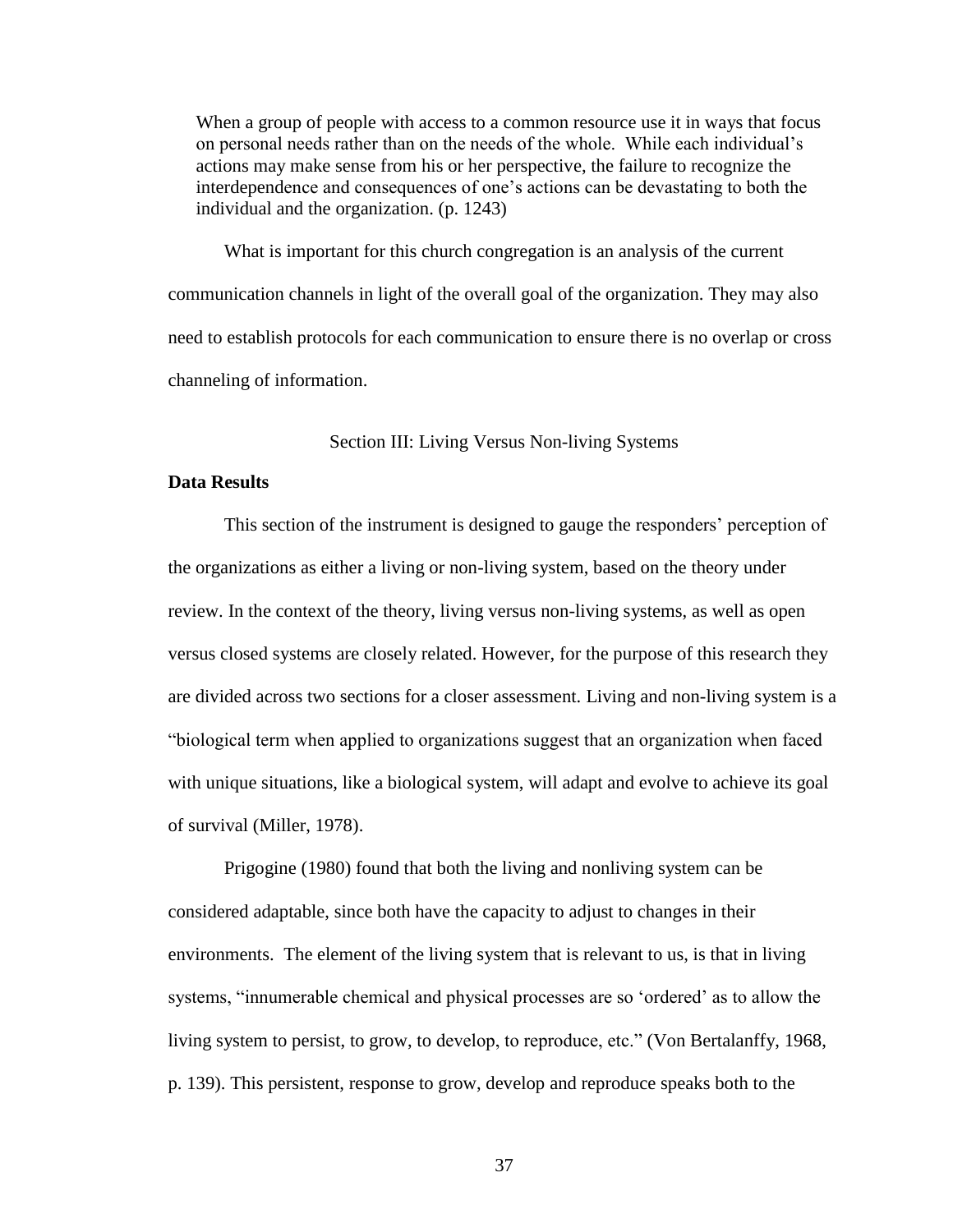organization as a whole, as well as to individual departments within the organization as a system. Hence, this section of the research is intended to assess the level of empowerment within departments, in light of their relationship to the organization as a whole.

There are four questions in this section, with response options such as extremely Never, sometimes and always. The first question asked, is there a sense of autonomy as you lead your department? Of the total responses, 68.75% of the responders indicated sometimes to never. The second question asked, how difficult is it to initiate activities as a department or ministry leader? To this 50% of the responders indicated average to extremely difficult, with average being 43.75%, while the remaining 50% indicated easy to not at all, with 31.25% being easy. The third question in this segment asked, how many stages of approval are required before your department can act? To this 68.75% said 2-3, 18.75% said 0-1, and 6.5% both said 4-5, and above 5. The final question in this segment asked, how likely is it, that a department's voted actions will be granted approval by the church? To this, 93.75% said usually, and the remaining 6.5% said unlikely to be approved.

#### **Interpretation**

A healthy living organization is one that encourages independence and autonomy. According to this report, the departments and leaders of the church do not feel a sense of autonomy in their designated roles (see Figure 3). Yet, over 93% of the responders indicated that voted actions are usually approved (see Figure 4) along with a 2-3 step process before voted actions can be acted on. This dissonance could be either as a result of lack of training, excessive control, a red-tape phenomenon as identified earlier, or that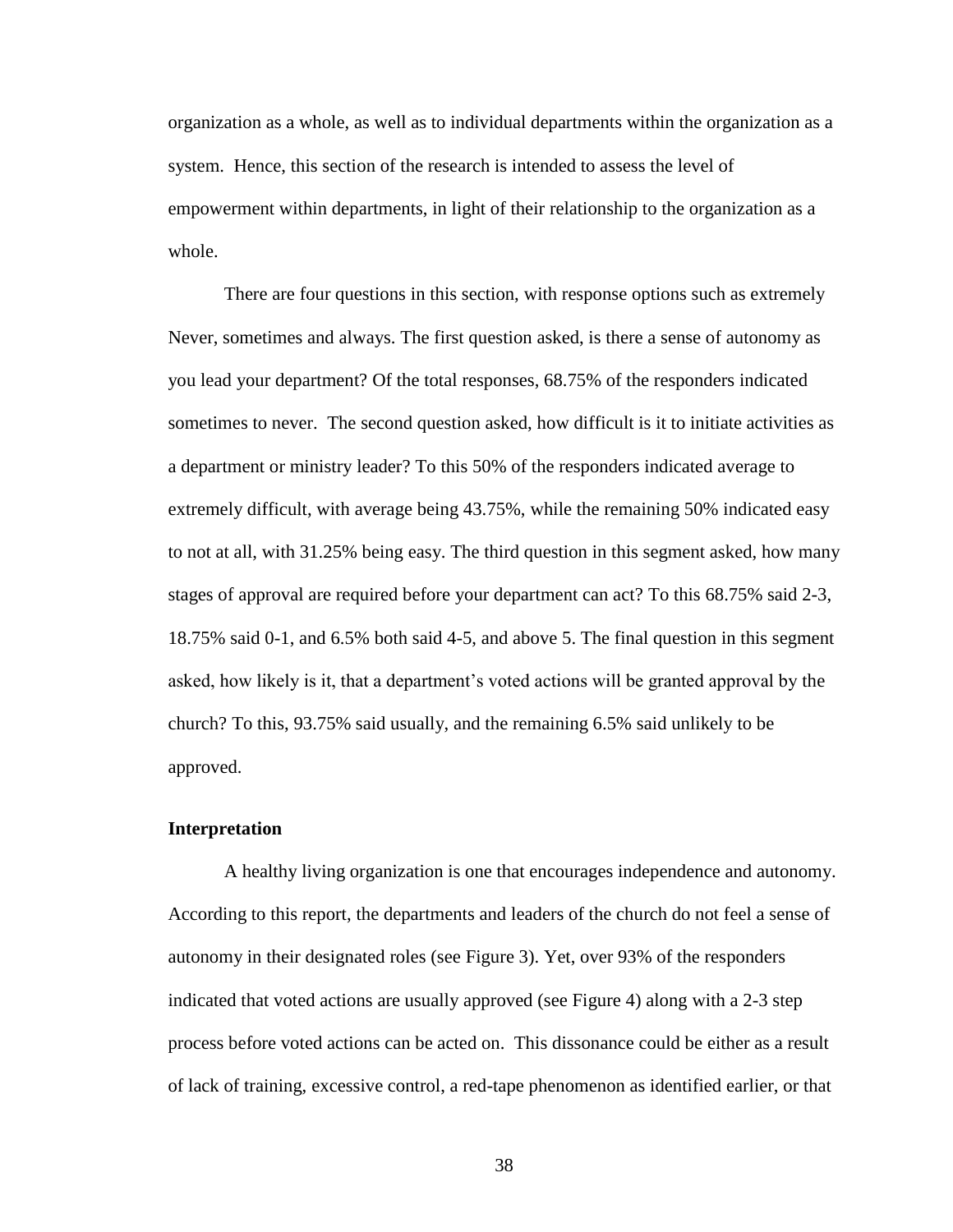

*Figure 3.* Results from questions 13



*Figure 4*. Results from question 16

the voted actions they have in mind may not be those of their departments. Nonetheless, this disconnect in responses does not appear to be the result of excessive procedures, which leaves us with the assumption of the two first options, the latter suggestions or other. When we talk empowerment, we are talking about the complete support system which includes, "equipping, support, motivation and mentorship" (Schwarz, 2015).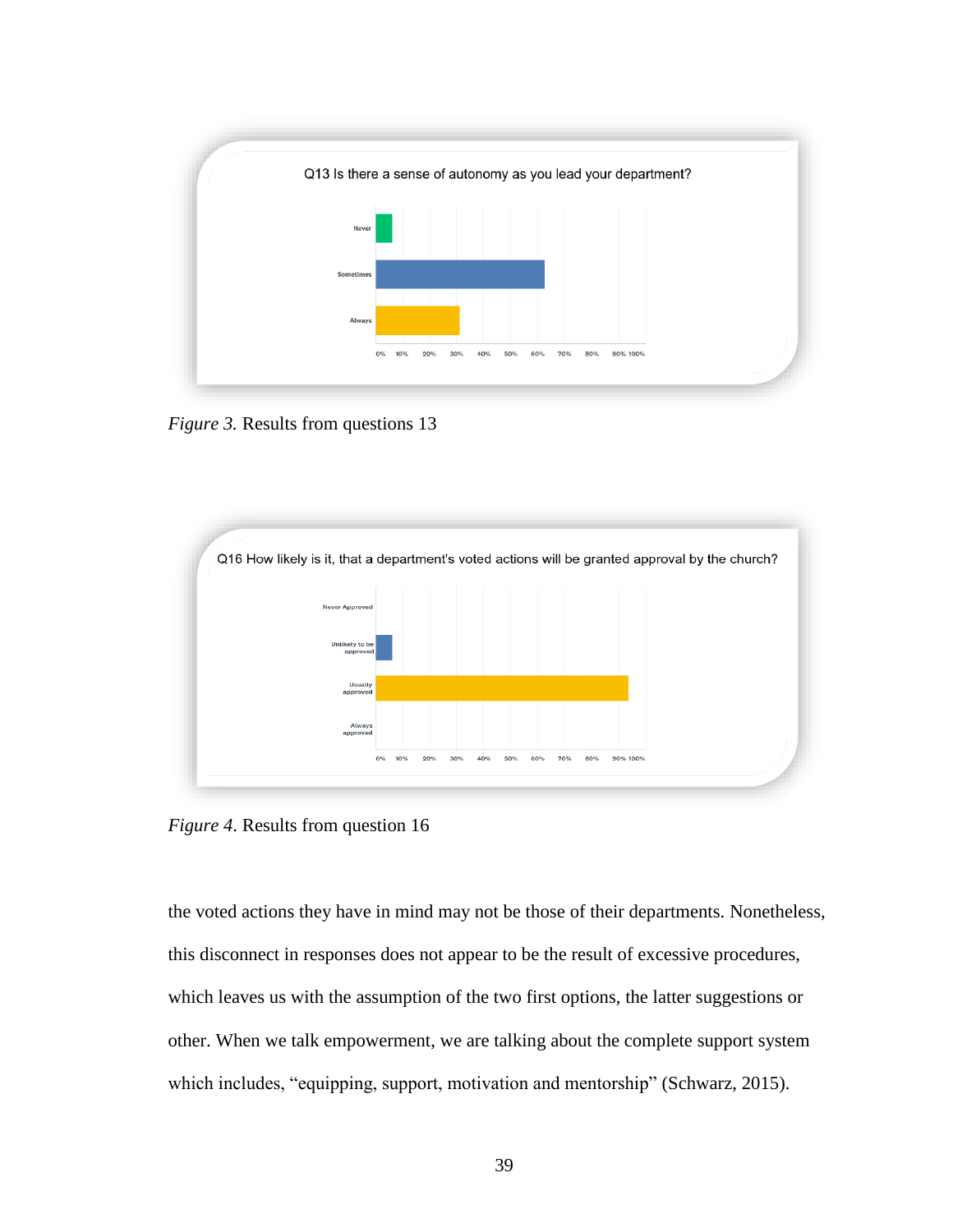Therefore, while the church does boast an easy activation system, one or more of the elements of empowerment is missing.

White (1886) wrote, that members should be taught how to do their work in the church and in the community, and in fact, that this is the work of empowering. (p. 191). Keep in mind, that in the context of a living organism, "people learn best in complex environments when they are loosely connected and *free* to initiate action from anywhere in the organization" (Eisenberg et al, 2007, p. 104).

According to Schwarz (2015) "empowering means that you pass on the power that you have received from other people so that they can grow." (p. 34) In other words, an unempowered church is antithetical to a living church. Folkenberg (2002) gives us some additional perspective:

The word 'church' is the English rendering of '*ekklesia',* made up of two Greek words: *'ek'* (out from among) and *'kaleo'* (to call). The literal meaning of church is, therefore, 'the called-out assembly.' The church is 'the people who belong to the Lord. The church, then, is all about people. The church is made up of living, breathing, and complex people. As a called-out assembly of individuals, the church is, therefore, *a living organism*. (p. 5)

Peter Steinke in quoting Max DePree wrote, "Each of us is an atom in a living, breathing, and changing organism." (Steinke, 1996, p. 3) This view of the church is by far the most repeated metaphor used in scripture. The question, therefore, is, to what degree are the leaders of departments trained to accomplish their specific tasks and responsibilities?

This reality is similar to that mentioned in Section III. While there are multiple communication channels, because there is no systematic approach to how they are employed, communication remains ineffective. Though there remains a fairly easy process to acquire permission, the church leaders do not feel empowered in their roles.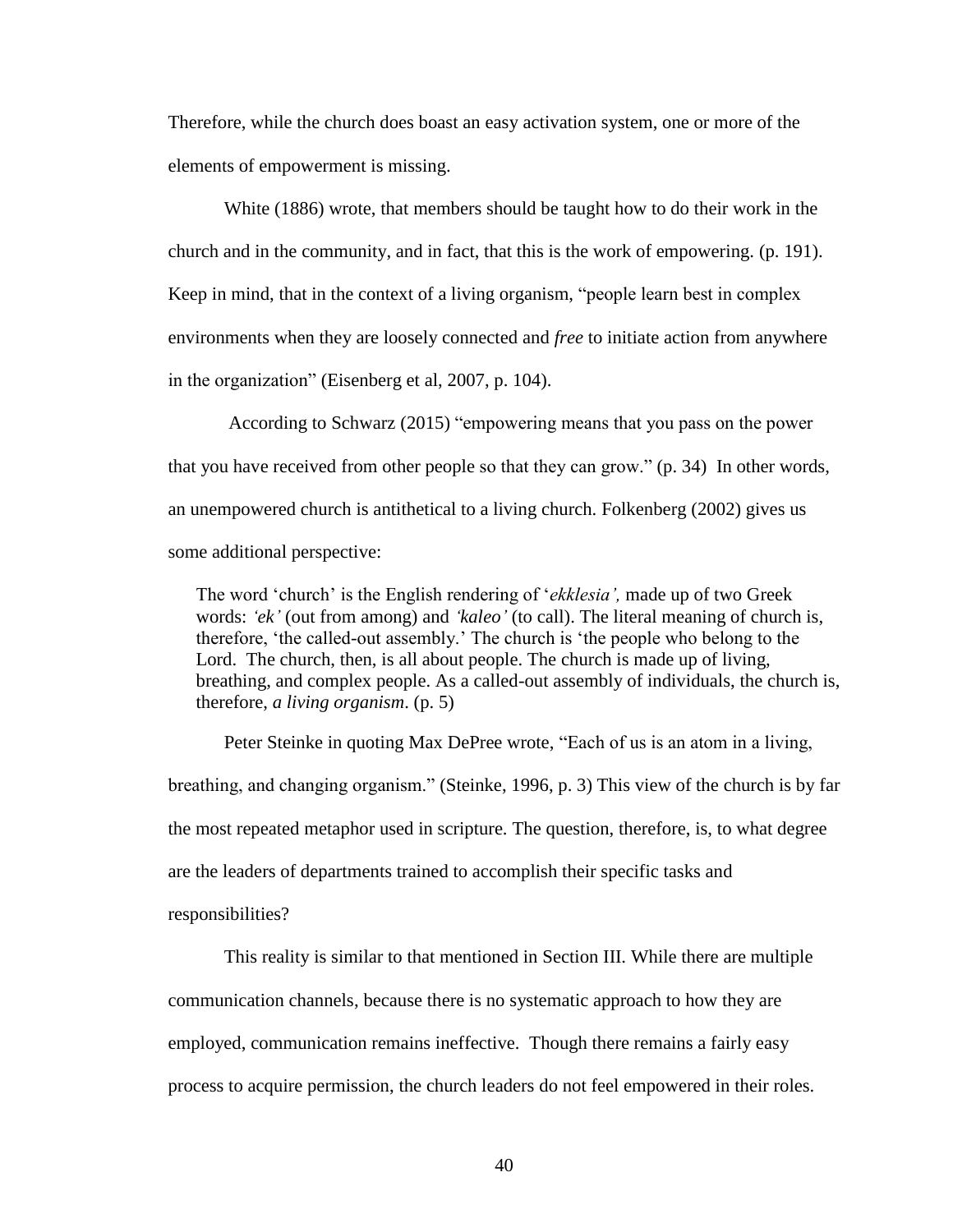### **Results**

Like the living system, an open system suggest that it relies on its environment in this change process to determine the nature and extent of its evolution. The theory further posits, that "organizations do not exist as entities isolated from the rest of the world…but exist in increasingly turbulent environments that both provide inputs to organizations and receive outputs" (Eisenberg et al, 2007, p. 107). The question under review in this section is, to what degree does the community (immediate surrounding environment, current events, changing culture…) affect the direction and, or planning of the church? Is there sensitivity to the changes in its environment?

There are three questions in this section, and the results are shown in Figure 5. The first of which is: is your church more likely to adopt or reject changes occurring in the community? See Figure 5. The majority, 88%, responded in the negative that the church would either adopt later, do nothing or reject changes, with only 12% saying the church would adopt. The second question in this section, see Figure 6, asked, over the past year, what aspects of your church has changed based on the community's influence or interaction. For this question, 68% of the responders identify changes in either, outreach initiatives, worship services, or the usage of platforms, with outreach initiatives being 43.75%. Another 31.25% of the responders, however, selected none of the options. The final question in this section asked responders to identify the imagery that best fits the system of communication at their church. To this, 69.23% identified the system as "a healthy athlete: always searching for new ways to be better," 23.08% identified the system of communication as "an old business: stuck in old ways of operation," with the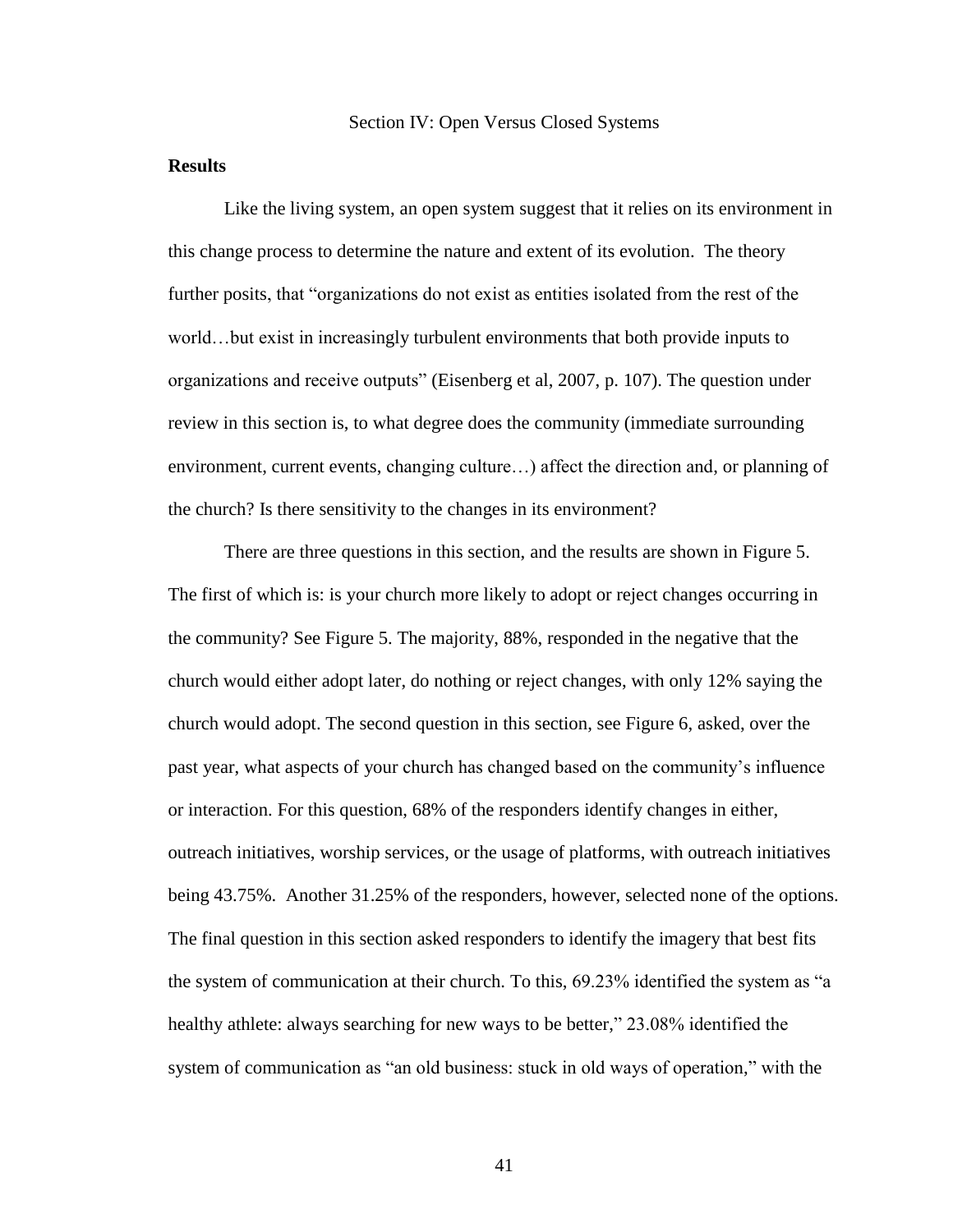

*Figure 5.* Results from question 17.



*Figure 6*. Results from question 18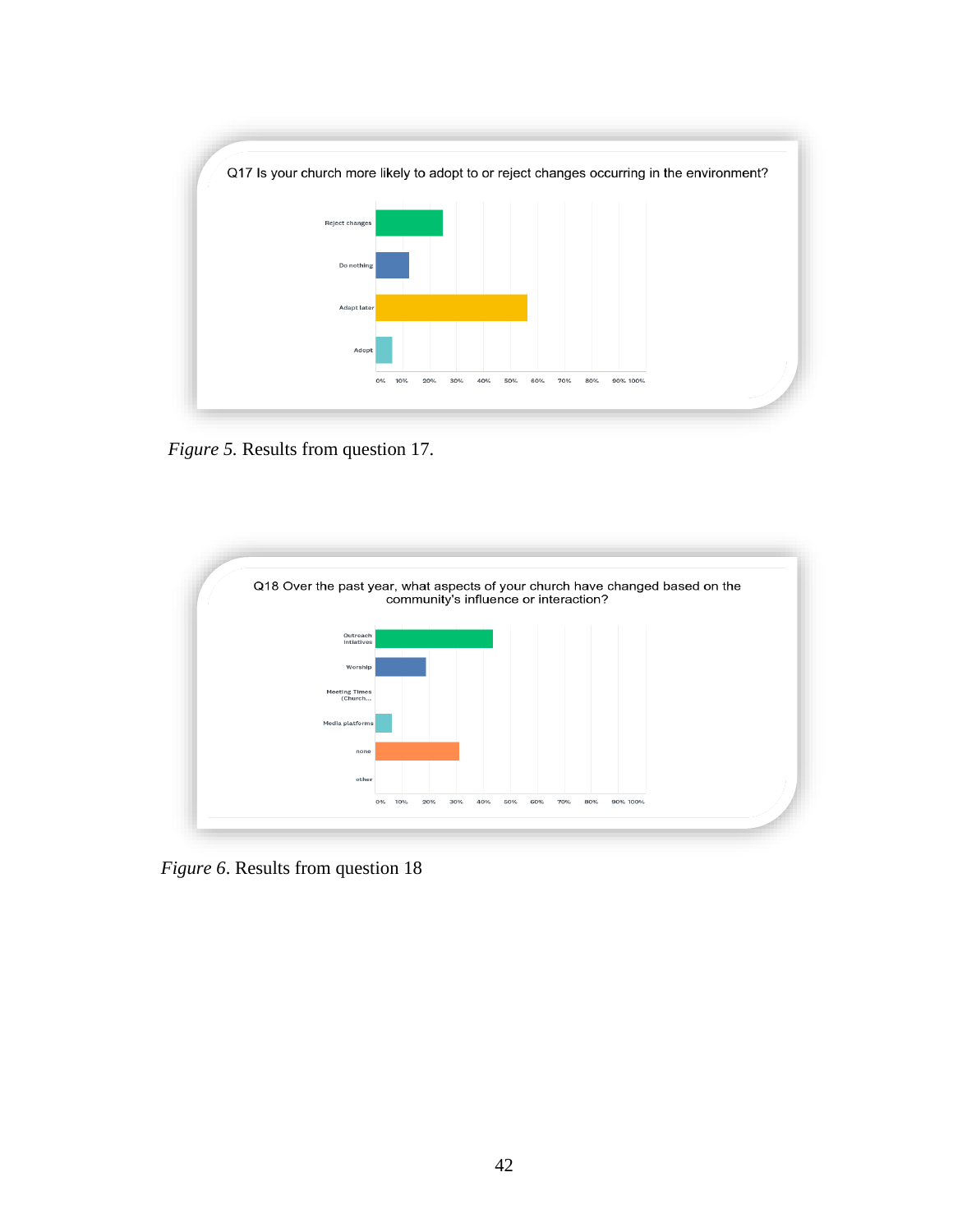remaining 7.69% identifying it as "a well-oiled machine: set in motion needing little or no outside influence."

#### **Interpretation**

Like the above sections, there are significant disparities in the responses in this section, in that, almost 90% of the leadership responded that the church either, rejects, does nothing or adopts later to changes or prompts by the environment, with, more than 60% being able to identify changes to aspects of their church based on interactions or influences from the community. This could suggest that there were changes but the changes that were made may not have been based on the needs of the community or if they were, that they were adopted later. A follow-up question to this section would be, what were the stimuluses from the community that prompted the changes? Or, to what degree were these changes impacted by the needs of the community?

In an overall sense, based on the perception of the leaders, the system of communication does not seem to model that of an open system. Question 19 is reserved for the final discussion.

#### Section V: Organizational Interdependence, and Connectedness

#### **Results**

Here we realize that a system cannot be sufficiently comprehended by an examination of the individual parts, as Littlejohn and Foss (2009) explains, "the weight of a box of stones is the sum of the weights of all the stones in the box plus the weight of the box." (p. 950) This concept refers to the wholeness of the organization, the relationship of the individual parts, and the relationship of those parts to its environment. In other words, what is created by the interaction of these parts cannot be created by any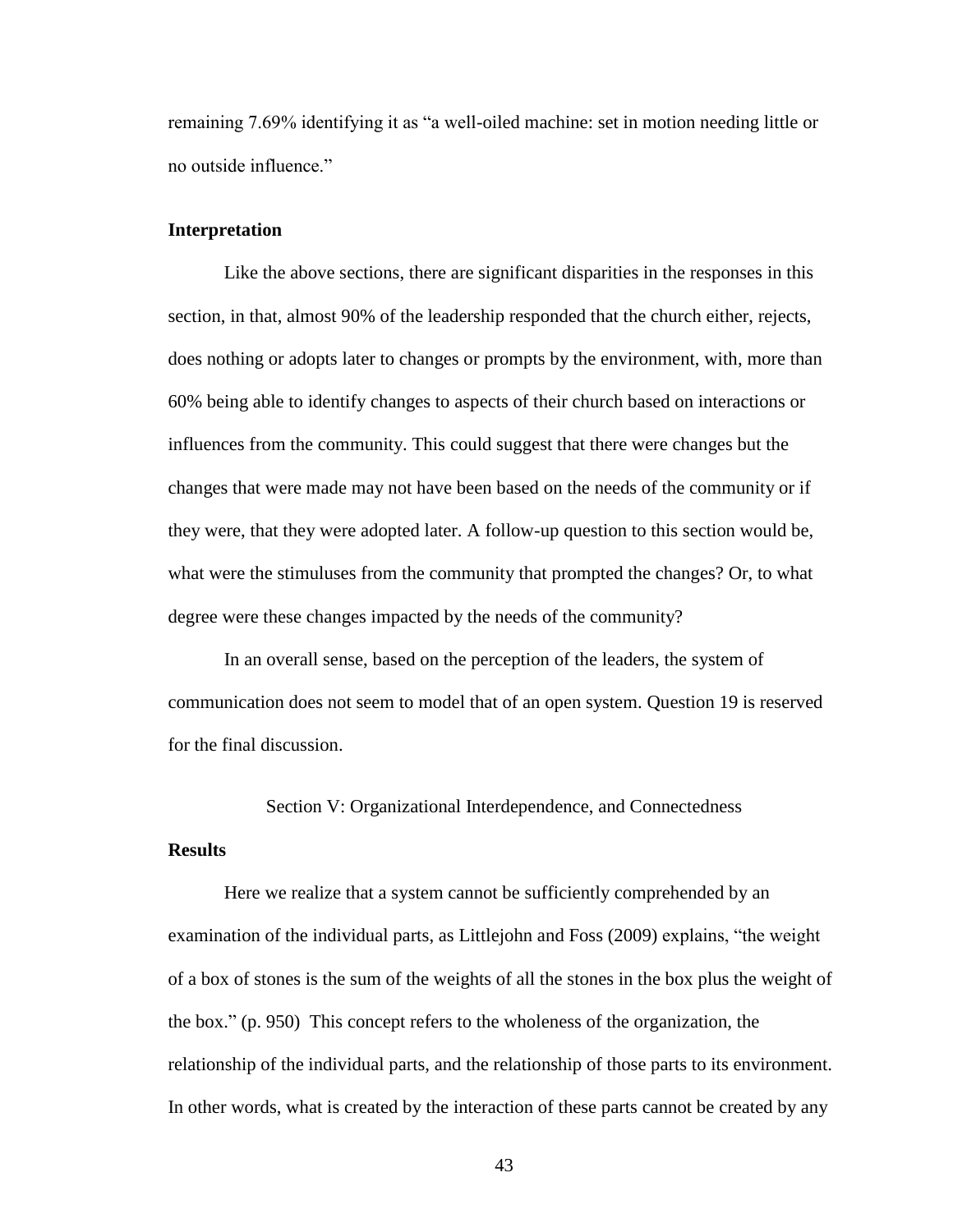individual part. According to Mulej, this openness and interconnectedness occur, "when an organization allows employees to express suggestions and viewpoints," (Buble, 2012; Mulej et al, 2004, p.70).

There are seven questions in this section which all begin with the phrase, "in my church." The responses are as follows: 1) communication systems are aligned with the mission of the church, to which 40% of the responders agreed, 40% strongly disagreed, and the remaining 10% disagreed. 2) practicing good communication is part of the shared beliefs of the church members, 70% agreed and 30% strongly agreed. 3) communication channels often conflict with each other, 70% disagreed and 30% strongly disagreed. 4) departmental leaders and members usually complain about miscommunication, 60% agreed, and 40% disagreed. 5) information is usually communicated clearly and often, 40% agreed, 40% disagreed and 20% strongly disagreed. 6) when information is updated it is shared timely and fully to all departments, 50% disagreed, 20% strongly disagreed and 30 % agreed. 7) communication usually accomplishes its purpose, 45% agreed, 45% disagreed and 10% strongly agreed.

#### **Interpretation**

The primary question in this section is, what is the perceived relationship of the entire system of communication at the Goshen SDA Church? Or to put in systematic terms, what is the outcome of the interaction among all departments and ministries in the church? The data seems to suggest significant disparities in the perception of the leadership – that when they look at the overall systematic operation of the church there appears to be no unified response. For example, 60% disagreed to strongly disagreed that mission is aligned with the system of communication, yet over 70% of the same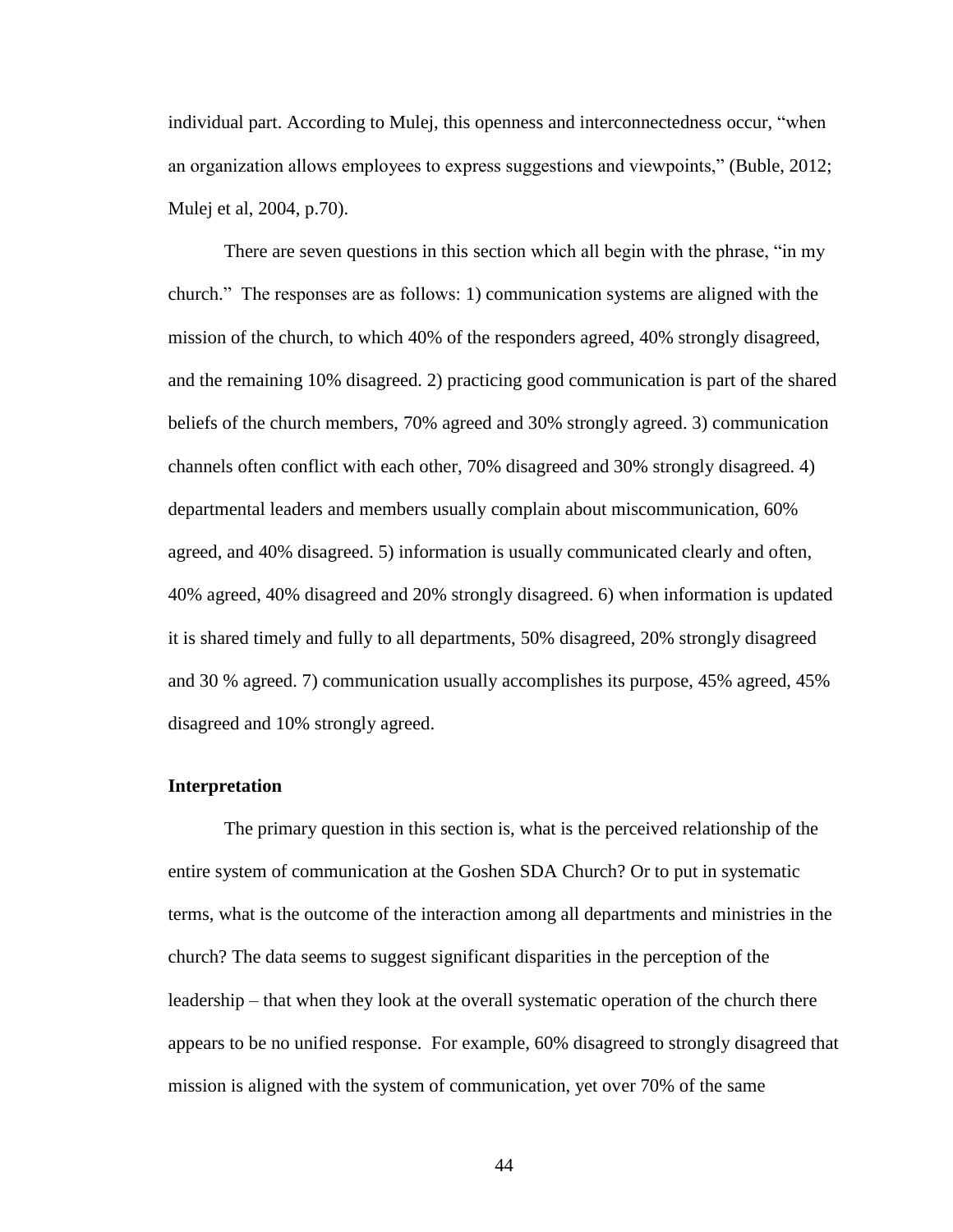responders suggested that practicing good communication is part of the shared beliefs of the church. Conversely, while 60% reported that members often complain about miscommunication, and 60% disagrees that information is communicated often and clearly, over 70% disagreed that when information is updated it is shared timely and fully to all departments. What is unexplainable here, and which may require further interventions, is to answer how is mission aligned with communication, yet, the majority of the participants often complain about miscommunication, and that information is not communicated often and clearly, and also not shared timely and fully to all departments. The general trend of the data then suggests that the system of communication at the Goshen SDA Church is indicative of poor interdependence and connectedness among departments.

#### **Discussion**

It is important to note that as we look at the system of communication at the Goshen SDA Church that it is not being compared to another organization or church but is being viewed through the major tenets of the theory. Nonetheless, though there are factors that may possibly be generally applied to organizations or congregations with similar demographics and dynamics, a certain amount of caution must be exercised, as "the existence of diverse environments across industries, companies, and even geographic regions means that the same organizing principles and solutions cannot be applied in all situations; rather they are contingent on various factors" (Eisenberg & Goodhall Jr, 2004, p. 104).

Hence, these five sections are suggested by the theory as observable elements distinguishing characteristics of systems and based on the relationship of the parts within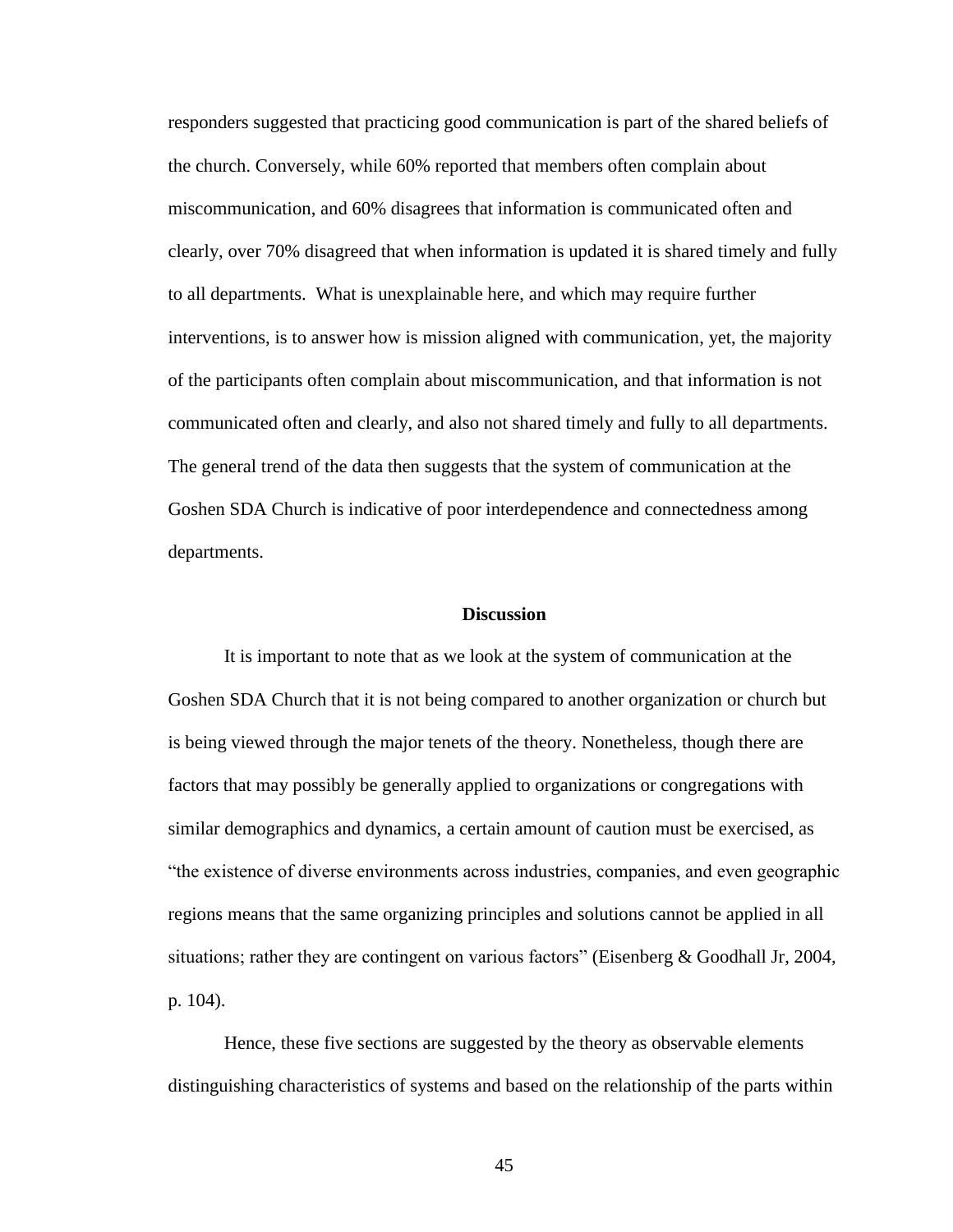the organization we are then able to classify as either, living or non-living, open or closed. The question, therefore, is, to what degree are these five elements observable at the Goshen SDA Church? Having observed these elements, what is the perceived reality? This research study is not primarily intended to predict data patterns, as subsequent studies will be required to do so, but, to describe a reality-based on the perception of the leadership. Hence the question, what is the current system of communication at the Goshen SDA church based on the systems perspective of organizational communication.

There are two sections that are of primary interest in this discussion: these are the participant's perception of the system of communication as open or closed, and living or non-living, since it is on these two that other factors such as interdependence, connectedness and flexibility are hinged.

Nevertheless, while reading through this data it is important not to be quick to classify the sample based on their report. That is, to what degree should the church or organization be classified as 'open or closed' 'living or non-living' based on the responses or perception of the participants? This is a caution because as Eisenberg and Goodhall Jr. (2004) affirm, "applying systems theory to human language would prove to be challenging" (p. 96). This is challenging because the terms living and non-living are equally complicated terminologies, in that, to what degree can we classify an object living or non-living? Even when we are able to identify that which is living, is it not possible that there could be different measures of living, or non-living? Hence to respect this tension, I have identified the system that the Goshen SDA Church is more readily identifiable with, rather than seek to be definitive in my classification.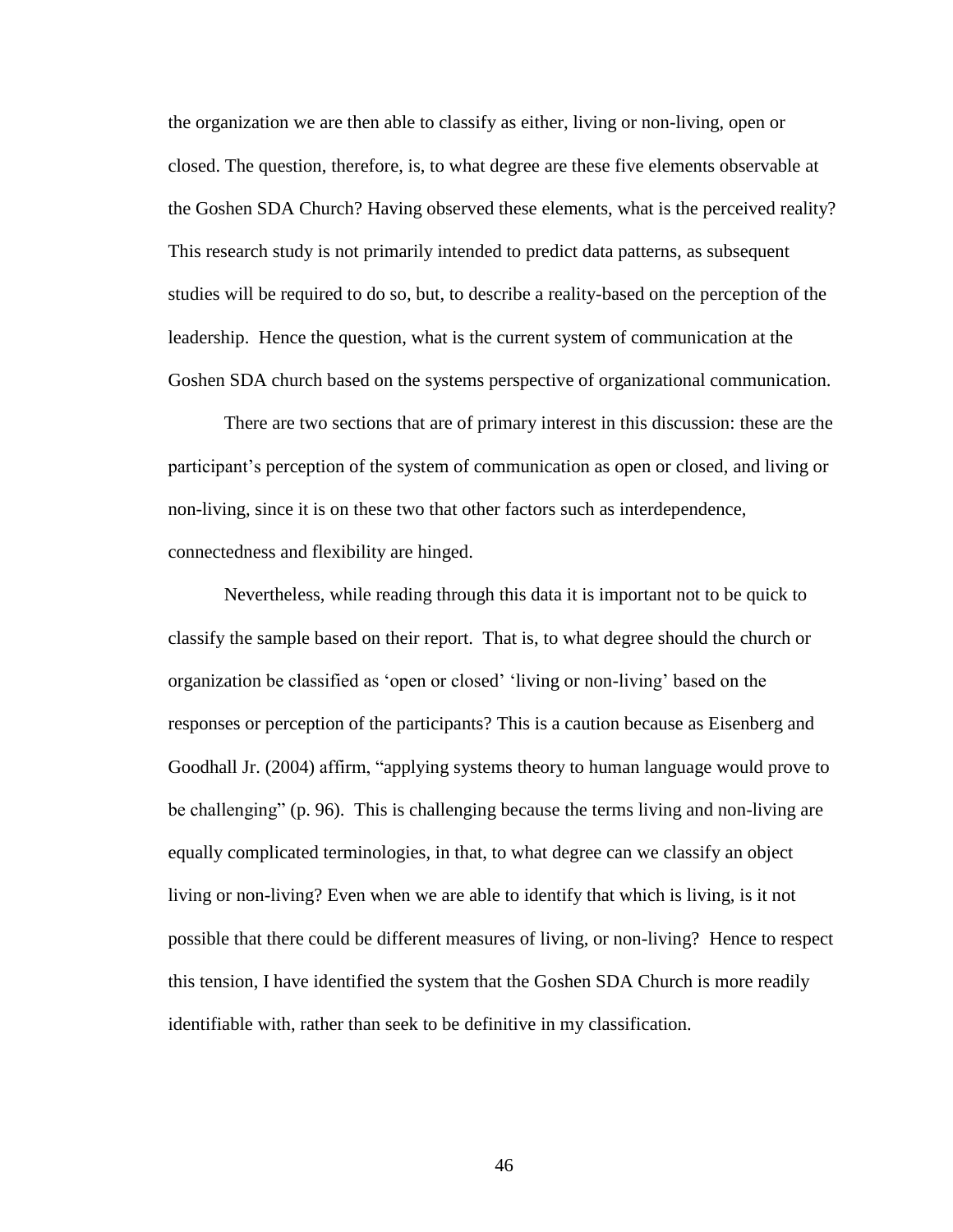Living and non-living organism, "both have the potential for self-organization or self-renewal in the face of environmental change" (Eisenberg & Goodhall Jr, 2004, p. 96). However, each organism is characterized by unique elements. Living organisms, or systems, unlike machines that are controlled by a Central Processing Unit (CPU), which is characteristic of non-living systems, does have some ability to self-organize (when programmed). Living systems, and social organizations, do not so much depend on a CPU, but is rather characterized by what is known as distributed intelligence, the ability of departments and individuals to act freely within the organism.

It is in this context that we move more closely to understanding, "that people learn best in complex environments when they are loosely connected and free to initiate action from anywhere in the organization" (Eisenberg et al, 2007, p. 104). This living social organization, in contrast to machines and mechanical structures where factors can be scientifically programmed and predicted, is "loosely connected" (Scott, 1981). "All members of the system play an important role in the systems ongoing self-organization" (Eisenberg & Goodhall Jr, 2004, p. 96).

This brings into question challenges of empowerment, or autonomy as named in the study, among other factors. Unfortunately, based on the descriptions of the theory and the responses of the participants, the system of communication at the Goshen SDA Church is by nature a living system but it tends to functions as a non-living system.

This discussion is similar to the description of the organization as open or closed, in that "organizations are open to the degree to which they rely on exchanges with their environments to survive, for its viability, its reproductive ability and its ability to change" (Buckley, 1967; Eisenberg & Goodhall Jr, 2004, p. 99). Hence, to locate the system of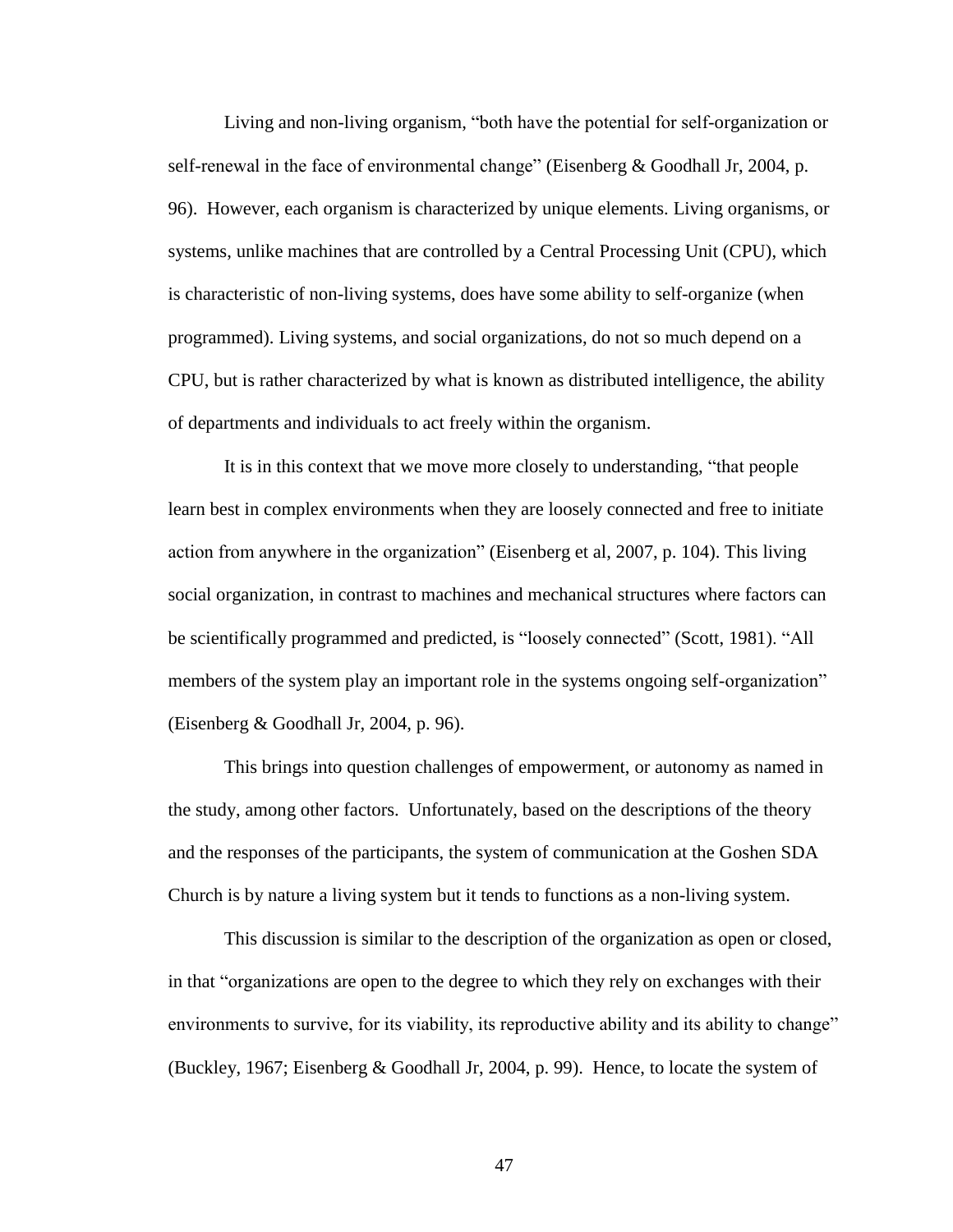communication at the Goshen SDA Church on either of these pendulums, the question is, to what degree do they depend on the environment for their survival, viability, and adaptability? And is this observable?

The significant question in this section was, "is your church more likely to adapt, or reject changes based on community influence? Interestingly, almost 90% of the leadership responded that the church either, rejects, does nothing, or adopts later to changes or prompts by the environment. This reveals the trend, that while the Goshen SDA Church is by nature an open system, it tends to function or is more identifiable with that of a closed system. Concerning the remaining sections, which were, the relationship of the independent parts, interdependence, and connectedness, the general trend of the data suggests that the relationship between the ministries and departments is overall perceived negatively and that the system of communication at the Goshen SDA Church is indicative of poor interdependence and connectedness among departments.

There is an interesting dynamic to the study which seemingly does not correlate to the rest of the responses, and that is question 20, which asks the participants to identify the imagery which best fits the system of communication at their church. This question was designed to allow the participants to express their description through a more readily identifiable form. There were four imageries, which were, 1) a well-oiled machine: set in motion needing little or no outside influence; 2) a healthy athlete: always searching for new ways to be better; 3) an old business: stuck in old ways of operation; and 4) a closed factory: out of business and waiting to be demolished. In as much as the description given by the participants fall more readily in the description of the third or fourth imagery, it is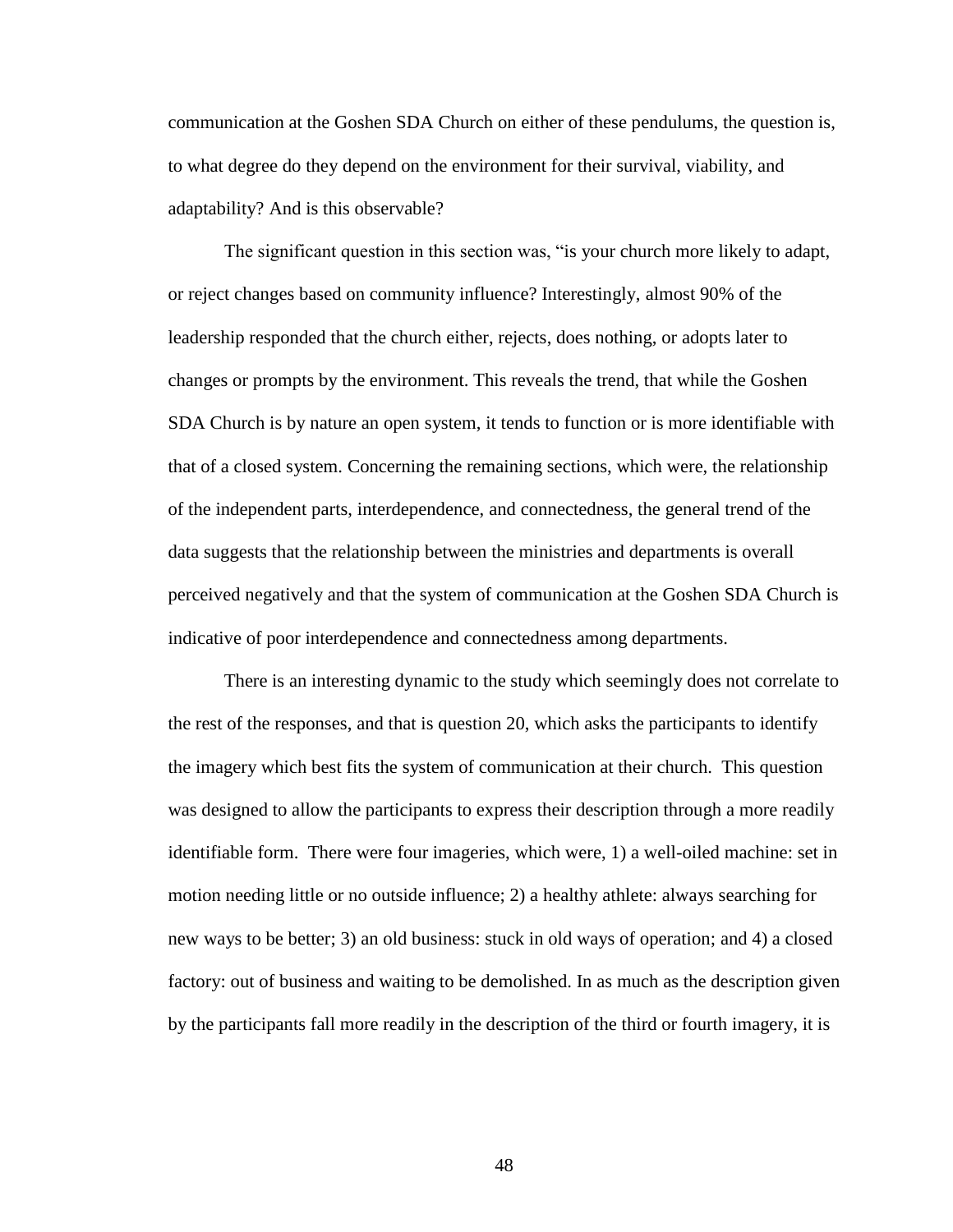interesting, that over 69.23% of the participants identified the system of communication as a healthy athlete, always seeking for new ways to be better.

In reflecting on the response, the instrument and my knowledge of the congregation, there are a few questions that are alive in my mind. The first of which is, did the participants misinterpret the question? Did they have in mind the overall quality of the church congregation at this point? Is it possible that they were identifying their desire? Or was there some reservation to give such descriptions of the church, such as old business or closed factory?

Keep in mind that the sample is made up of the leadership of the church congregation, individuals who are heads and leaders of individual departments, yet, there is an overall sense of disarray. It would be interesting to see how the age and gender variables are represented in this and other questions, which would then allow us to answer questions such as: to what degree does this age, gender and years of service demographic affect the perception of the participants?

It is impossible to review these responses and not try to imagine the factors that may lead to these realities, but for two primary reasons this may prove to be a slippery slope. The first of which is, "despite its focus on communication and relationships, however, systems theory does not help to explain the meanings constructed by interactions. It can identify the potential participants in a productive organizational dialogue, but it cannot tell us about the content of the dialogue" (Eisenberg  $\&$  Goodhall Jr, 2004, p. 113). To put differently, while the research is able to give a description of the reality, it is unable to give the reasons behind it. These are factors that would have to be further analyzed through continued discussion with the participants in a focus group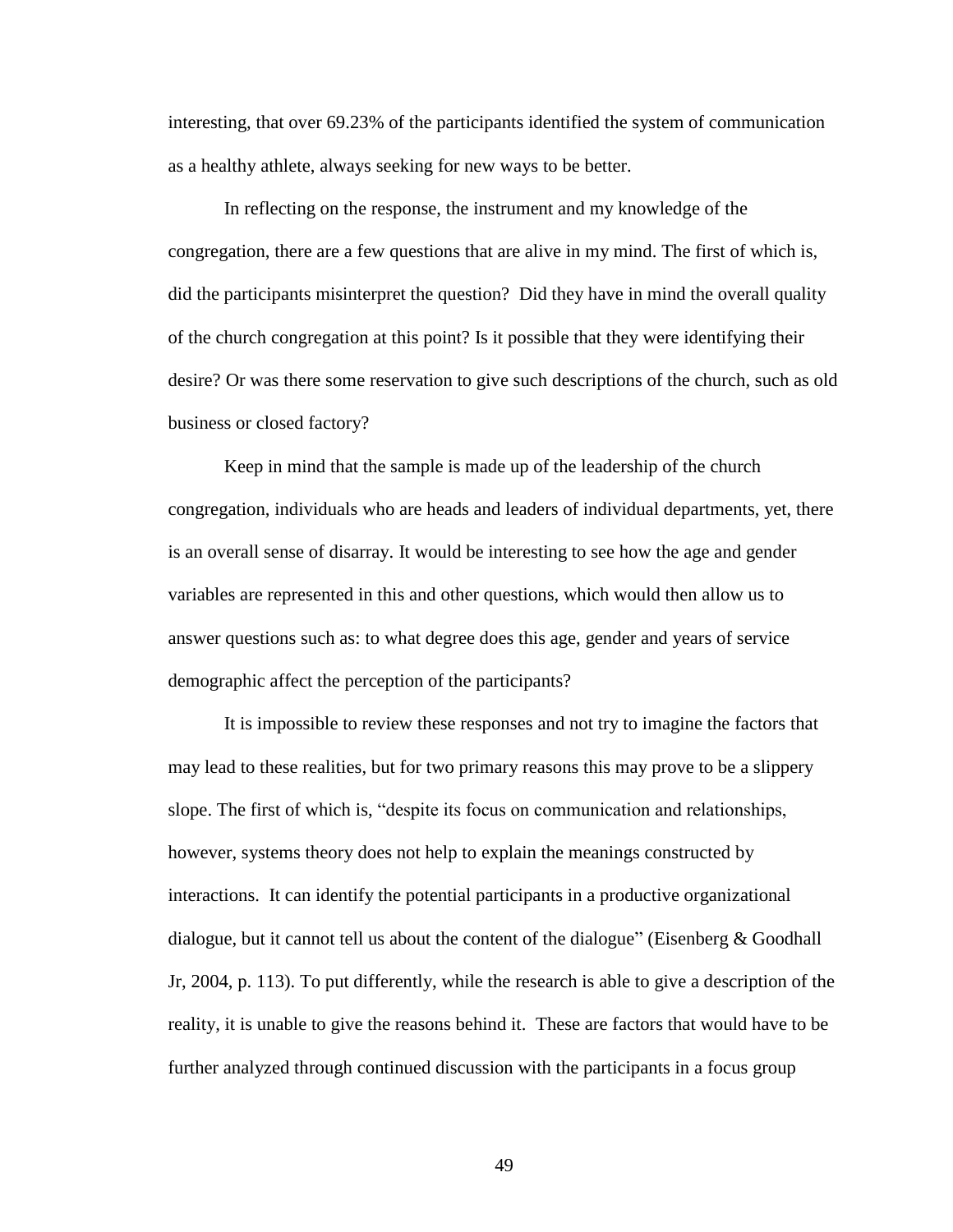setting or otherwise where they may be able to respond and give additional rationale for their responses.

What I am referring to here is to a large extent similar to that of the conclusions arrived at in the summary section of my literature review, that: (1) Though some aspects of organizational communication have been studied, it is still not enough to develop a comprehensive hypothesis on communication within organizations. (2) That due to the complexed nature of organizations, even after studying an organization it is difficult to provide general recommendations for 'organizations' but we must continue therefore to pull learned principles from various organizational contexts.

This study was birthed from my experience, both as a member and employee of the SDA Church. I observed a fragmented culture of communication that to me plagued the entire church organization. In light of these results, therefore, to what degree can these results be generalized to other SDA Churches in North America or other parts of the world? Additionally, if this study were to be conducted at any level of the church organization, to what degree would the results be comparable? Would the results reveal a system of communication that is more readily identifiable with that of a living or non-living system, closed or open system?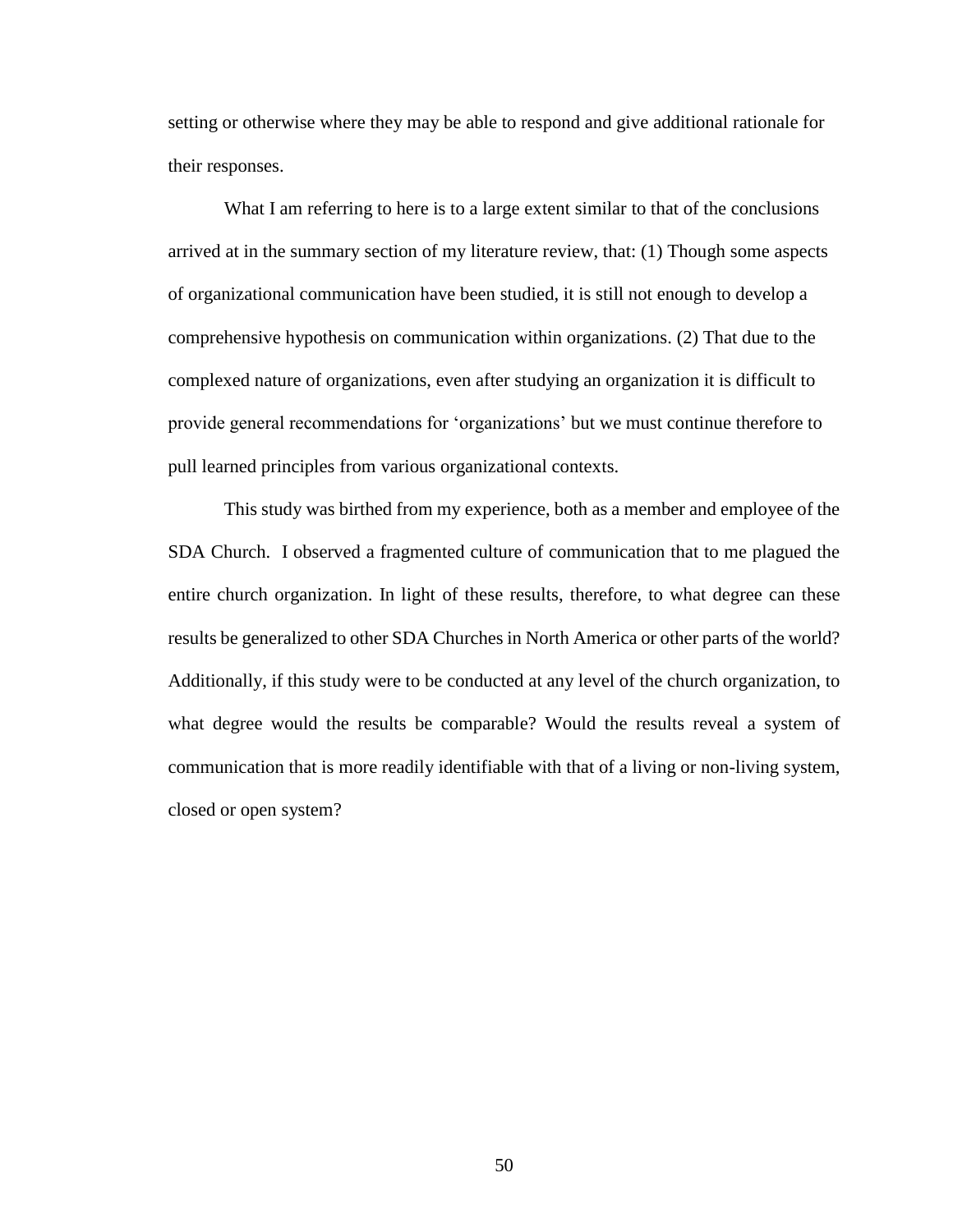#### CHAPTER 5

# DELIMITATIONS, LIMITATIONS, RECOMMENDATIONS, AND CONCLUSIONS

#### **Delimitations**

One of the major hurdles of this research was to properly contextualize and identify the study, whether as quantitative or qualitative or simply a descriptive study. Some of the factors that influenced this discussion were the sample size was reflective of qualitative studies, yet the methodology was reflective of a quantitative approach to research. It was important therefore to recognize, that based on the nature of the study and its intent, that the study is properly identified as a pilot study, with the potential for generating future research.

#### **Limitations**

A few of the limitations observed were the following: 1) time. While working on this research I was also in the process of completing my Masters of Divinity at the same institution. This single factor proved to be the most challenging as there were times through the program where I was caught in a balancing act. Another limitation was the platform which hosted the instrument, SurveyMonkey. SurveyMonkey offers a range of options for creating and sending surveys. Their basic paid package was at the time of the research US\$34.00; however, this charge only allows you access to the data, along with certain features such as exporting the results to SPSS for 30 days. Thirty days would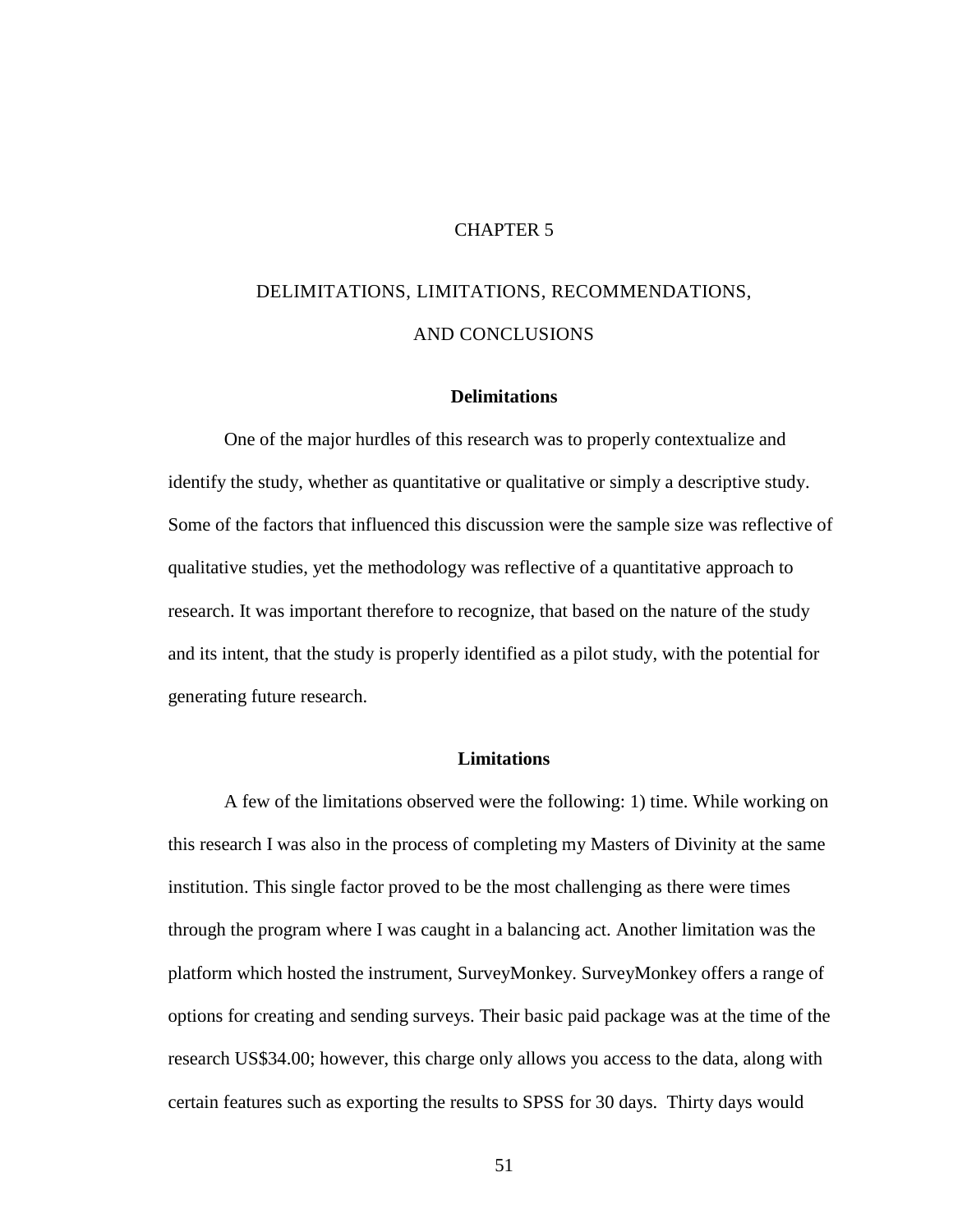prove to be challenging to conduct pilot tests, secure approval of the Institutional Review Board, send and receive the surveys, and analyze the data. As a result of this, I had to pay an additional \$35.00 to access the data to complete the analysis.

#### **Recommendations**

This section contains recommendations in three classes, the first of which is dedicated to future studies, the second of which is dedicated to readers and other publics, and the third to the Goshen SDA Church.

- 1. To the scholarly research community, I would recommend that this pilot study, in consultation with a statistician, be refined with an expanded methodology and repeated with a sample of congregations drawn from a conference or union to test the results in a larger and more diverse population sample.
- 2. To the institutions that are responsible for the training of pastors and leaders of congregations, the recommendation is to begin to integrate the teaching of organizational communication, and systems appropriate to the organizational structures of our denomination and local churches.
- 3. To supporting organizations such as Conferences, Unions, and Divisions: it is important invest resources that develop a culture of leadership that understands the value of system thinking that encompasses organizational communication.
- 4. To my colleagues, pastors, and leaders: Realize the significant benefit to our ministry by understanding the systemic nature of communication in our organizations.
- 5. In light of the research, I would suggest the following to the Goshen SDA Church: Begin to work towards a strategic communication plan that examines the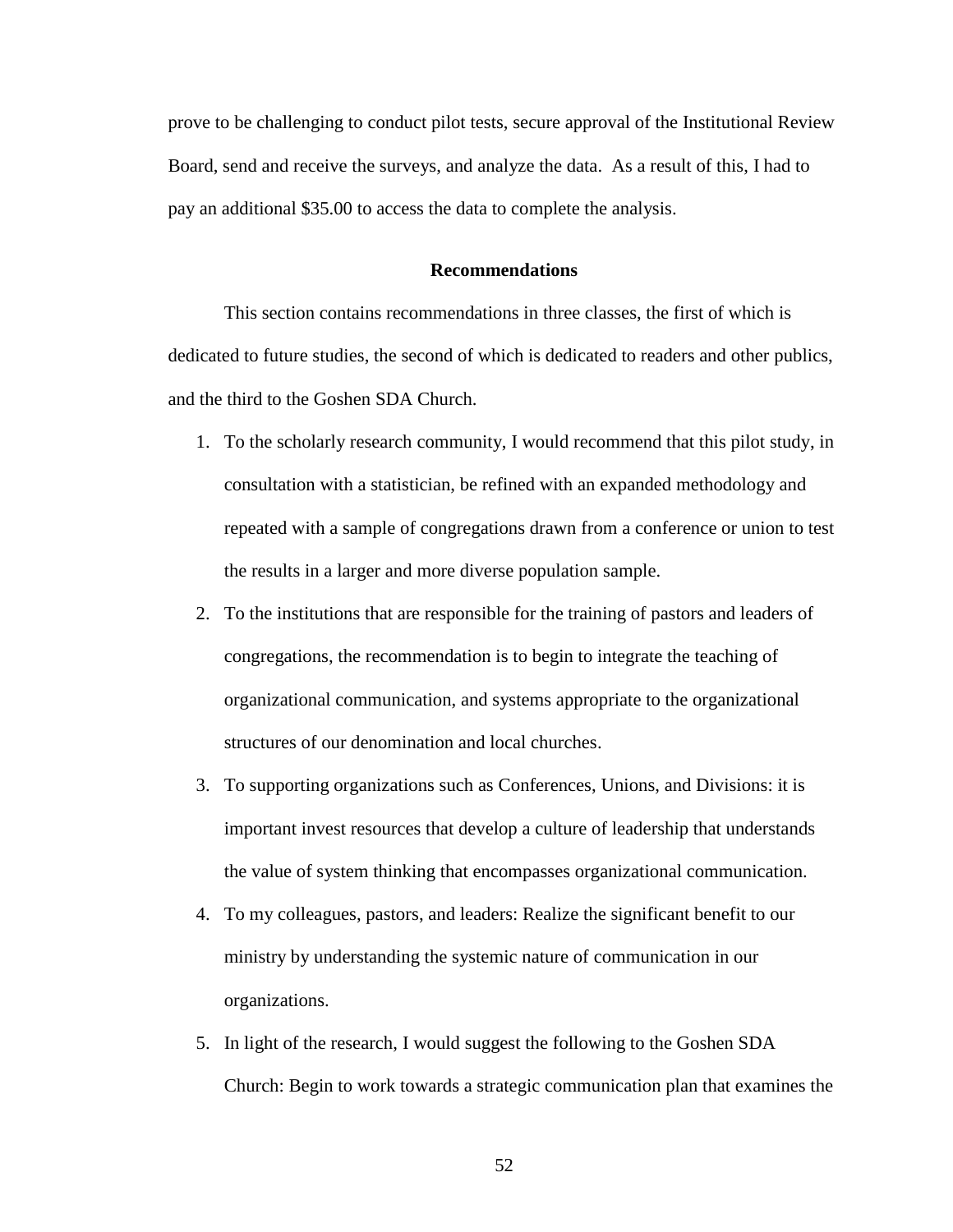key areas of the research and respond to those with intentionality. For example, the research revealed that though there are multiple communication channels in use, individuals are still unaware of information relevant to the organization. According to the research, this is so because information channels must be systematically aligned and intentionally used. Therefore, it is important for the congregation to review all the communication channels and develop systematic plans for how these are used.

6. The research also revealed that departments are not interconnected. To this, it is imperative that the church begin to align projects and or ministry initiatives with at least three other departments and or ministries. This increases the level of information shared across departments.

#### **Conclusion**

The purpose of the descriptive correlation study was to assess the current system of communication at the Goshen SDA Church in light of the major tenets of the systems theory of organizational communication. The data for this research was collected using a self-administered web-based survey host, SurveryMonkey.com, which also provides a preliminary analysis of the collected responses. The data was exported to the SPSS, and with the help of a statistician, further statistical analysis was conducted.

The survey was designed to cover and collect data across five major sections, these are: (1) general information of the participants. (2) The leaders' perception of the interdependent relationship among departments. (3) The leaders' perception of the living or non-living nature of the churches' system of communication. (4) The open or closed nature of the system of communication, and (5) their perception of the churches'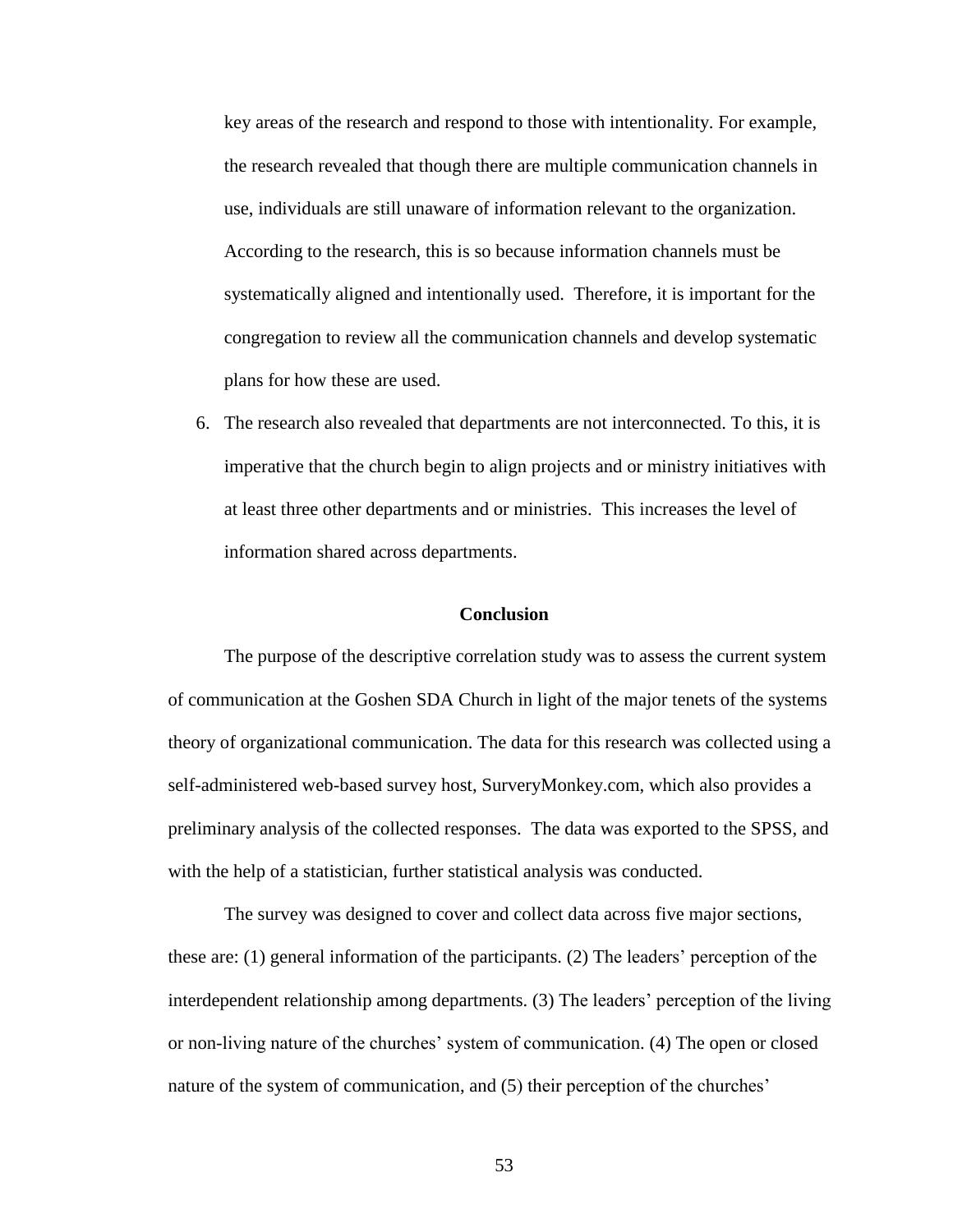connectedness and overall operation of the departments. A descriptive comparative approach was then used to interpret the perceived reality of the leaders based on the recommendations of the theory.

The data revealed that the system of communication is more readily identifiable to that of a non-living and closed system, though by nature churches are living and open organisms. Other critical areas, such as interdependence, and connectedness were also perceived as poor between departments.

Bertalanffy (1968), though unable to perfect the theory, was able to spark a revolution in how we view organizations. Since then, many scholars have restructured elements of the theory while others have adopted principles from the theory to develop others. However, the primary passion of Bertalanffy (1968) remains, and it is fitting to conclude this research with what could be considered the systems theory, in a nutshell. He wrote.

[A human being] is not only a political animal, he (or she) is, … above all, an individual. The real values of humanity are not those it shares with biological entities, the function of an organism or community of animals, but those which stem from the individual mind. Human society is not a community of ants or termites, governed by inherited instincts and controlled by laws of the superordinate whole; it is based on the achievements of the individual and is doomed if the individual is made a cog in the social machine. This I believe, is the ultimate precept a theory of organization can give: not a manual for dictators of any denomination to more efficiently subjugate human beings by the scientific application of iron laws, but a warning that the Leviathan of the organization must not swallow the individual without sealing its own inevitable doom. (Von Bertalanffy, 1968, pp. 52-53)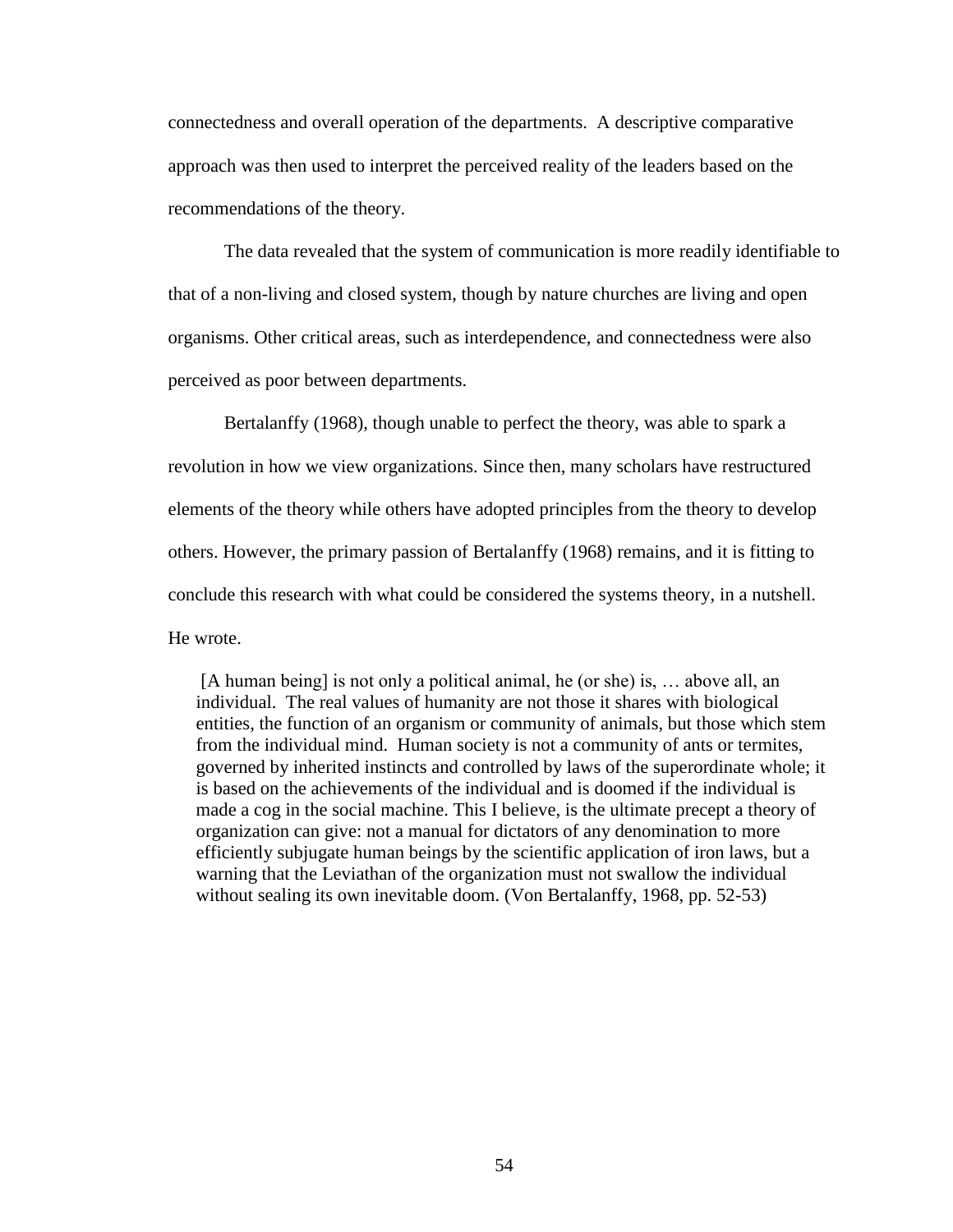# APPENDIX A

# CONSENT FORM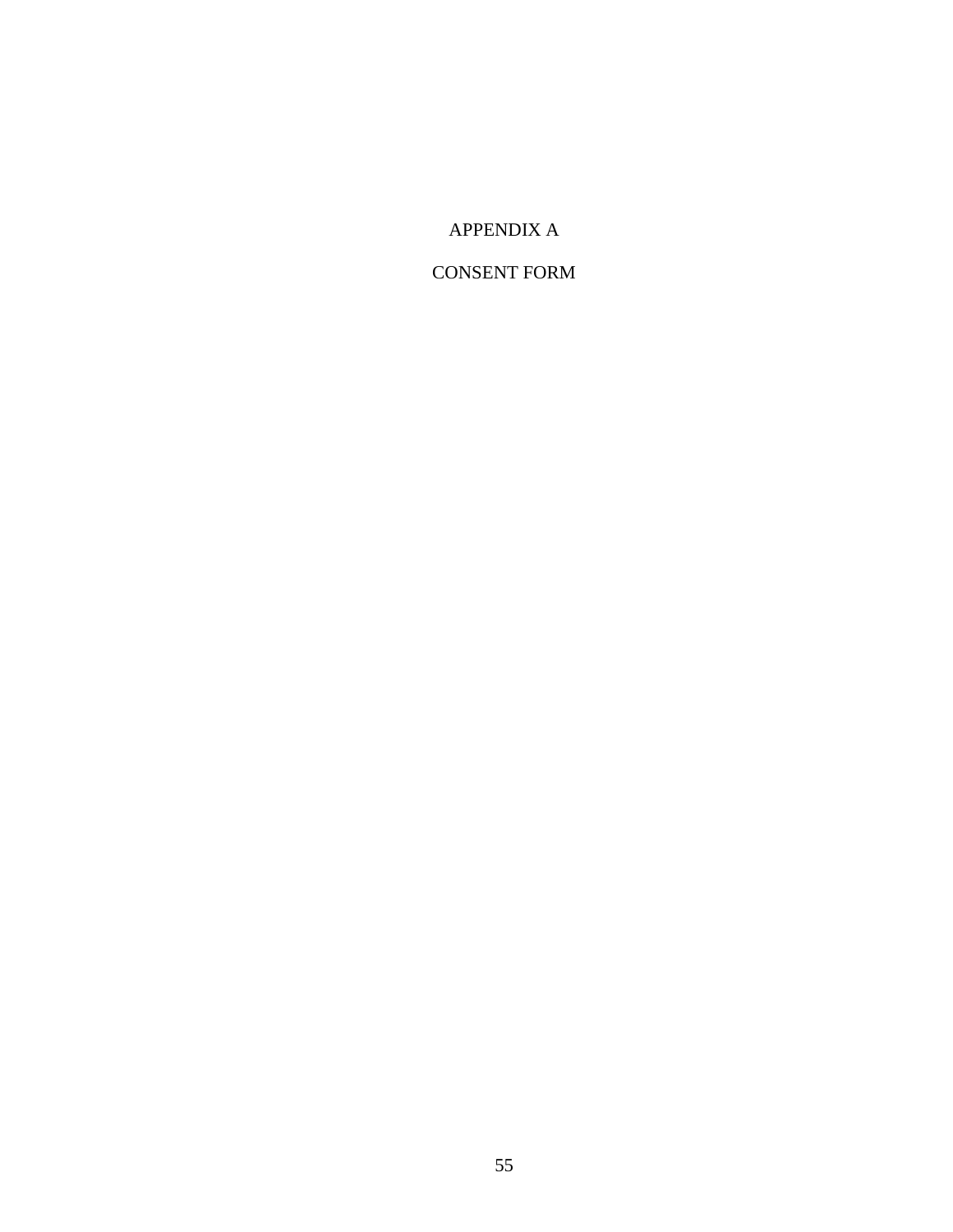### Andrews University

# Consent and Confidentiality Form: Participants 18 and Older

Dear Participant,

My name is Clavour Tucker, a graduate student at Andrews University completing a Master of Art in Communication. I am conducting a Church Communication Model Assessment research study at the Goshen Seventh-day Adventist Church. The purpose of this single, descriptive research is to interpret and describe the system of communication at the Goshen Seventh-day Adventist Church in light of the systems perspective of organizational communication. This form is a part of a process called "informed consent" which allows you to understand this study before deciding whether to take part.

# **Procedures**

For this study, you will be sent via Survey Monkey, an online survey platform, a link that provides access to the survey. The survey is expected to take an approximate 10-15 minutes based on pilot testing. I am not required to be present while you take the survey, however, it is important that you complete the survey within 1-3 days upon receipt of the email. You may also complete the survey either on a computer, tablet or cellphone device.

# **Voluntary Nature of the Study**

Your participation in this study is voluntary. This means that your willingness to join the study is of significant value and appreciation. If you decide to change your mind during the study, you reserve the right to do so. If you believe you are stressed during the study or you no longer feel the need to participate in the study you reserve the right to change your mind and indicate to the researcher that you no longer which to participate. You may skip any question that you may be uncomfortable with.

# **Risk and Benefits of Being in the Study**

There are no known or anticipated risks in this study. Although there may be no immediate benefits to you, your contribution to the wider research community and churches that will be in a better position to function effectively by an assessment of their communication systems is immeasurable. As a credit to you, however, you will be offered a copy of the completed study.

# **Confidentiality**

While the results of the research will be published, as a participant, you will not be identifiable in this research. The surveys will not require any of the following: your name, home address, cell phone contact information, your area of service, nor any other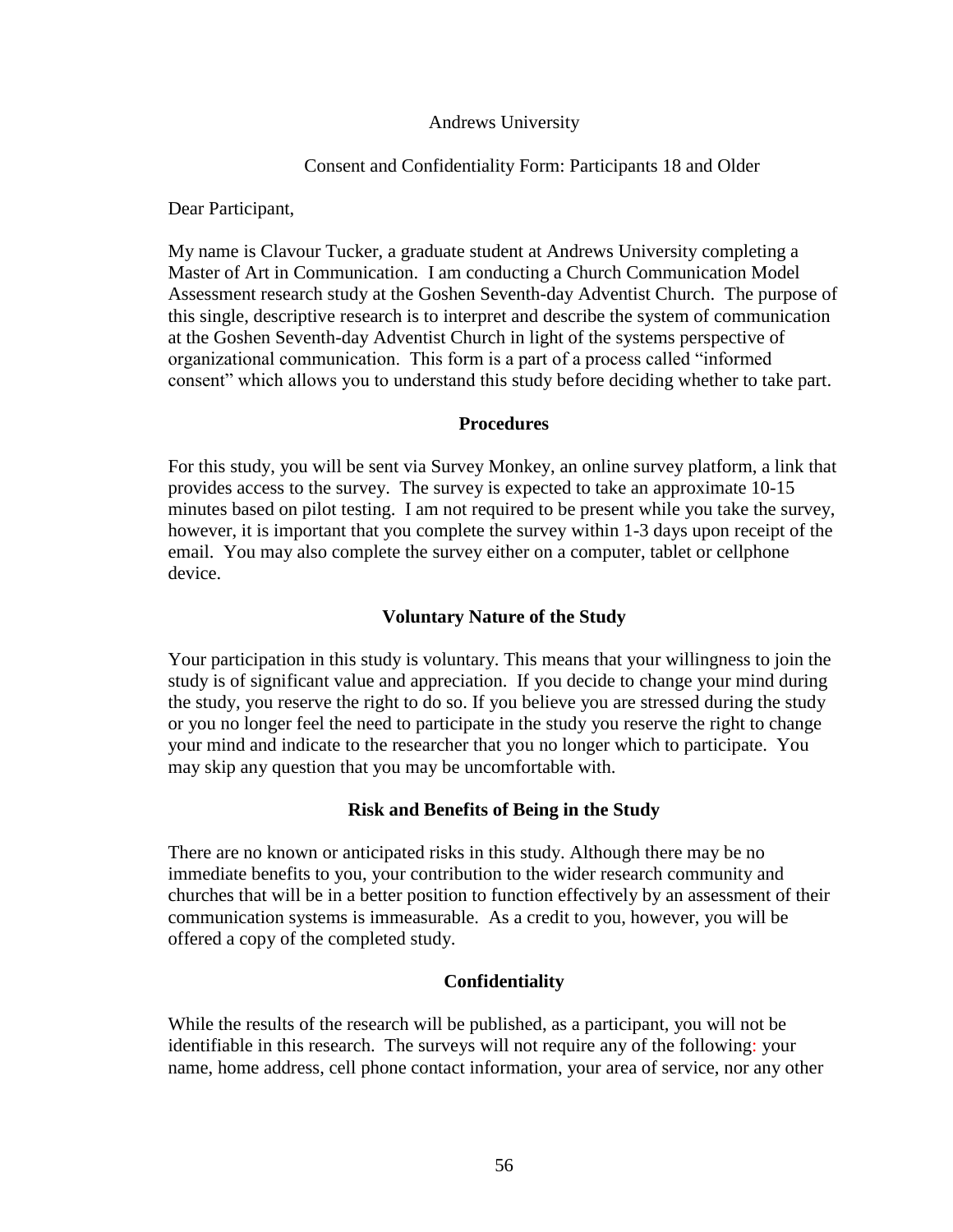information unique to you as a participant. As the researcher, it is my honor to treat your identity with the highest regard.

# **Contacts and Questions**

For questions about the research study I have attached my contact information, please feel free to call, text or email at any time. Cell:347-737-2037, email: [clavour@andrews.edu.](mailto:clavour@andrews.edu) For any questions about your right as a study participant, concerns or complaints, please contact Andrews University Institutional Review Board (IRB) phone: (269) 471-6361 email:  $irb@$  andrews.edu

# **Statement of Consent**

"By signing this form, I agree that I understand the nature of the study and the risk as stated as a participant and that my identity will be kept confidential. I also declare that I am above 18 years of age and that I hereby give the researcher permission to include my input via survey in the study as described to me."

| I accept the above terms<br>one)     | I do not accept the above terms (circle |
|--------------------------------------|-----------------------------------------|
| <b>Signature of the Interviewee:</b> | Date:                                   |
| Signature of the Researcher: _____   | Date:                                   |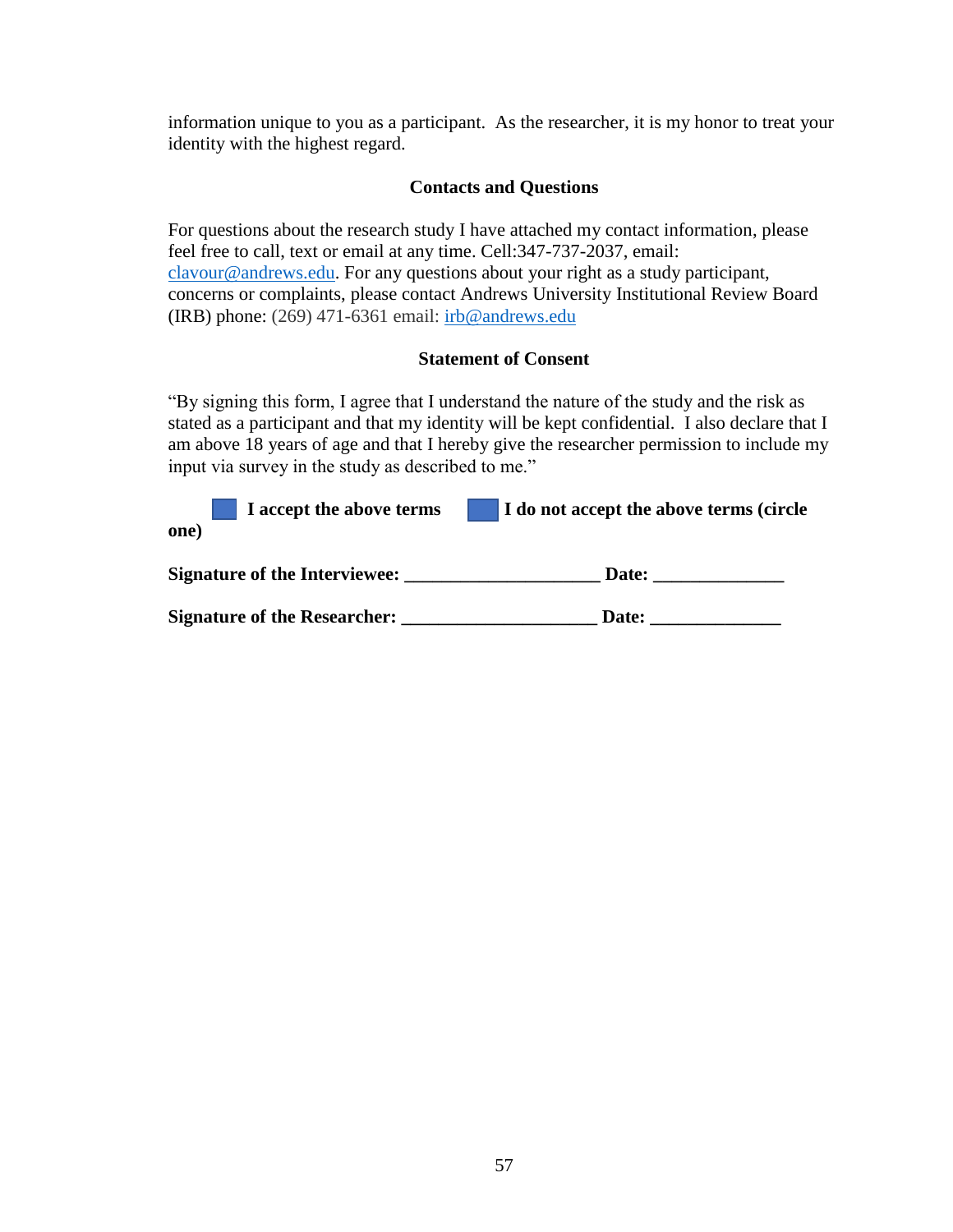# APPENDIX B

# CONSENT LETTER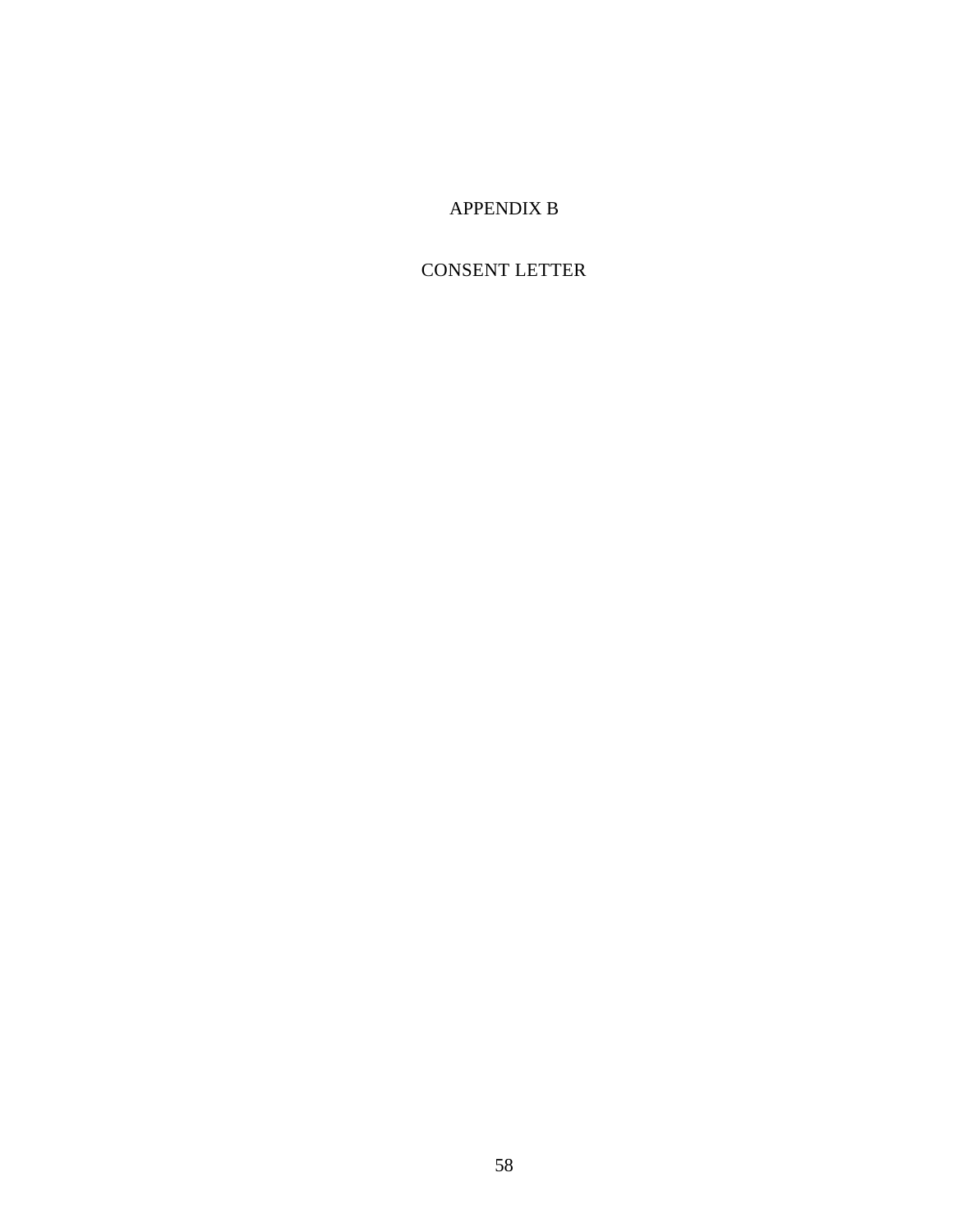Organizational Consent Letter



Goshen Seventh-Day Adventist Church 8221 South State Street Chicago, IL 60619 [www.goshensda.org](http://www.goshensda.org/)

January 27, 2018

To whom it may concern,

The Goshen Church does consent to participate in the research study project performed by Clavour R. Tucker researcher, which includes surveys (questionnaires), without interviews nor identification of the participants. The title of the study that the Goshen Church is giving consent to be involved in is called: Church Communication Model assessment.

Gordon Fraser Sr. Pastor of the Goshen SDA Church authorizes the consent of

church participation.

Yours truly,

**Gordon C.A. Fraser**

Gordon C.A. Fraser DMin Sr. Pastor Goshen SDA Church 773-488-8788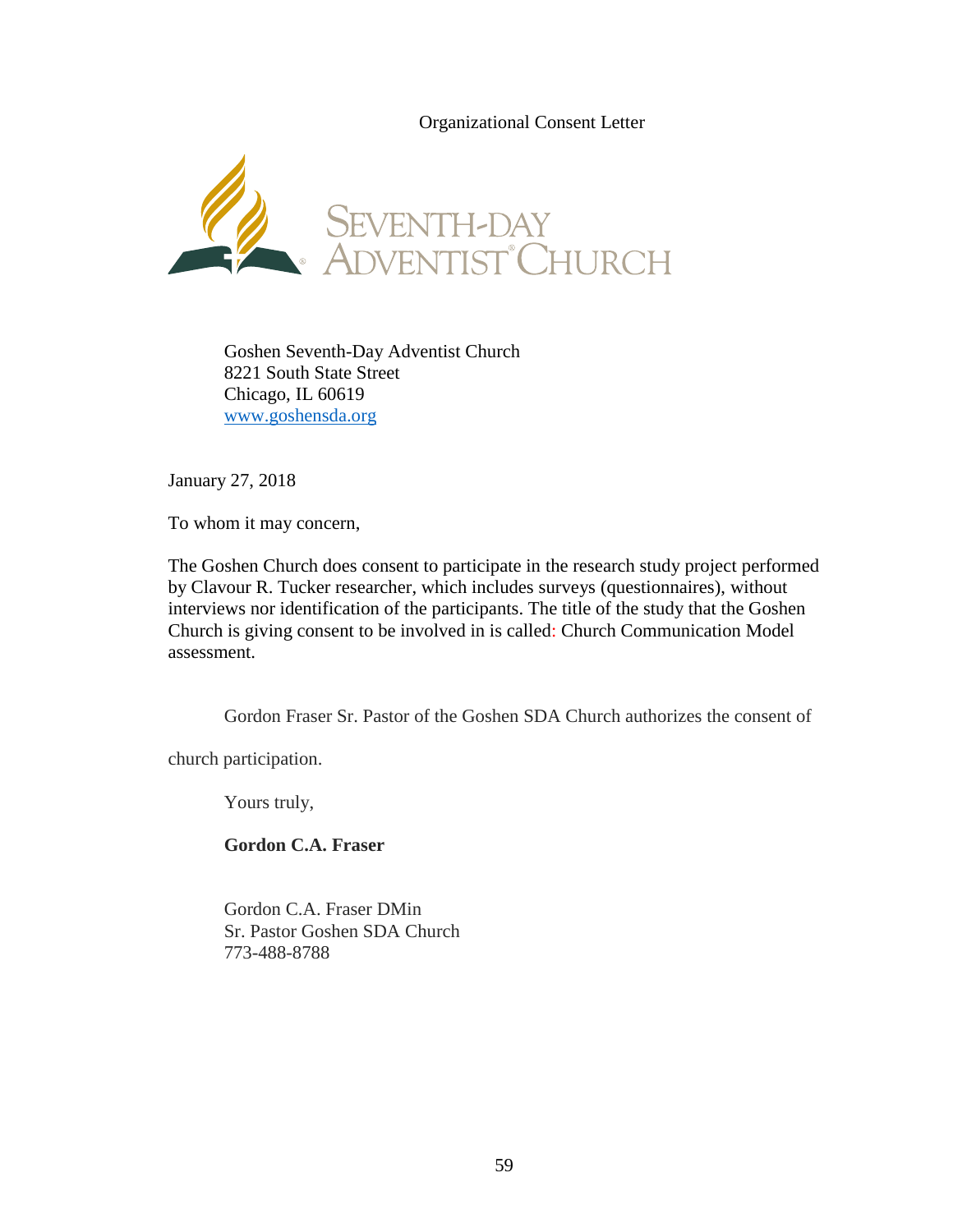## APPENDIX C

## SURVEY DISCLAIMER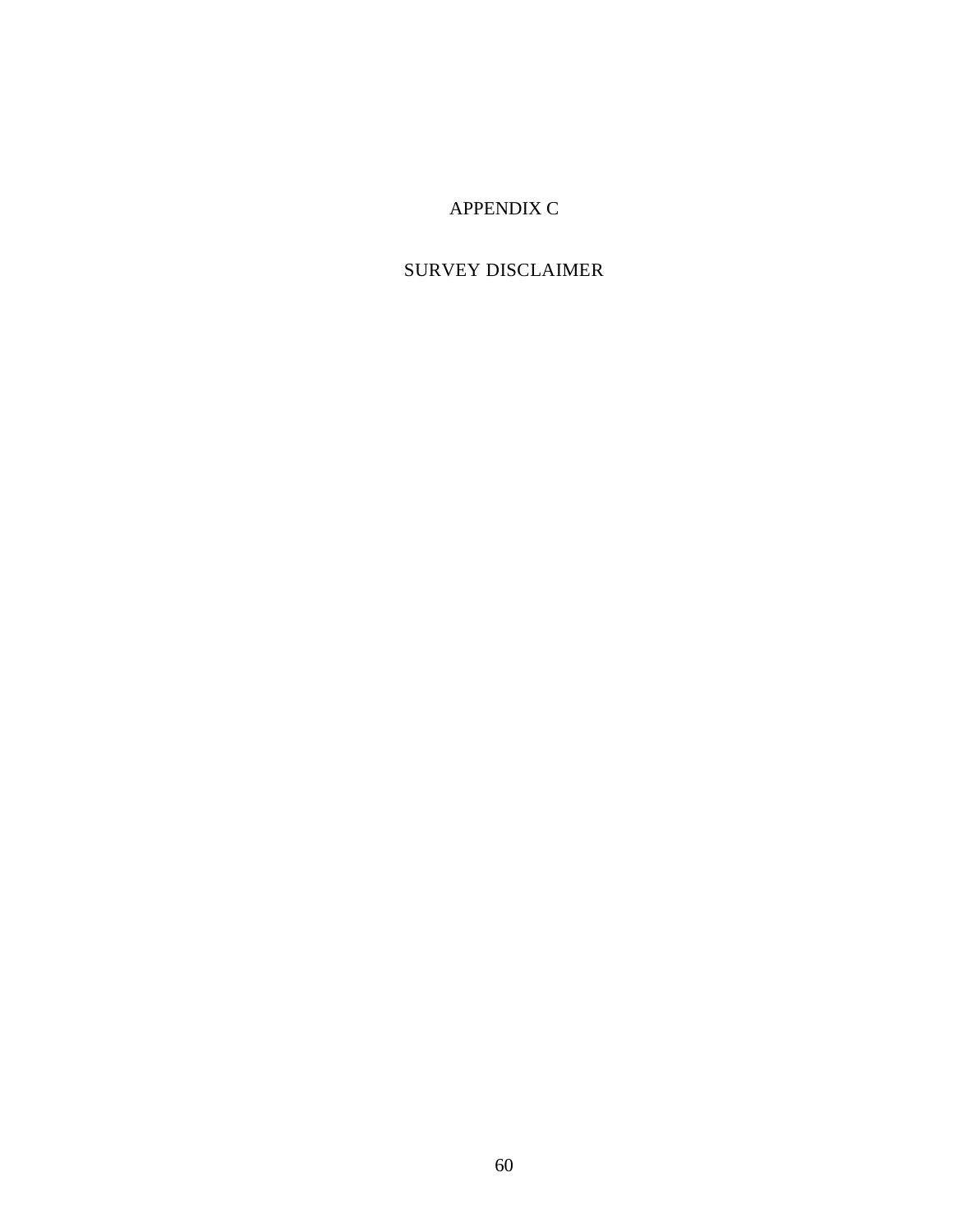#### Introduction and Disclaimer to Survey

You have been selected to participate in this survey due to your unique position as a ministry or department leader at the Goshen Seventh-day Adventist Church, Chicago Illinois. This research is an assessment of the current communication model at the Goshen Seventh-day Adventist Church. This research is not intended to depend on your prior knowledge or experience at or within any other church or work organization but is specific to your knowledge and experience at the Goshen Seventh-day Adventist Church. The study also does not seek to evaluate your personal techniques, experience, education nor credibility's, you are not the subject of evaluation, rather, I am trying to learn more about organizational communication through your experience as a ministry or departmental leader at the Goshen Seventh-day Adventist Church. Additionally, this research is not an evaluation of what you expect or would hope to exist at the Goshen Seventh-day Adventist Church, nor what previously was, instead, you must answer the question based on what is currently observable.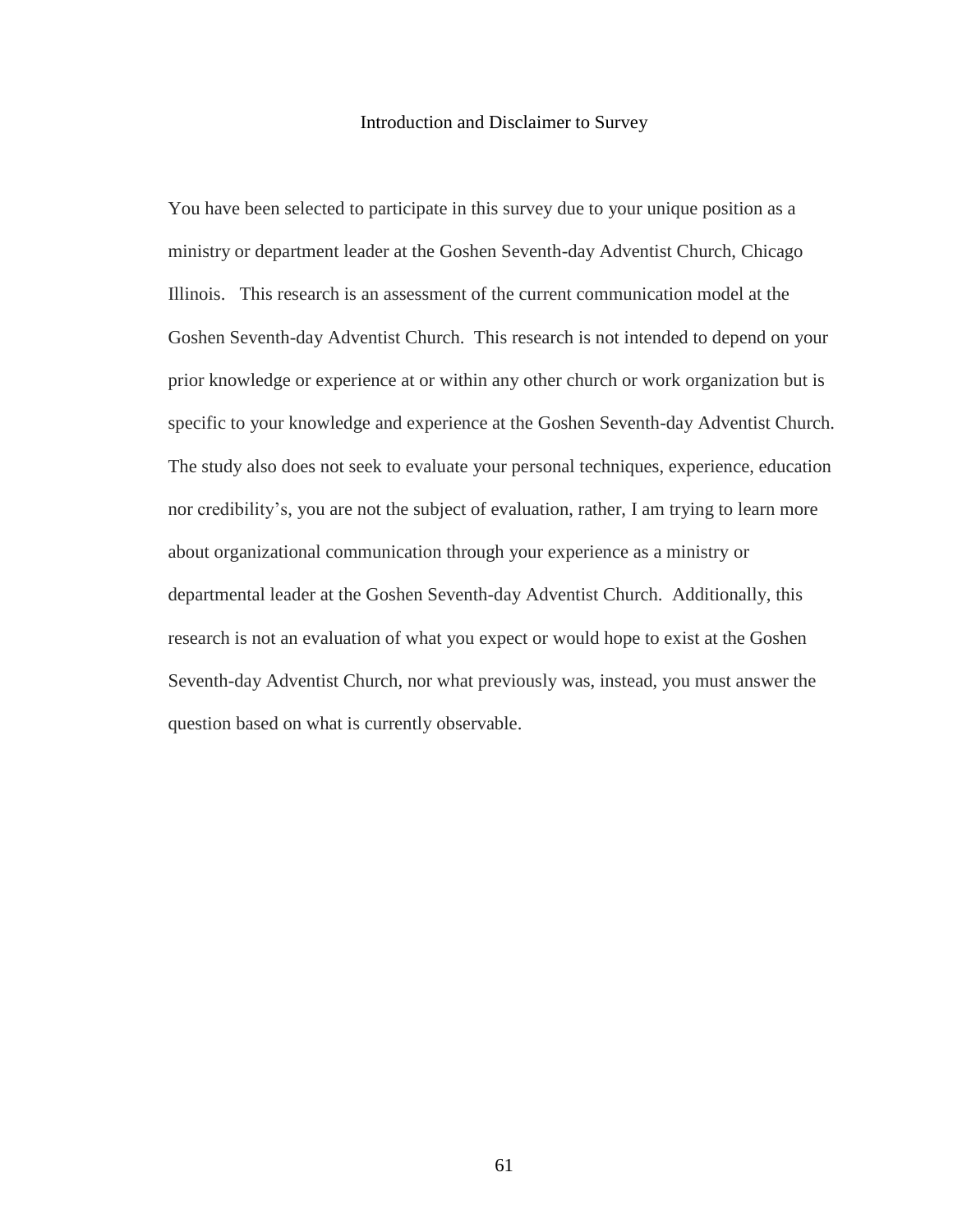## APPENDIX D

# QUESTIONAIRE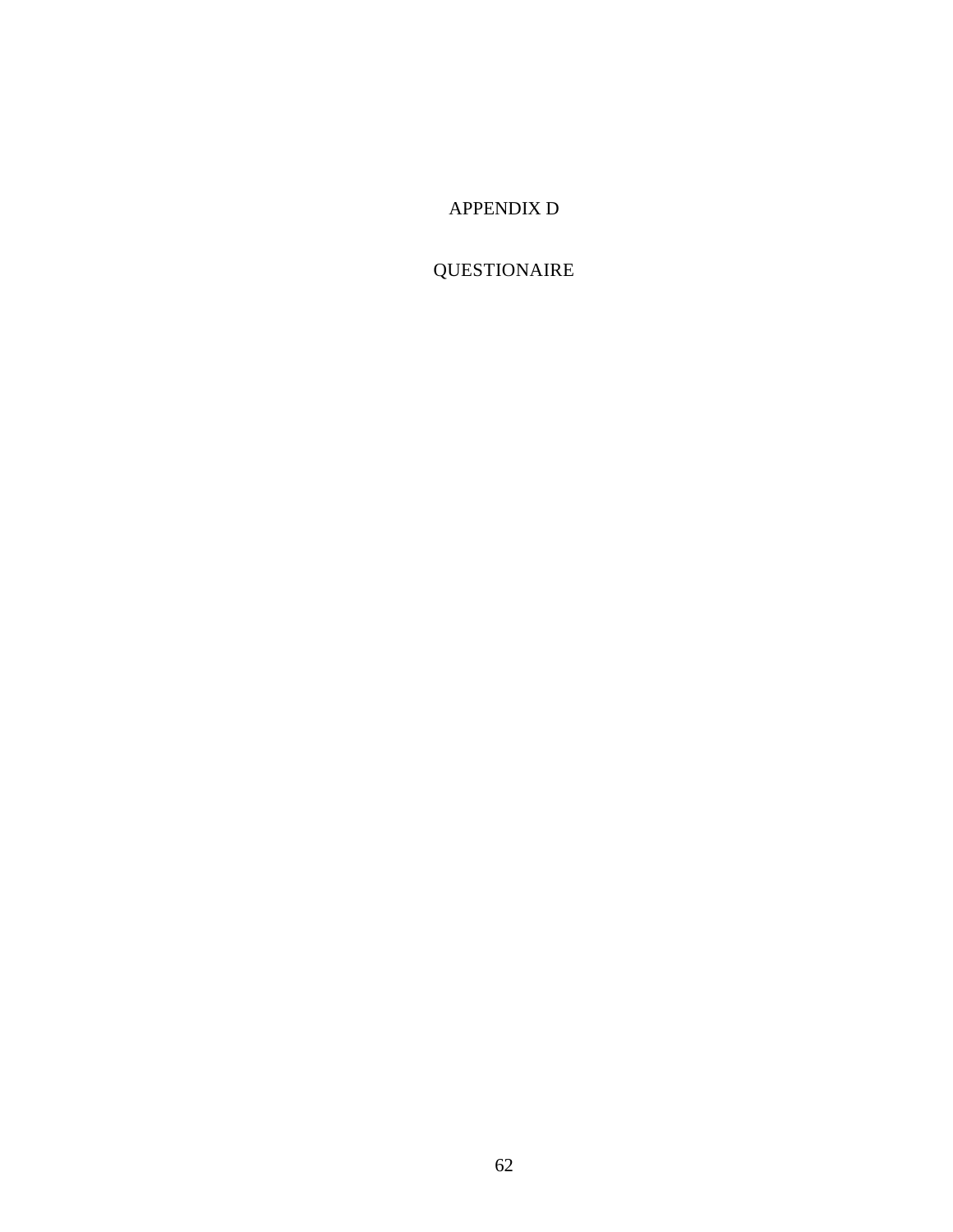### Participants Questionnaire

### *[Please note, that in the actual SurveyMonkey version these major section*

### *headings are not listed. They are listed in this section to provide the reader with an*

## *idea of how the questions were targeted to gain responses on specific data points.]*

I have (received/read/had the informed consent letter read to me) and recognize

that by completing and returning this survey, that I am giving my informed consent to

participate.

Areas covered in this survey:

- I. General Information
- II. The Relationship of Independent Departments
- III. Living versus non-Living Systems
- IV. Open versus Closed Systems
- V. Organizational Interdependence, Flexibility, and Connectedness

#### **Section I: General Information**

|       | 1. What is your age? |           |       |          |  |  |
|-------|----------------------|-----------|-------|----------|--|--|
| 18-30 | 30-40                | $40 - 50$ | 50-60 | Above 60 |  |  |

- 2. What is your gender? Male **Female**
- 3. How long have you been a member of the Goshen Seventh-day Adventist church? 1-5 years 5-10 years 10-15 years 15-20 years More than 20

### **Section II: The Relationship of Independent Departments**

- 4. How many departments and ministries combined are in your Church? 5-10 10-15 15-25 Unsure
- 5. How often do departmental/ministry leaders relate to each other? Once per week Twice per month More than four times per week

**Other** 

6. Are voted actions taken by departments related to all departments? Never Sometimes Always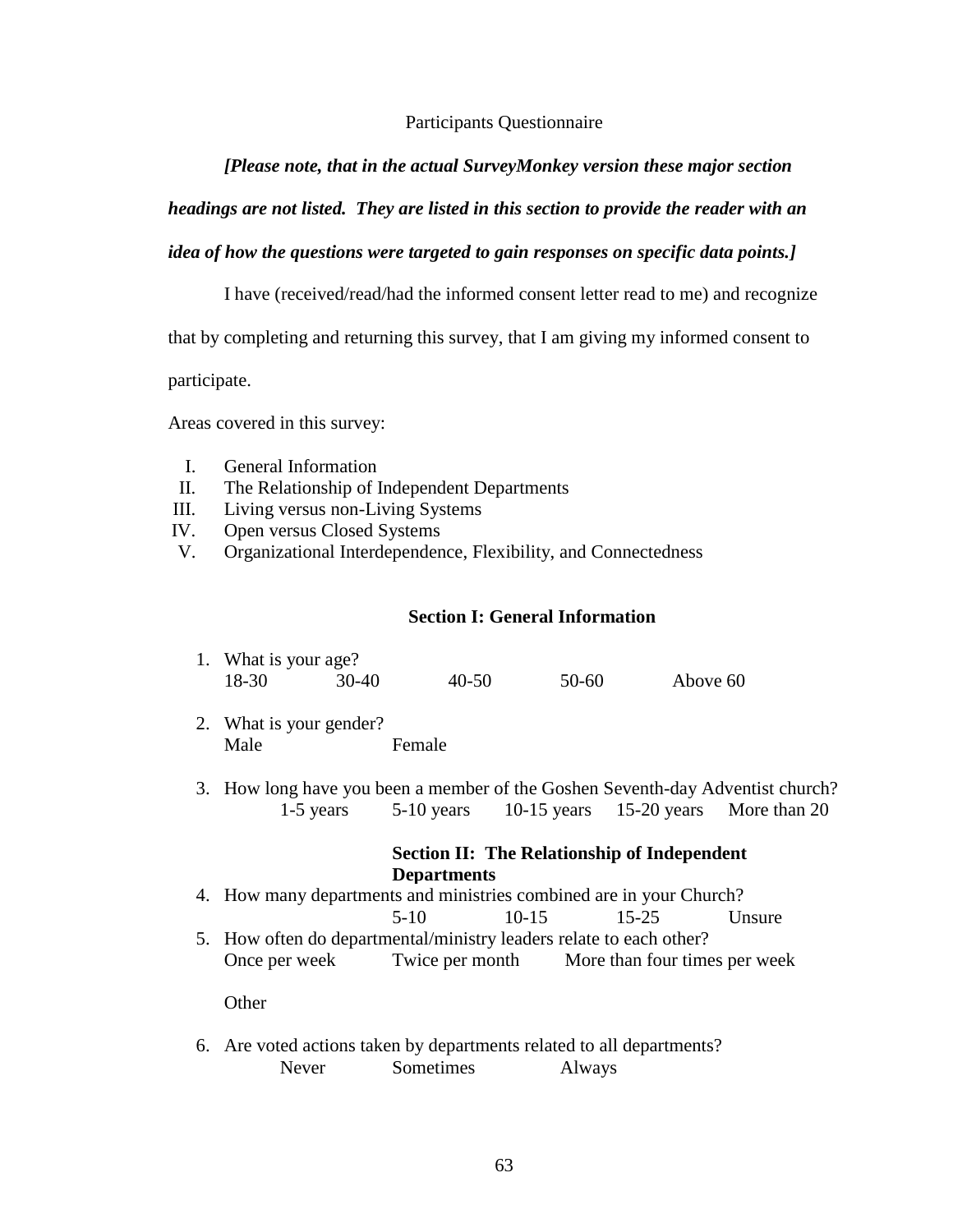- 7. Is adequate time given to allow feedback on other departments' initiatives? Never Sometimes Always
- 8. The mission of the organization is clearly communicated throughout all departments.

| Never | Unsure | Sometimes | Clearly |
|-------|--------|-----------|---------|
|-------|--------|-----------|---------|

Communicated

- 9. Are there clear communication procedures established between departments? Never Unsure Sometimes Clearly Communicated
- 10. What strategies are employed in your organization to ensure effective distribution of information to all departments?
	- a. There is a departmental leader directory.
	- b. There is adequate time given to respond and or clarify sent messages.
	- c. Information is sent and received through specific procedures.
	- d. Other.
- 11. What communication tools are used in your church?

| Email  | <b>Text Messaging</b> | Social Media | Meetings | -In |
|--------|-----------------------|--------------|----------|-----|
| person |                       |              |          |     |

12. Do all departmental leaders have access to communication tools?

- a. Yes
- b. No

### **Section III: Living versus Non-Living System**

| 13. Is there a sense of autonomy as you lead your department? |       |           |        |  |
|---------------------------------------------------------------|-------|-----------|--------|--|
|                                                               | Never | Sometimes | Always |  |

14. How difficult is it to initiate activities as a departmental leader? Not at all Easy Average Extremely difficult

15. How many stages of approval are required before your department can act? 0-1 2-3 4-5 above 5

16. How likely is it, that a department's voted actions will be granted approval by the Church board?

Never Approved Unlikely to be Approved Usually Approved Always

Approved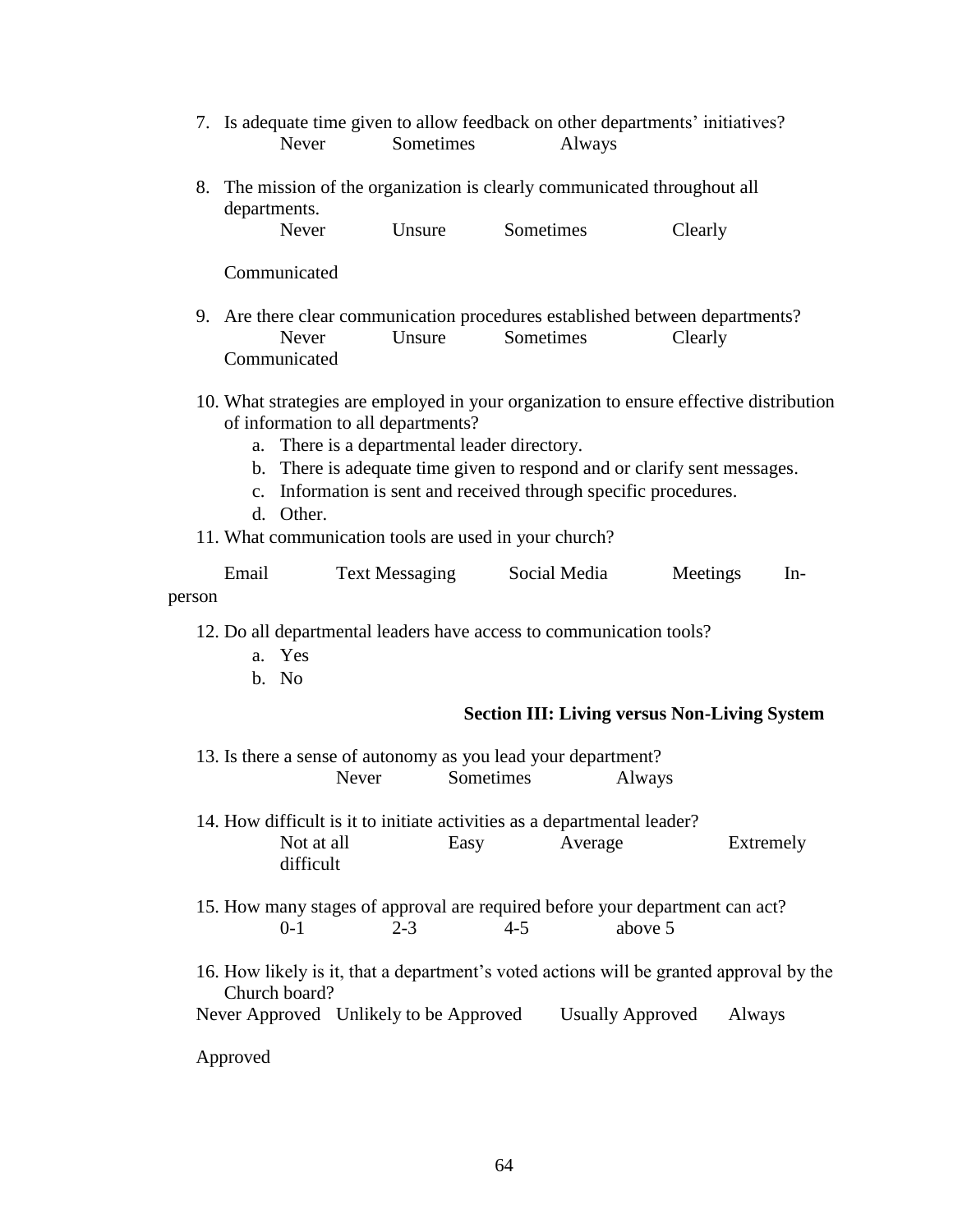### **Section IV: Open System**

- 17. Is your church more likely to adopt or reject changes occurring in the community? Reject Changes Do Nothing Adapt Later Adapt
- 18. Over the past year, what aspects of your church have changed based on the community's influence or interaction? Order of Service Worship Meeting times Media Platforms None other
- 19. Which of the following best describes your Church?

A well-oiled machine: Set in motion needing little outside influence. A healthy athlete: Always searching for new ways to be better. An old business: stuck in old ways of operation. A closed factory: Out of business and waiting to be demolished.

### **Section V: Organizational Interdependence, Flexibility, and Connectedness**

**In this section the following statements begin with the phrase: In my Church:**

**For each statement in the survey, the following scale is provided.**

**SD. Strongly Disagree or the statement is definitely false**

**D. Disagree or the statement is mostly false**

**N. Neutral, no opinion or the statement is equally true**

**A. Agree or the statement is mostly true**

**SA. Strongly Agree or the statement is definitely true**

20. Communication systems are aligned with the mission of the church.

21. Practicing good communication is part of the shared beliefs of the church members.

22. Communication channels often conflict with each other.

- 23. Departmental leaders and members usually complain about miscommunication.
- 24. Information is usually communicated clearly and often.
- 25. When information is updated it is shared timely and fully to all departments.
- 26. Communication usually accomplishes its purpose.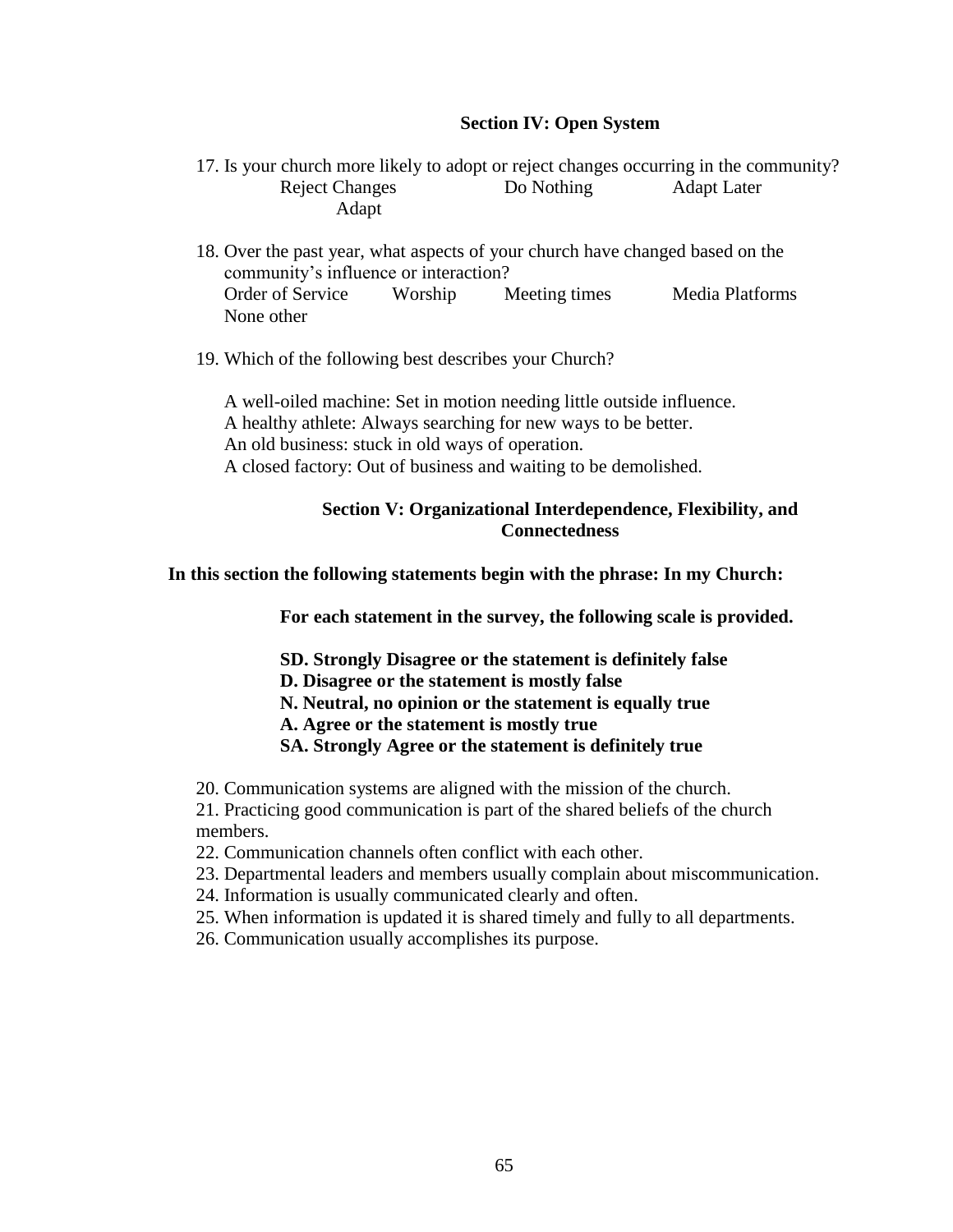## APPENDIX E

## DEPARTMENTS AND MINISTRIES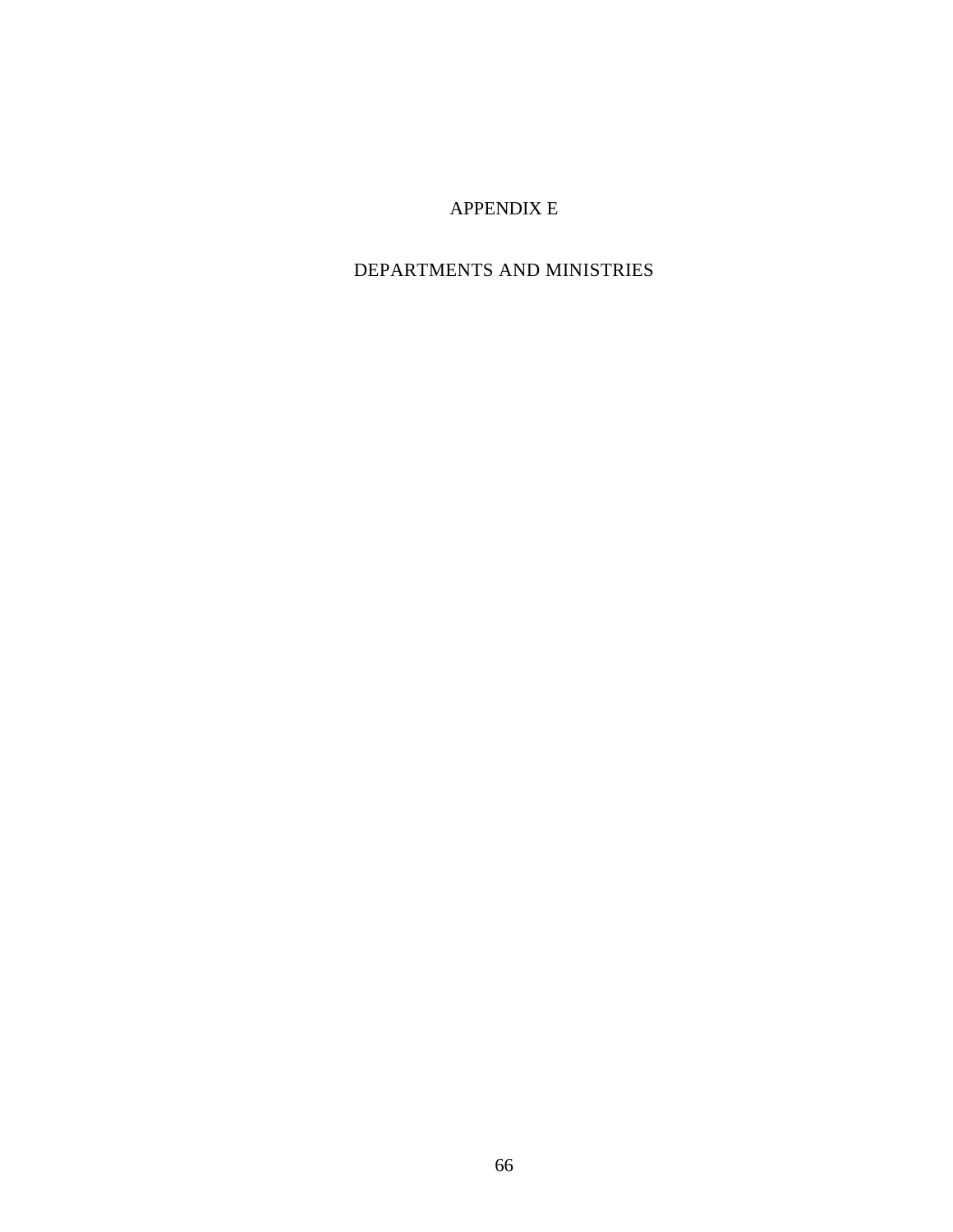## List of Departments and Ministries

#### **Departments**

Clerk Treasurer Department Children's Department Communication Department Education Department Music Department Family Department Health Department Deacons Male Deacons Female Sabbath School and Personal Ministries Department Women's Department Youth and Young Adult Department Interest Coordinator Religious Liberty Department

#### **Ministries**

Loads of Love Ministries Evangelism Ministries Job Fair Ministries Transit Ministries Prison Ministry The Goshen Prayer Circle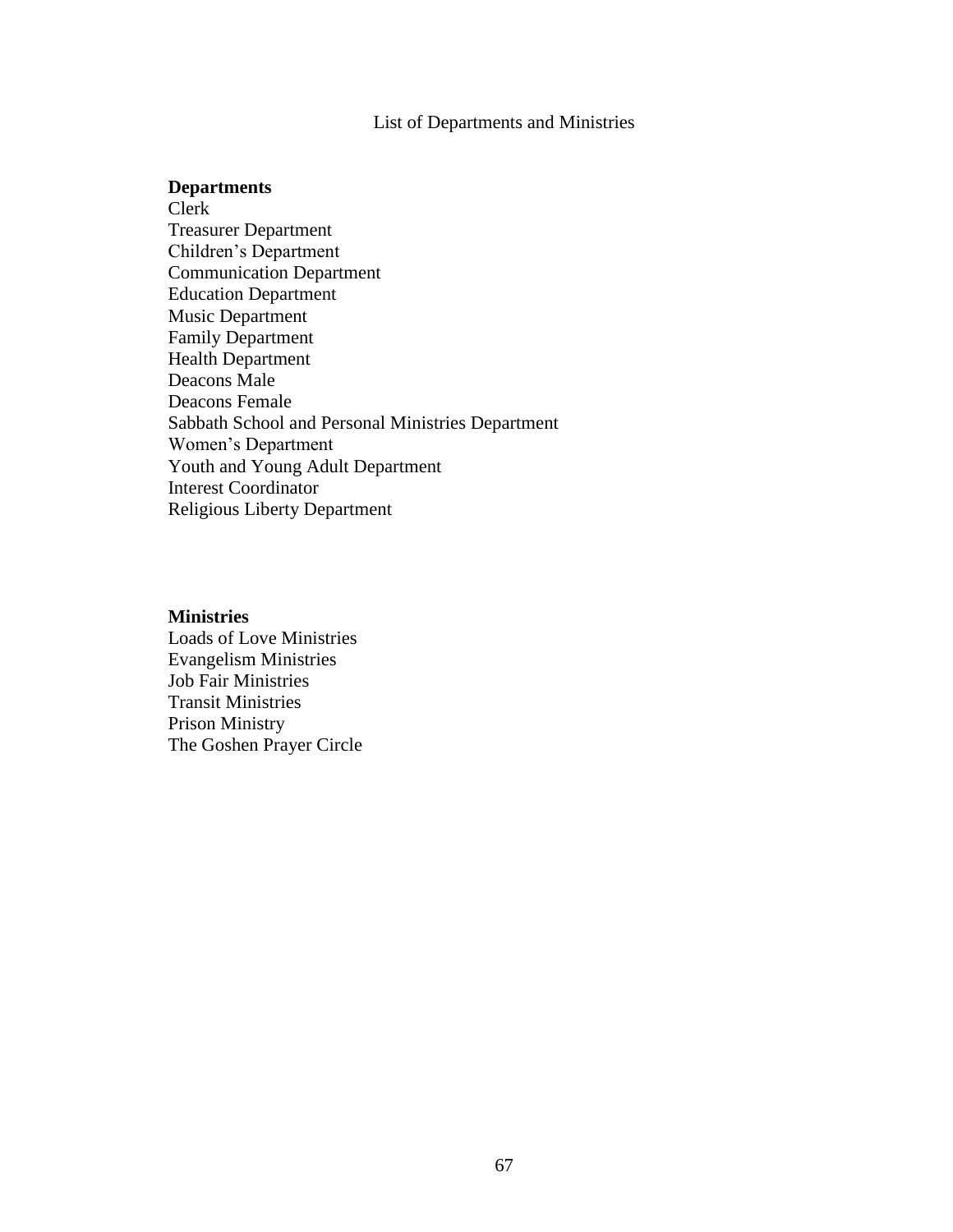### REFERENCE LIST

- Abelson, R. P. (1995). *Statistics as principle argument.* Hillsdale, NJ: Lawrence Erlbaum.
- Adventists, N. (2015-2016). *Working policy* (2015-2016 ed.). Nampa, ID: Pacific Press.
- Ammer, C. (2018). *The American heritage dictionary of idioms*. Retrieved from http://www.dictionary.com/browse/red-tape
- Axley, S. (1984). Managerial and organizational communication in terms of conduit metaphor. *Academy of Management Review, 9*, 428-437.
- Barile, S., & Polese, F. (2010). Linking the variable systme and many-to-many network approaches to service-dominant logic and services. *International Journal of Quality and Service Science, 2*(1), 23-42. doi:10.1108/17566691011026586
- Bateson, G. (1972). *Steps to an ecology of mind: collected essays in anthropoloy, psychiatry, evolution, and epistemology.* San Fransisco, CA: Chandler Publishing Co.
- Berger, A. A. (2016). *Media and communication research method: An introduction to qualitiative and quantitative approaches* (4th ed.). Thousand Oaks , CA: Sage Publications.
- Buble, M. (2012). Interdependence of organizational communication and leadership styles in large firms. *Management: Journal of Contemporary Manangement Issues, 17*(2), 85-97.
- Buckley, W. F. (1967). *Sociology and modern systems theory.* Englewood Cliffs, NJ: Prentice Hall.
- Dessler, G. (1982). *Organization and management.* Reston, VA: Reston Pub.
- Eisenberg, E. M., & Goodhall Jr, H. L. (2004). *Organizational communication; balancing creativity and constraint* (4 ed.). Boston, NY: Bedford/St. Martin.
- Eisenberg, E. M., Goodall Jr, H. L., & Tretheway, A. (2007). *Organizational communication, balancing creativity and constraint* (5th ed.). New York, NY: Bedford/St. Martin's.
- Feldman, M., & March, J. (1981). Information in organizations as signal and symbol. *Administrative Science Quarterly, 9*, 171-186.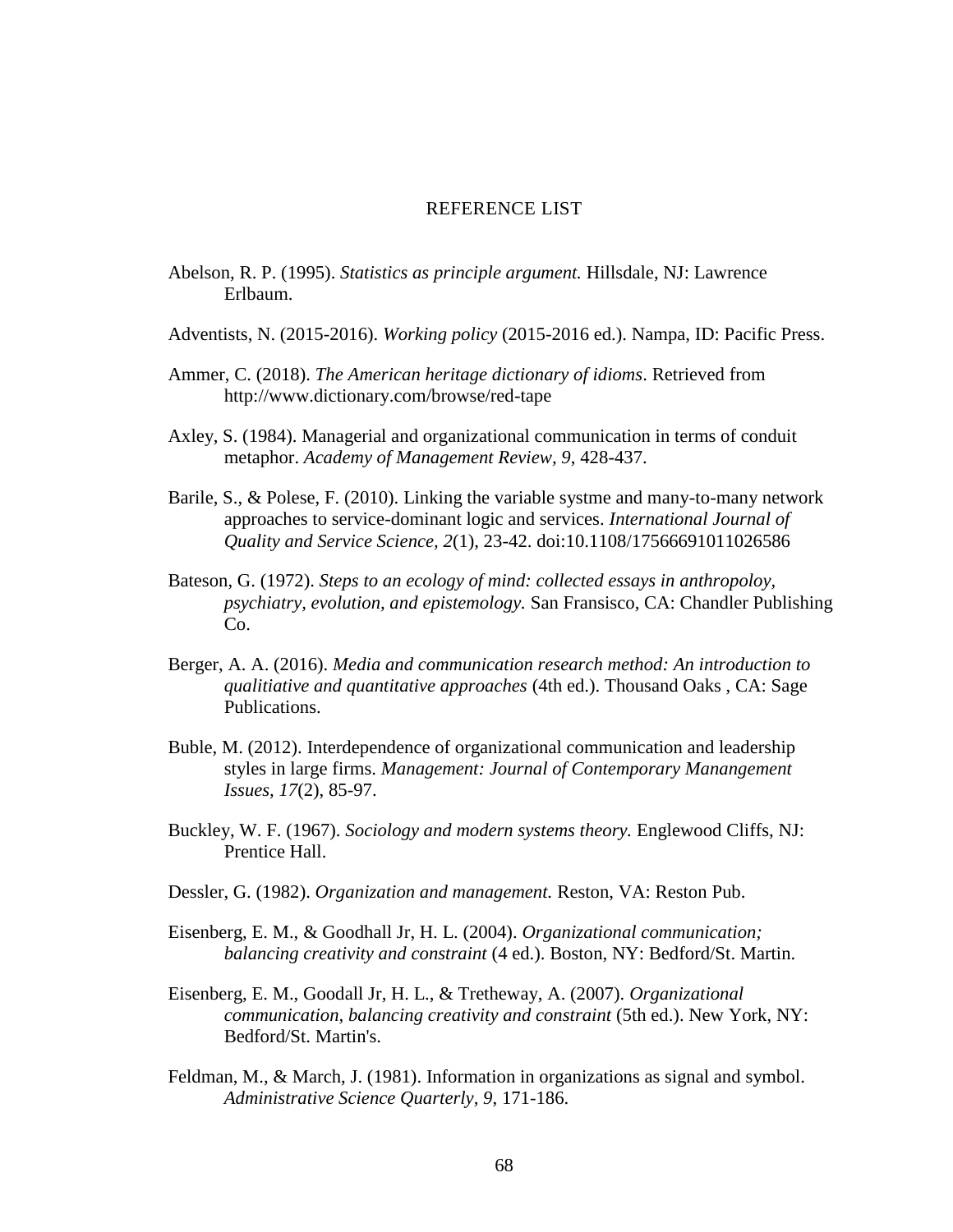- Feldner, S., & D'Urso, S. C. (2010). Threads of intersection: Joining an ongoing conversation within organizational communication research. *Communication Research Trends, 29*(1), 4-28.
- Folkenberg Jr, R. (2002). *Health for the harvest: four inspiring steps to total congregational health.* Berrien Springs, MI: NADEI.
- Galbraith, J. (1973). *Designing complexed organizations.* Reading, MA: Addison Wesley.
- Gido, J., & Clements, J. P. (2009). *Successful project management* (4th ed.). Cincinatti, OH: South-Western College.
- Grieves, T. (2013). Organizational communication in "living the brand". *Masters Thesis*. ProQuest. doi:1548065
- Hall, A. D., & Fagen, R. E. (1968). *Defination of a system: Modern Systems Research for the Behavioral Scientist: A sourcebook* (Vol. 1). (W. Buckley, Ed.) Chicago,, Ill: Aldine Pub. Co.
- Hardin, G. (1968, December 13). The tradgedy of the commons. *Science, 162*, 1243- 1242. Retrieved from http://www.jstor.org/stable/1724745
- Hart, A. J. (2016). Exploring the influence of management communication behaviors on employee engagement. Walden University: ProQuest Dissertations Publishing,. doi:10056411
- Henrinques-Prieto, M. F. (2006). Information flow within non-profit organizations and the role of evaluation creativity from practice. *Masters Thesis*. ProQuest. doi:1553350
- Ihidero, S. O. (2012). Examining the relationship between organization communication and conflict managment, and the leader member exchange (LMX) theory. *Doctoral Dissertation*. ProQuest LLC. doi:3509191
- Larson, G. S., & Pepper, G. L. (2011). Organizational identification and the symbolic shaping of information communication technology. *Qualitative Research Reports in Communication, 12*, 1-9.
- Leonard, C. L. (2014). *How stakeholder comman of the cycle of organizational communication promotes strategic alignment.* Doctoral Thesis. ProQuest. doi:3707403
- Littlejohn, S. W., & Foss, K. A. (2009). *Encyclopedia of communication theory* (Vol. 2). Washington DC: Sage.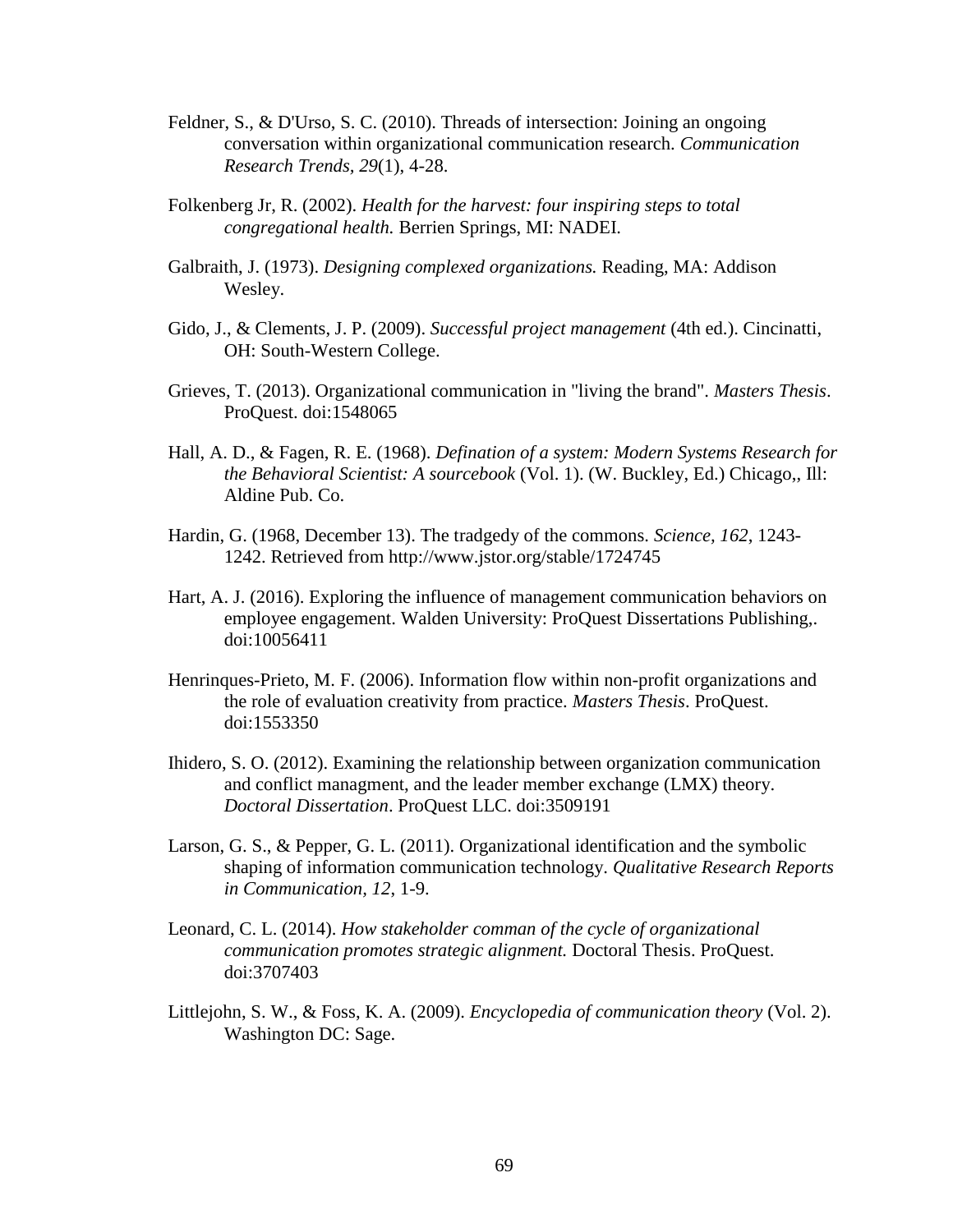- Macnamara, J. (2018). Toward a theory and practice of organizational listening. *International Journal of Listening, 32*, 1-23. doi:https://doi.org/10.1080/10904018.2017.1375076
- McNamee, L. G. (2011). Faith-based organizational communication and its implications for member identify. *Journal of Applied Communication Research, 39*(4), 422- 440.
- Merrigan, G., & Huston, C. L. (2009). *Communication research methods* (2 ed.). New York, NY: Oxford University Press.
- Merrigan, G., & Huston, C. L. (2015). *Communication research methods* (3 ed.). New York, NY: Oxford University Press.
- Miller, J. G. (1978). *Living sytems.* New York, NY: McGraw-Hill.
- Mulej, M., Potocan, V., Zenko , Z., Kajzer, S., Ursic, D., Knex-Riedl, J., . . . & Ovsenik, J. (2004). How to restore Bertalanffian systems thinking. *Kybernetes, 33*(1), 48- 61. doi:https://doi.org/10.1108/03684920410514346
- Nenoen, S., & Storbacka, K. (2010). Business model design: Conceptualizing networked value co-creation. *Internatioanl Journal of Quality and Servce Sciences, 2*(1), 43- 59. doi: 10.1108/17566691011026595
- Office of Archives, Statistics, and Research-General Conference of Seventh-day Adventist. (2016, October 26). Retrieved from https://www.adventist.org/en/information/statistics/article/go/-/seventh-dayadventist-world-church-statistics-2015/
- Parks, M. (1982). Ideology in interpersonal communication: Off the couch and into the world. (M. Burgoon, Ed.) *Communication Yearbook, 5*, 79-108.
- Pavitt, C. (2004). Theory-data interaction from the standpoint of scientific realism: A reaction to Bostom,. *Communication Monographs, 71*, 333-342.
- Prigogine, I. (1980). *From being to becoming: Time and complexity in the physical sciences.* San Fransisco, CA: Freeman.
- Redding, W. C. (1972). *Commmunication within the organization, an interpretive review of theory and research.* New York, NY: Perdue University.
- Richards, I. (1936). *The philosophy of rhetoric.* London, England: Oxford Univeristy.
- Schwarz, C. A. (2015). *The all by itself Adventist.* Gutersloh, Germany: Mohn Media Mohndruck GmbH.
- Scott, W. R. (1981). *Organizations: Rational, natural, and open systems.* Englewood Cliffs, NJ: Prentice Hill.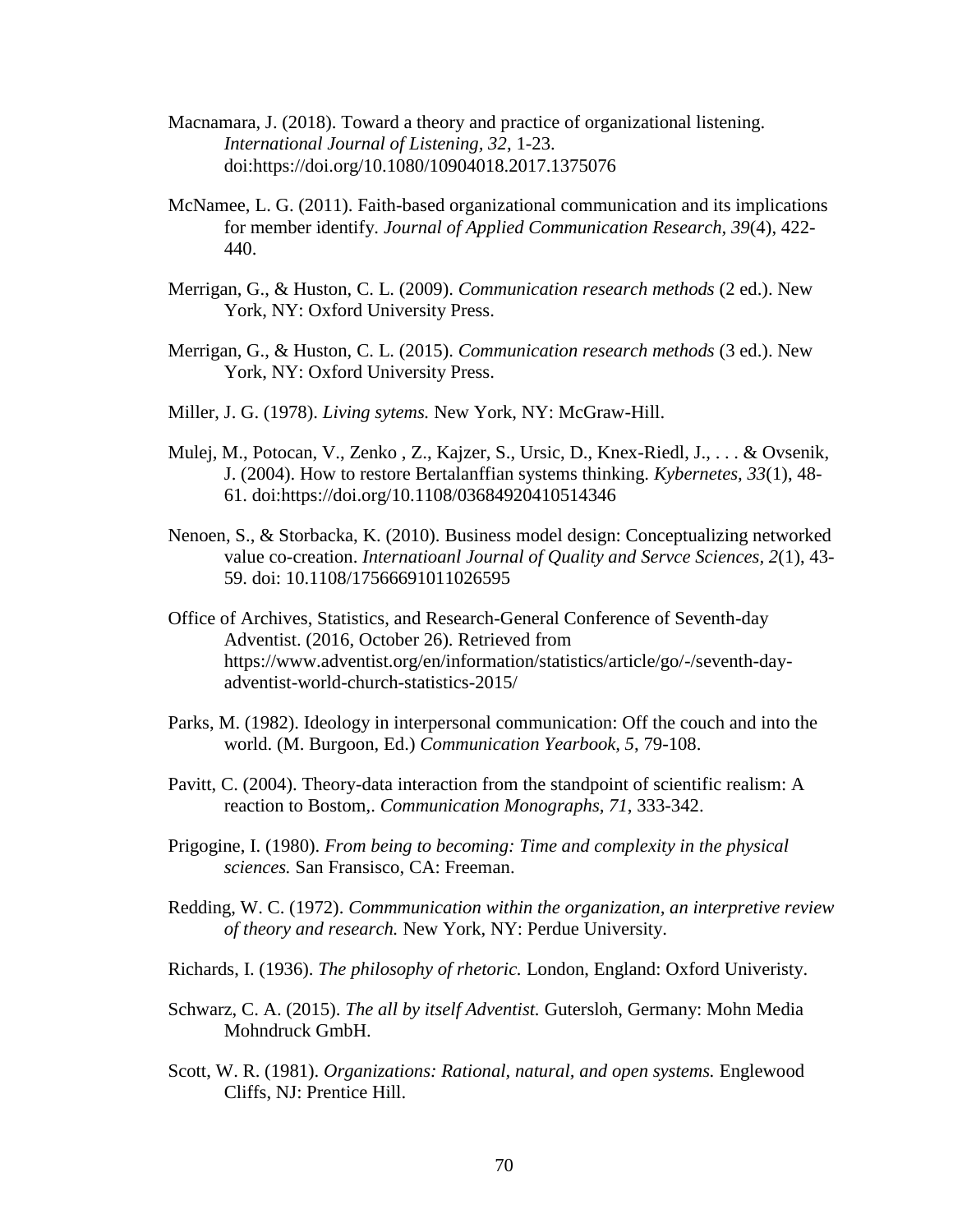- Senge, P. M. (1990). *The fifth discipline: The art and practice of the learning organization.* New York, NY: Doubleday/Currency.
- Smith, E. A., & Mireles, C. (2010). Community of competence: Background theory and concepts-part 1. *Clinical Governance: An International Journal, 15*(3), 220-229.
- Steinke, P. L. (1996). *Healhty congregations: A systems approach* (Vol. 3). Bethesda, MD: Alban Institute.
- Tracey, K., & Eisenberg, E. (1991). Giving criticism: A multiple goals casse study. *Research on Language and Social Interaction, 24*, 37-70.
- Vlismas, O., & Venieris, G. (2011). Towards an antology for the intellectual capital domain. *Journal of Intelectual Capital, 12*(1), 7-110. doi:10.1108/14691931111097926
- Von Bertalanffy, L. (1968). *General systems theory.* New York, NY: George Braziller Inc.
- Von Bertalanffy, L. (1968). *General Systems Theory.* NY: George Braziller Inc.
- Von Bertalanffy, L., Juarrero, A., & Rubino, C. A. (2008). An outline of general systems theory. *Emergence: Complexity & Organization, 10*(2), 103-123. doi:10.1093/bjps/I.2.134
- Watt, J. H., & van den Berg, S. A. (1995). *Research methods for communication science.* Boston, MA: Allyn & Bacon.
- Wenberg, J., & Wilmot, W. (1973). *The personal communication process.* New York, NY: Wiley.
- White, E. G. (1886). *Historical sketches of the foreign missions of Seventh-day Adventism.* Payson, AZ: Leaves of Autumn Books.
- Wimmer, R. D., & Dominick, J. R. (2014). *Mass media research: An introduction* (10 ed.). Boston, MA: Wadsworth.
- Zedeck, S. (Ed.). (2014). *APA dictionary of statistics and research methods.* Washington, DC: American Psychological Assocation.